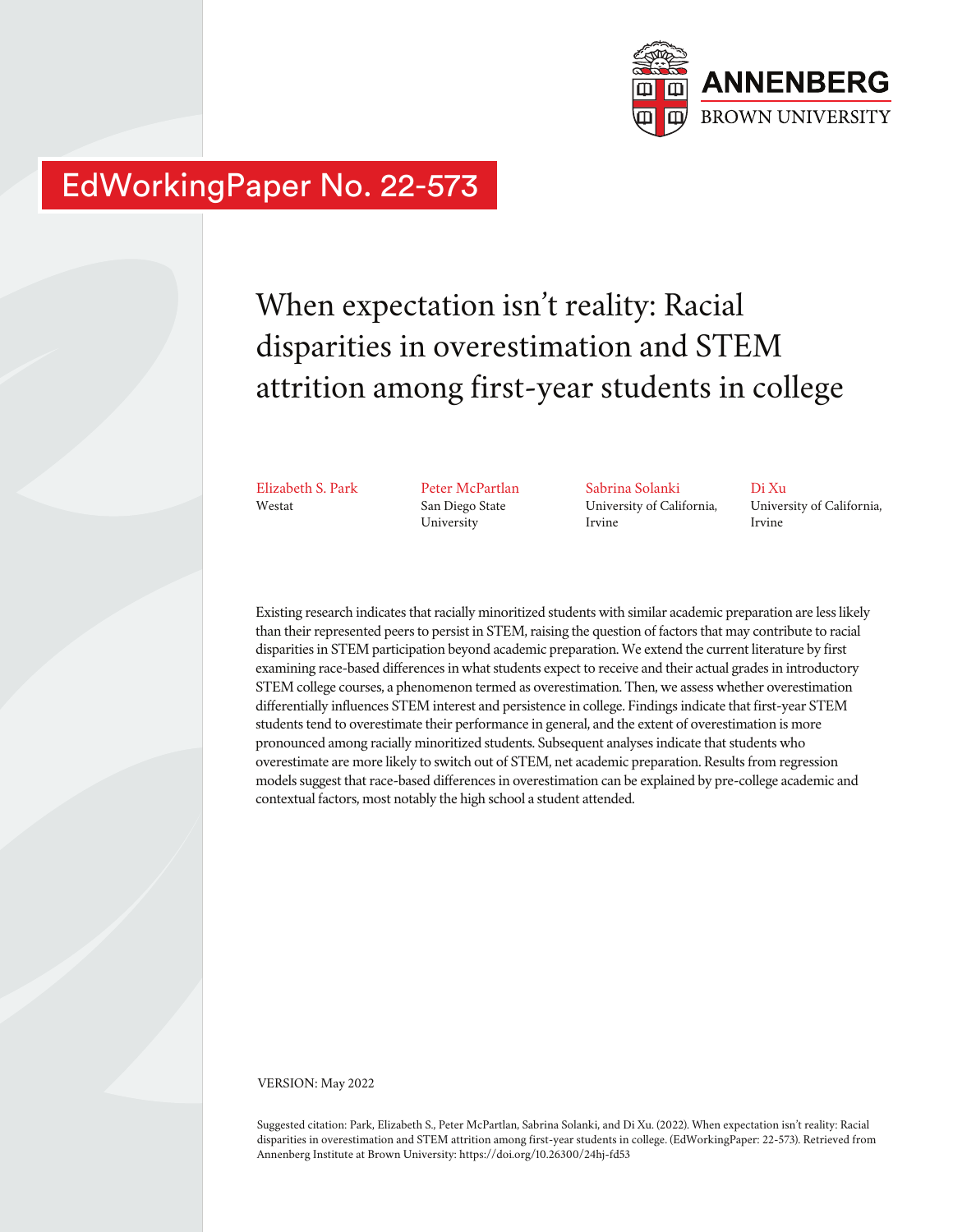## **When expectation isn't reality: Racial disparities in overestimation and STEM attrition**

#### **among first-year students in college**

Elizabeth S. Park\* *Westat*

Peter McPartlan *San Diego State University*

Sabrina Solanki *University of California, Irvine*

Di Xu *University of California, Irvine*

## **Funding**

This work was supported by the University of California Irvine Education Research Initiative

and by the National Science Foundation under Grant number 1256500 and 1565073.

#### **Acknowledgements**

We thank Brian Sato, Mark Warschauer, Laura Tucker, and Rachel Baker for their helpful

feedback on previous iterations of the paper. All mistakes are our own.

\* Corresponding author: Elizabeth S. Park, 1600 Research Blvd. Rockville, MD, 20850, lizpark@westat.com, @elizabethpark.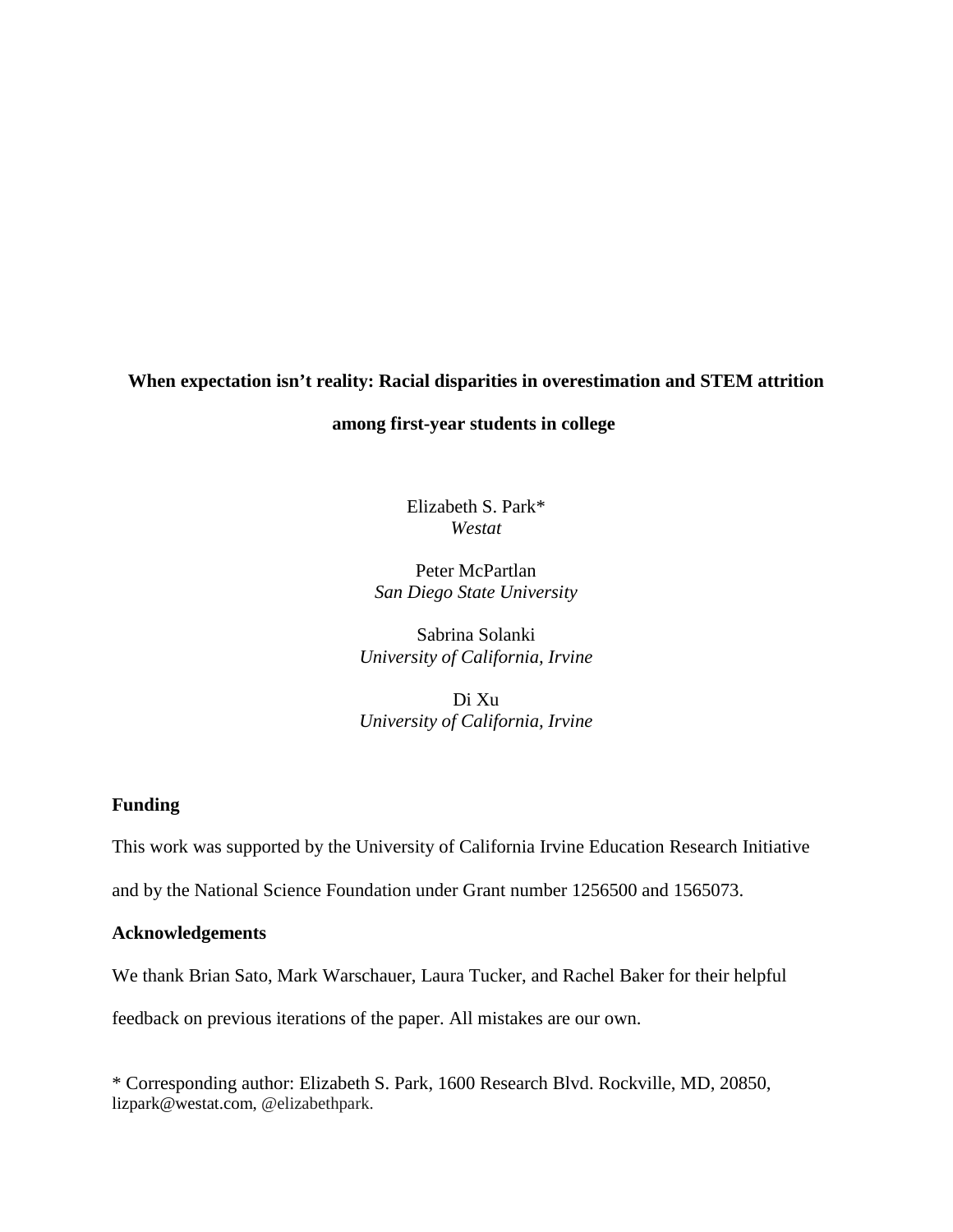#### **Abstract**

Existing research indicates that racially minoritized students with similar academic preparation are less likely than their represented peers to persist in STEM, raising the question of factors that may contribute to racial disparities in STEM participation beyond academic preparation. We extend the current literature by first examining race-based differences in what students expect to receive and their actual grades in introductory STEM college courses, a phenomenon termed as overestimation. Then, we assess whether overestimation differentially influences STEM interest and persistence in college. Findings indicate that first-year STEM students tend to overestimate their performance in general, and the extent of overestimation is more pronounced among racially minoritized students. Subsequent analyses indicate that students who overestimate are more likely to switch out of STEM, net academic preparation. Results from regression models suggest that race-based differences in overestimation can be explained by pre-college academic and contextual factors, most notably the high school a student attended.

**Keywords**: STEM, calibration, higher education, regression analysis, survey analysis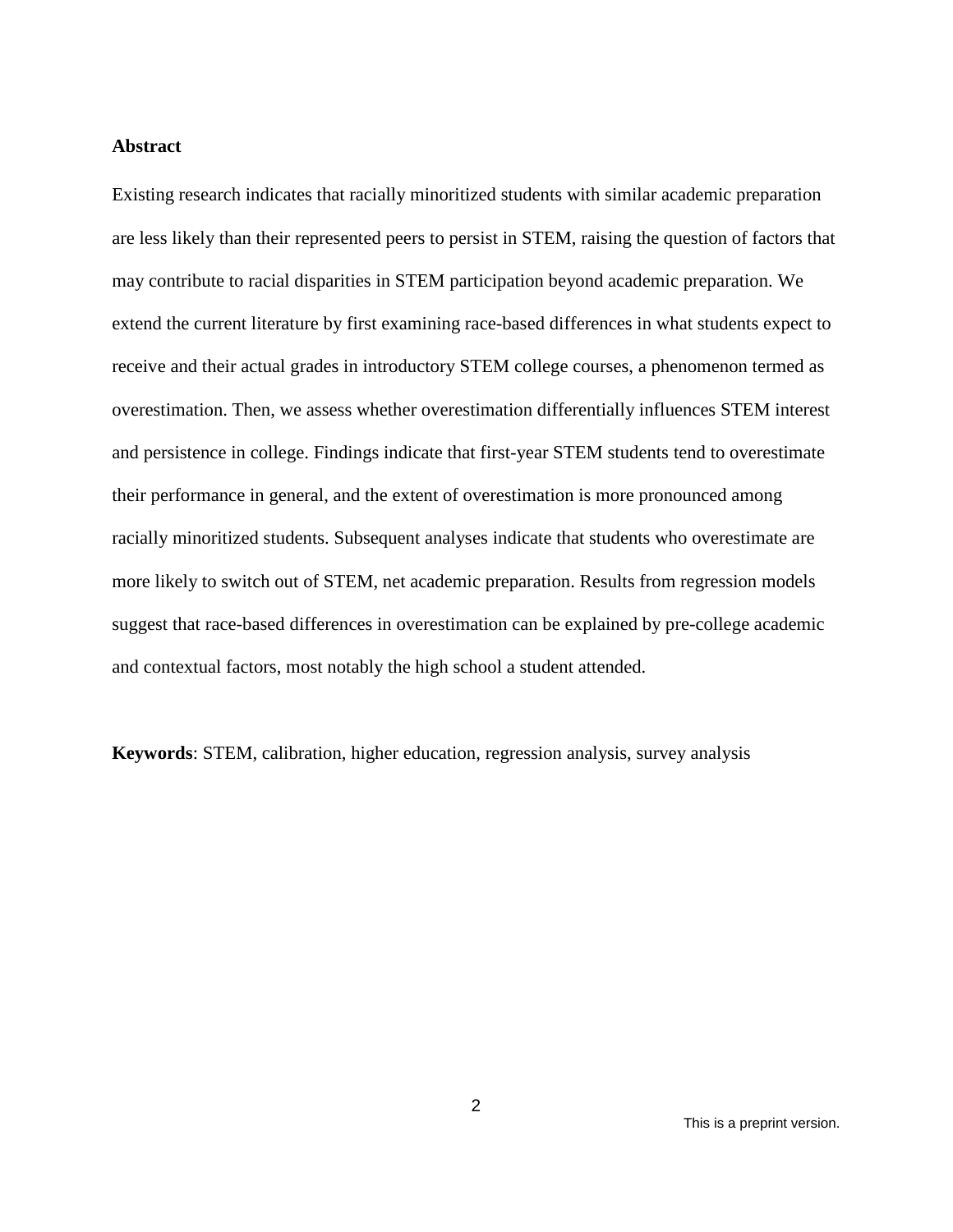## **When expectation isn't reality: Racial disparities in overestimation and STEM attrition among first-year students in college**

As enhancing national diversity in STEM fields remains a priority, colleges are faced with the reality that many students, particularly those from underrepresented groups, leave STEM fields (National Academies of Sciences, Engineering, and Medicine, 2016). The lack of diversity in STEM fields is driven by STEM attrition: about a quarter of all college Science, Technology, Engineering, and Mathematics (STEM) entrants switch to a non-STEM major, and a greater proportion -- 30% of underrepresented-in-STEM racially minoritized students such as Black, Latinx, Pacific Islander, and Native Americans -- switch to a non-STEM major (Chen, & Soldner, 2013). Existing studies found that, even conditional on prior academic preparation, racially minoritized students are more likely to leave STEM fields than their White counterparts (Riegle-Crumb et al., 2019; Thompson, 2021). Research has explored various factors that may contribute to racial inequities in STEM persistence beyond individual academic preparation, such as course misalignment between high schools and colleges that disproportionately affect racially minoritized students' access to college-level courses (e.g., Park, Ngo, & Melguizo, 2020; Rodriguez, 2018), and experiences of stereotype threat that influence racially minoritized students' sense of belonging and engagement (Canning et al., 2019; McGee, 2018; 2020).

In addition, while academic preparation and grades in STEM introductory coursework correlate with subsequent STEM persistence, how individuals respond to their grades may depend on other factors such as their grade expectations and self-efficacy (e.g. Correll, 2004; Thompson, 2021; Tyson et al., 2007). For instance, expecting to perform well in a course but performing sub-optimally has been shown to hinder college students' academic progress (e.g.,

This is a preprint version.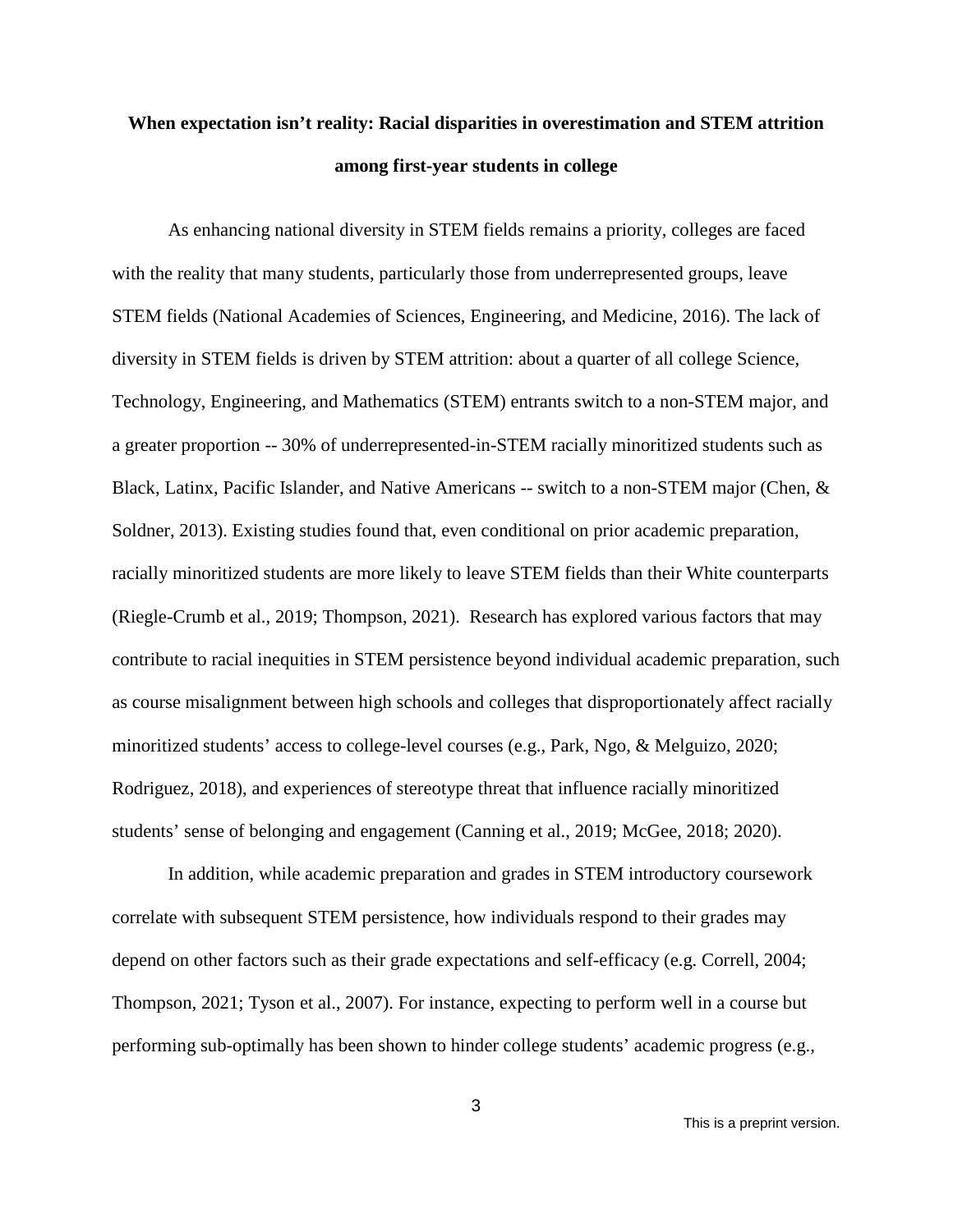Bol & Hacker, 2001; Erlinger et al., 2008; Osterhage et al., 2019; Stinebrickner & Stinebrickner, 2012, 2014; Serra & DeMarree, 2016). Accordingly, student persistence may be more negatively impacted by a low grade when the gap between that grade and the one expected is wider. Yet, current studies have not directly examined whether misalignment between grade expectations and actual performance may indeed contribute to racial disparities in STEM participation.

This paper extends this literature by examining race-based differences in expected and actual grades in introductory STEM courses in college. Specifically, we leverage two waves of surveys administered at the beginning and at the end of introductory STEM courses at a large four-year university that collected information on what grade students expect to receive in STEM courses, documented what grades they actually received, and disaggregate these patterns by racial identification. We use the term racially minoritized to group together underrepresented-in-STEM racially minoritized students, but note that over 80% of this group in our study sample identify as Latinx, which reflects the broader community and our research setting.

Then, we examine whether such misalignment is related to loss of STEM interest -- often a process preceding STEM attrition (Cromley et al., 2016; Rosenzweig et al., 2020; Seymour & Hunter, 2019) -- and eventual STEM attrition. We focus on STEM introductory courses as these serve as the linchpin to upper-level STEM courses and are often the first impression students receive regarding a particular field of study (Gasiewski et al. 2012). In capturing misalignment between expected grades and actual grade, we focus on the extent to which students expect to perform well in a course but end up underperforming, a phenomenon we refer to as overestimation. We focus on overestimation as prior studies found that overestimating one's academic performance alters students' academic choices such as switching out of STEM fields into non-STEM fields (Stinebrickner & Stinebrickner, 2014). We add to this line of work by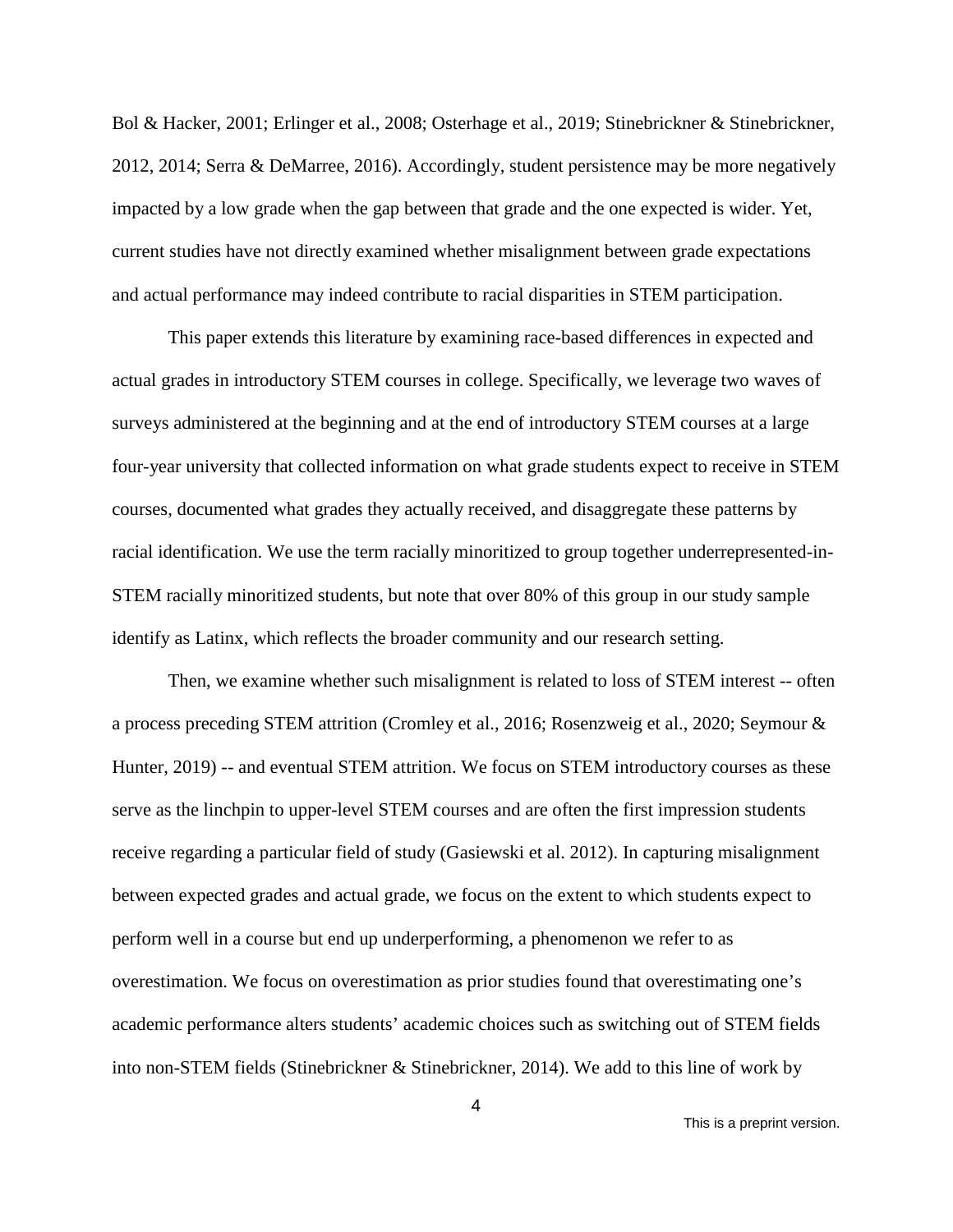exploring possible racial gaps in overestimation, factors contributing to these gaps, and the extent to which these gaps may contribute to racial disparities in STEM persistence.

Specifically, our study is motivated by the following two main research questions:

- *1) Do underrepresented-in-STEM racially minoritized students, defined as Black, Latinx, Pacific Islander, and Native Americans, overestimate their performance more than their represented peers in introductory STEM courses, and if so, to what extent can these gaps be explained by individual and contextual factors?*
- *2) 2) To what extent is overestimation related to the racial disparities in STEM interest and persistence?*

We construct measures of overestimation and link them to college academic outcomes using administrative data and student survey data collected from a large swath of gateway STEM courses at a public research university. We start by describing the raw racial disparities in overestimation patterns, and then examine the relationship between these disparities and various individual and contextual predictors both pre- and during college, including (i) prior academic achievement (e.g., high school GPA); (ii) non-academic measures at the beginning of college (e.g., survey measures of task value); contextual factors such as (iii) the high school a student attended and (iv) the peer composition of their initial college classes (e.g., the average achievement of students in the class). Our predictors are not exhaustive and notably exclude many relevant experiences in college (i.e., college academic experiences are also determined by instructor grading practices and biases and/or the racialized experiences in STEM departments). Nonetheless, by examining the relationship between various individual and contextual factors and race-based differences in expected and actual performance, our study will inform the design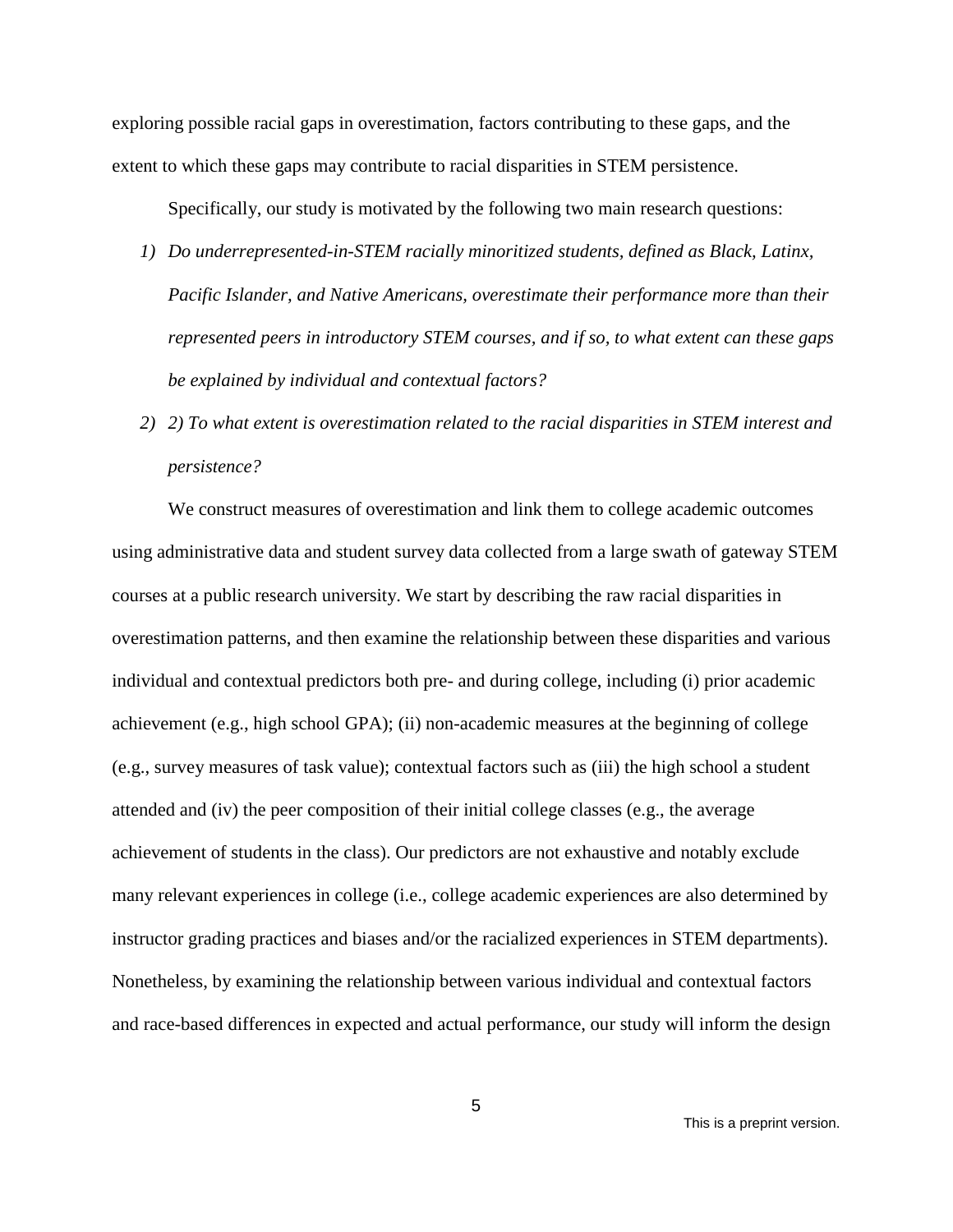and implementation of collegiate programs and practices targeted to support racially minoritized students' transition from high school to college.

This study extends the literature on racial disparities in STEM persistence in at least three ways. First, by focusing on nearly 2,000 undergraduates taking introductory STEM courses at a large public institution that enrolls a significant proportion of racially minoritized students, our study is among the first to examine race-based differences in overestimation patterns and their association with STEM persistence. Knowing whether racially minoritized students overestimate their academic performance to a larger extent than their represented peers can help high school and college stakeholders address issues related to overestimation before students enter college STEM courses. Second, studies have established that prior academic achievement is a key predictor in overestimating one's abilities in college. We extend this line of work by offering a more comprehensive exploration of individual and contextual factors both pre and during college that may contribute to overestimation, notably the high school attended by a student. Finally, while there is a positive link between accurate assessment of one's abilities and course-level achievement (Osterhage et al., 2019), the link between misaligned expectations and long-term college outcomes has received far less attention. The survey studies conducted by Stinebrickner and Stinebrickner provide valuable insights into the relationship between beliefs about one's academic ability and college dropout (2012) and major selection (2014). We build on their studies by including measures of short-term interest in STEM fields, as well as longer-term academic outcomes, such as eventual STEM degree attainment six years after initial college enrollment.

The structure of the paper is as follows. We first present a theoretical discussion related to overestimation and then review relevant literature on factors that may contribute to

This is a preprint version.

6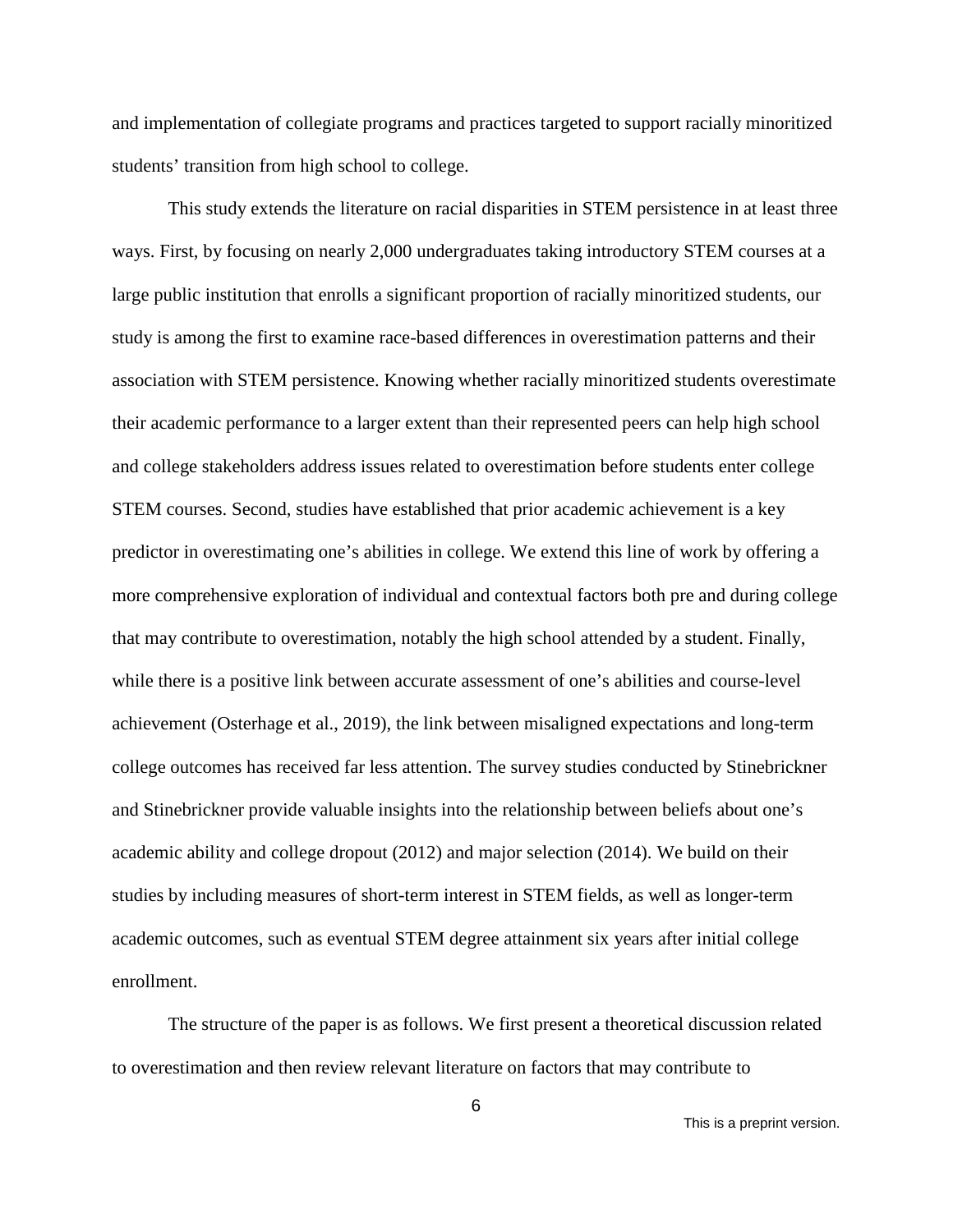overestimation and why overestimation might lead to STEM attrition. Next, we discuss the data structure and hone in on our analytical sample. We discuss our estimation strategy, proceed with the main results, and conclude with a discussion of our findings.

#### **Theoretical Grounding and Relevant Literature**

The scope of this study on overestimation is broad. Although our primary aim is to understand whether STEM attrition is a function of overestimation, we also intend to offer practical implications by investigating how students' likelihood to overestimate emerges from differences in their developmental context (e.g., prior achievement, values) and social contexts (e.g., high school and college classmates). Eccles and colleagues' Situated Expectancy-Value Theory (SEVT) of motivation (1983, 2020) is a widely used theory within educational psychology that emphasizes the importance of students' expectancies of success ("Can I do it?") and value beliefs ("Do I want to do it?") when understanding their motivation for academic choices such as selecting/switching college majors. Appropriately for this study, SEVT has also evolved to acknowledge how social, developmental, and cultural contexts influence students' interpretation of their experiences and form expectations of success. The SEVT can be integrated with the extant literature on overestimation to systematically explore the ways in which sociocultural contexts and the identities of the student influences and are influenced by the phenomenon of overestimation.

Conceptually, overestimation implies a mismatch between students' expectations and actual performance in college. Studies on the phenomenon of overestimation converge to highlight the importance of information in making a more accurate self-assessment (Bol  $\&$ Hacker, 2012). Yet, students who are the first in their family to attend college, low-income, or

This is a preprint version.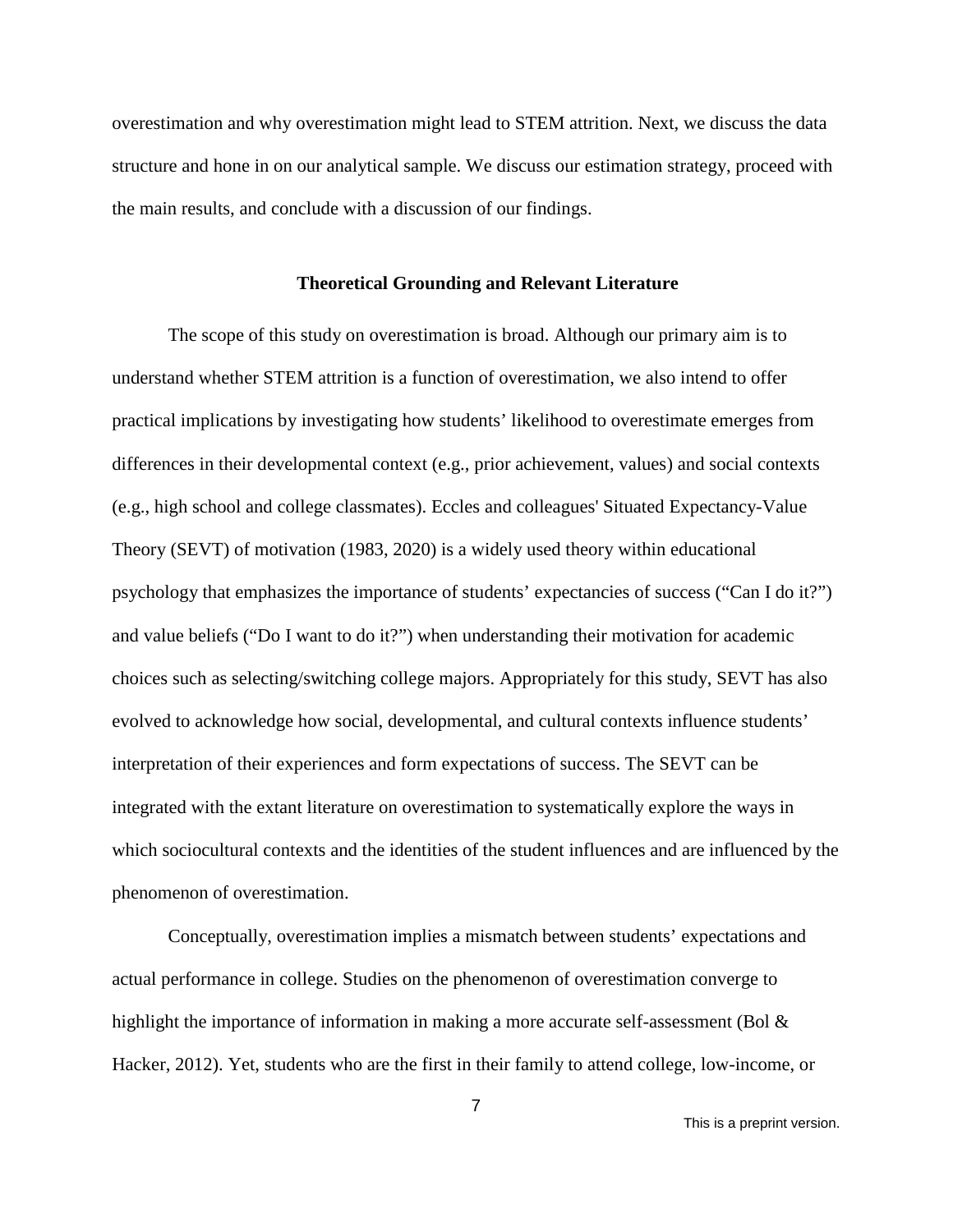from racially minoritized background are less likely to be given adequate information about what to expect when they enter college (Rodriguez, 2018), highlighting links between SEVT's cultural milieu and expectation of success. Comparing high school students' estimated college costs and the actual cost of college, Nienhausser and Oshio (2017) found that Black and Hispanic students were more likely to overestimate the cost of college than White students (Nienhusser & Oshio, 2017). Similarly, students who are the first in their family to attend college, while drawing from rich cultural and familial knowledge and college-going values (Luedke, 2020), tend to have less access to individuals with first-hand knowledge of college expectations compared to students with college-educated parents (Tierney & Duncheon, 2015). Due to being less familiar with college expectations, racially minoritized students or first-generation college students may overestimate their performance during the first term more so than represented students. In a similar vein, these students tend to be concentrated in under-resourced high schools with, for example, fewer opportunities to obtain college counseling (McDonough, 1997, 2005), suggesting that overestimation may be more prevalent in under-resourced schools.

Aside from the general recognition that racially minoritized students tend to receive less information about what to expect in college, students' race/ethnicity intersects with several factors that literature suggests is linked to overestimating in college. Below, we review what the literature suggests are factors that may contribute to overestimation, and present theoretically grounded arguments for why there may be an association between overestimation and differential patterns of STEM attrition by race.

#### **Factors Contributing to Overestimation**

A number of studies have explored individual factors related to a student's possibility of overestimating their ability to perform well in a course, including: (i) prior academic

This is a preprint version.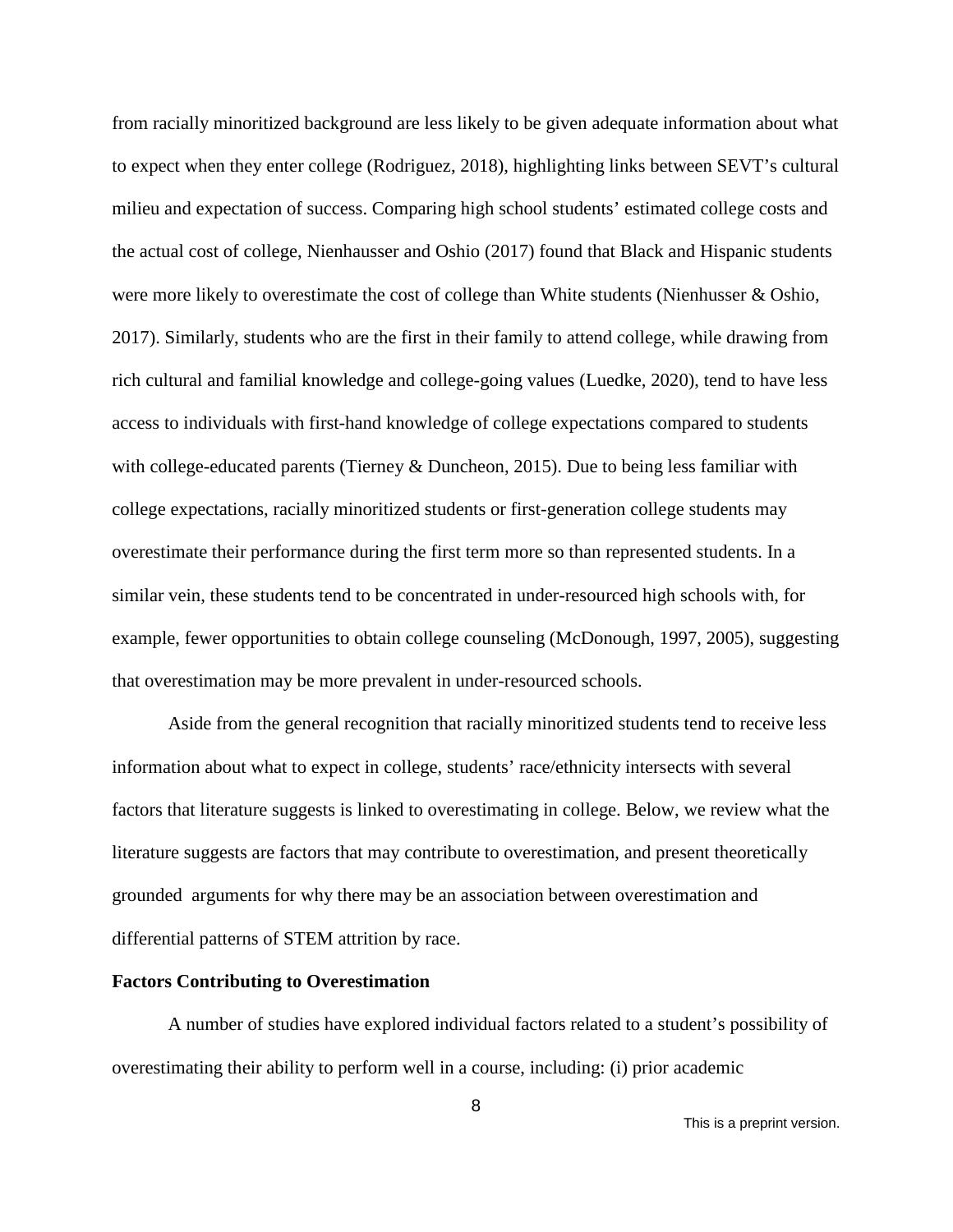achievement, such as high school GPA; (ii) non-academic factors, such as utility value, and precollege and initial college contextual considerations such as (iii) the high school context as well as (iv) the average characteristics of their initial course in college. Below we discuss each category.

#### *Prior Achievement*

Eccles' and colleagues' SEVT emphasizes the link between previous achievement related experiences and expectations of success across time. A key mediator of that process is students' interpretation of those experiences, which shapes future expectations of success. In science classrooms, the lowest-performing students are consistently those who are most likely to overestimate their performance (Dang et al., 2018; Jensen & Moore, 2008; Ziegler & Montplaisir, 2014). The strong association documented in the existing literature between academic achievement and overestimation is largely explained by the "Dunning-Kruger effect," which is that people who suffer the most from gaps in their knowledge are the least likely to recognize those limitations and calibrate accordingly (Dunning,  $2011$  $2011$  $2011$ ).<sup>1</sup> The same skills students use to achieve in school are also important for their ability to accurately interpret how well they will be able to perform in the future (Kruger & Dunning, 1999). Therefore, academically underprepared students are more likely to overestimate their abilities (Erlinger et al., 2008), a phenomenon that has been observed across a variety of settings, including in introductory STEM courses (Osterhage et al., 2019).

#### *Non-Academic Measures*

<span id="page-9-0"></span><sup>&</sup>lt;sup>1</sup> Some critics (Krueger & Muller 2002) have argued that this effect could be due to statistical artifact (e.g., regression to the mean). Erlinger and colleagues (2008) addresses this in five studies and found that bottom performers dramatically overestimated their performance even after accounting for unreliability of performance measures.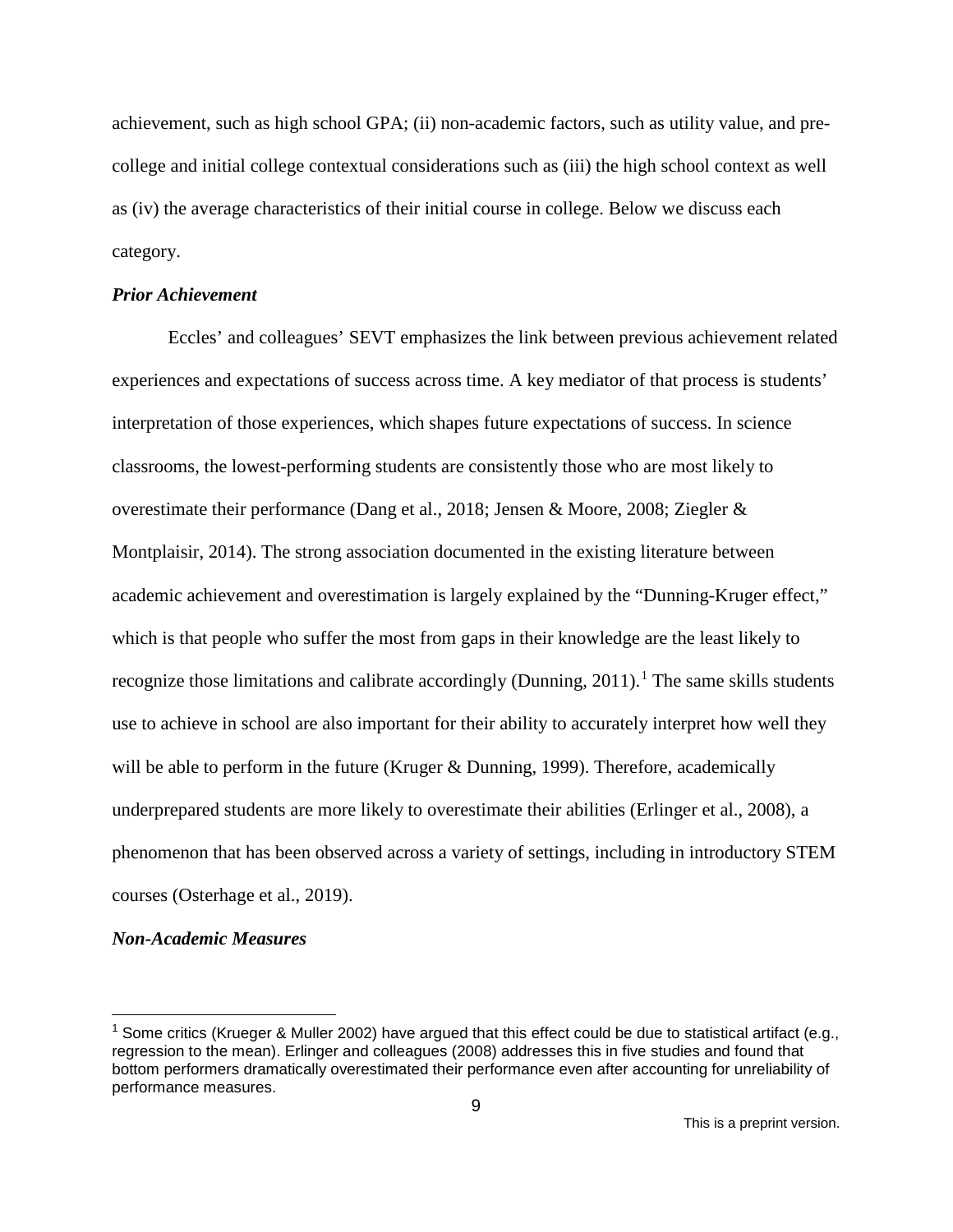In contrast, SEVT (Eccles, 2020) suggests that students who are especially excited about upcoming coursework may actually inflate their expectations of success. Expectancies of success in a course and perceived value of that course are stipulated as the most proximal predictors of motivation. For example, students may find a course has more value due to their perceptions of its utility value (e.g., tasks that are useful for one's goals) or their interest in it. Because expectancies and values have been shown to positively influence each other, it is possible that those who see greater value in a task are more likely to have higher performance expectations, independent of their ability levels (Wigfield et al., 2015). Moreover, theory indicates that racially minoritized students who perceive especially high expectancies and value for STEM subjects tend to sustain motivation despite structural academic barriers during high school (Fuligni et al., 2005; Graham, 1994; Graham & Taylor, 2002; Wigfield et al., 2012). Indeed, a recent study of incoming engineering students showed that after controlling for prior achievement, racially minoritized students had higher value for engineering as they entered college, and as theory would suggest, this was complemented by higher expectancies for success (Robinson et al., 2019).

#### *The High School and Initial College Classroom Context*

In addition to prior achievement and values, students' perceptions of abilities and college expectations are also shaped by the social context. Researchers using SEVT to guide their work have noted for decades that ability beliefs are largely determined through a subjective process by which students compare themselves to those around them (Bong & Clark, 2010; Marsh & Parker, 1984), making the average ability level of a student's high school classmates critical for determining their ability beliefs as they enter college. As a result, students from under-resourced high schools might be especially likely to overestimate due to the "big-fish-little-pond" effect,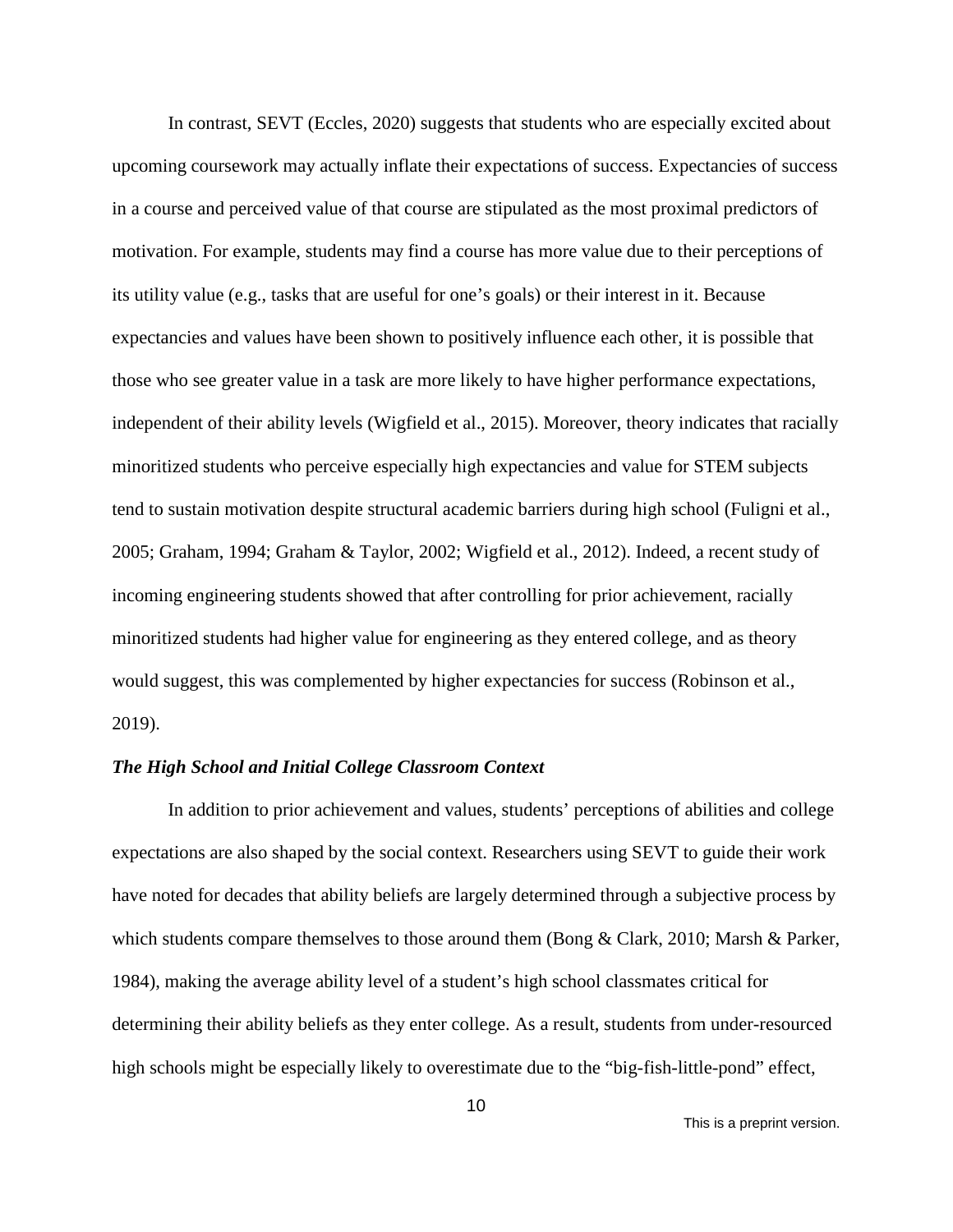which highlights the possibility that students who achieve at the same objective level can have different perceptions of their academic abilities if they are comparing themselves to peers with different achievement levels (Elsner & Isphording, 2017; Marsh, 1987). For instance, academically mediocre students may perceive themselves as having high ability if they are surrounded by lower-performing peers. Conversely, a high-achieving student is likely to perceive themself as having low ability if they are surrounded by superstar peers with even higher achievement levels.

Once students arrive at college, their grades may depend on how they perform relative to their classmates, especially in gateway courses where grades are often assigned "on a curve." If students from the highest and lowest performing high schools find themselves in those same college classrooms at competitive universities, new undergraduate students from the lowest performing high schools would run into higher risk of overestimating their performance to the extent that they have not been prepared to recognize how much the average ability level of their college classmates exceeds that of their high school classmates. Given systemic inequities to accessing adequate college-related information along racial lines, we might expect racially minoritized students to be especially likely to experience these barriers. Although the distribution of GPA and SAT scores are not as wide in competitive universities relative to open-access institutions (Geiser & Santelices, 2007), these distributions belie the much wider array of high school and environmental contexts that shape students' perceptions of their academic abilities and what to expect in college. The achievement levels of classmates in students' high school context and initial college classroom context are therefore likely to play their respective roles in shaping students' predictions about their performance.

#### **Overestimation and STEM outcomes**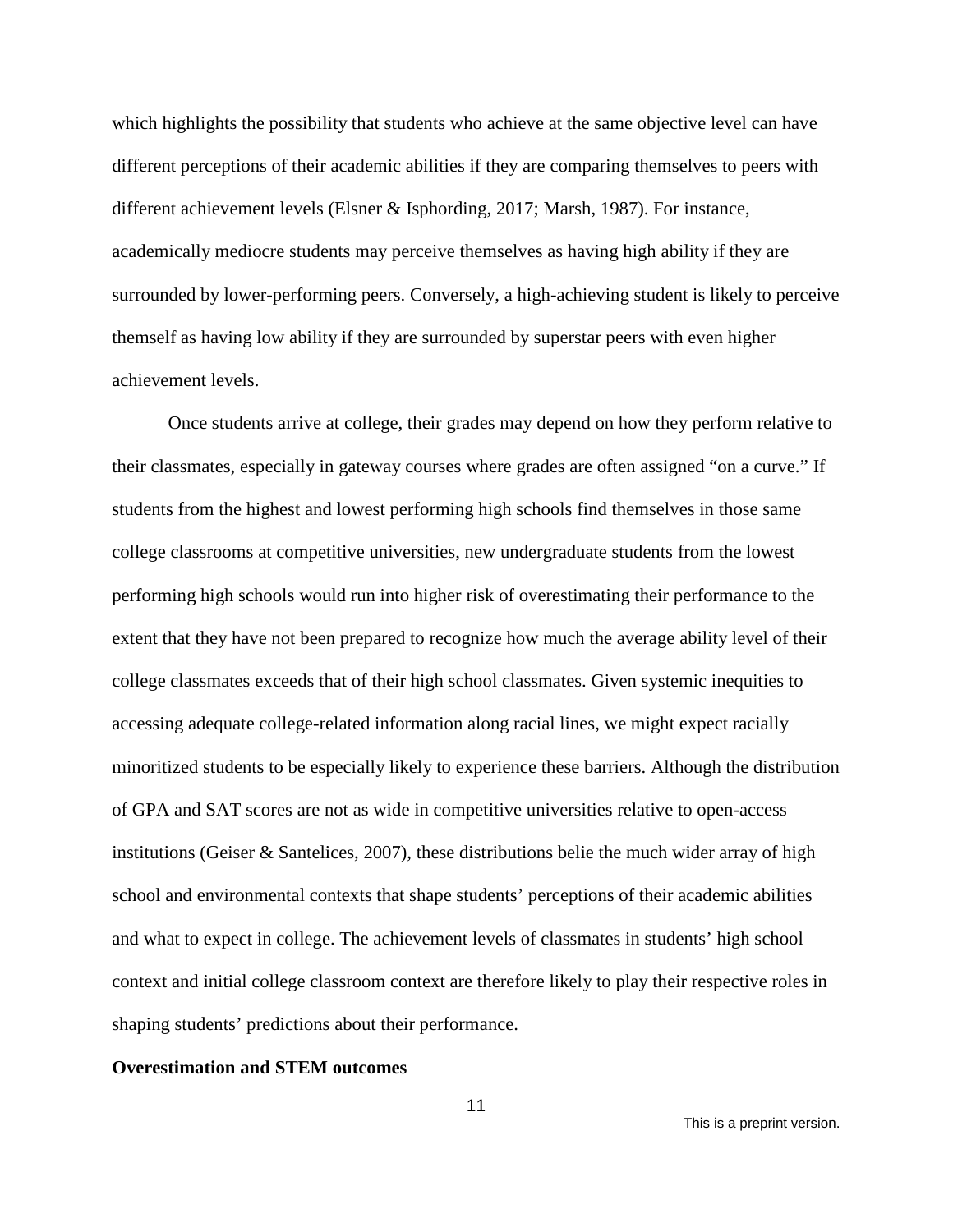Students' beliefs and expectations for success play a major role in motivation and subsequent behavior such as persistence. Specifically, students' beliefs about the likelihood of performing well on a task (i.e., "I can do this") is a major determinant of goal setting, activity choice, willingness to expend effort, and persistence (Bandura, 1977). Although SEVT shows that higher expectation for success is generally thought to be a positive self-belief that helps students confidently choose and persist (Eccles & Wigfield, 2020), overestimation of one's ability is linked to academic underperformance and attrition. Within a given class, the ability to accurately judge what one knows and does not know is associated with greater metacognitive skills, effective study strategies, and better course performance (Bol & Hacker, 2001; Garavalia & Gredler, 2002; Osterhage, Usher, Douin, & Bailey, 2019; Zimmerman, 2008). This is because an accurate understanding of one's current abilities allows students to self-regulate their study behavior more wisely to gain the knowledge required to succeed (Kornell & Bjork, 2009; Hacker, Bol, & Bahbahani, 2008). Conversely, students who overestimate their ability may underinvest during the learning process, such as stopping short before achieving mastery (Dunlosky & Thiede, 2013; van Loon et al., 2013). Overestimation can therefore play a role in lowering students' performance throughout a course (Osterhage et al., 2019).

The only studies to our knowledge that examined the relationship between overestimation and longer-term academic outcomes are two studies conducted by Stinebrickner & Stinebrickner (2012, 2014). The authors administered a survey to two cohorts of first-year students before they started the school year and gathered data on students' confidence and expected performance in their major, expected GPA, and dropout probability. They examined whether updating one's beliefs is associated with dropping out of college (Stinebrickner & Stinebrickner, 2012) and

This is a preprint version.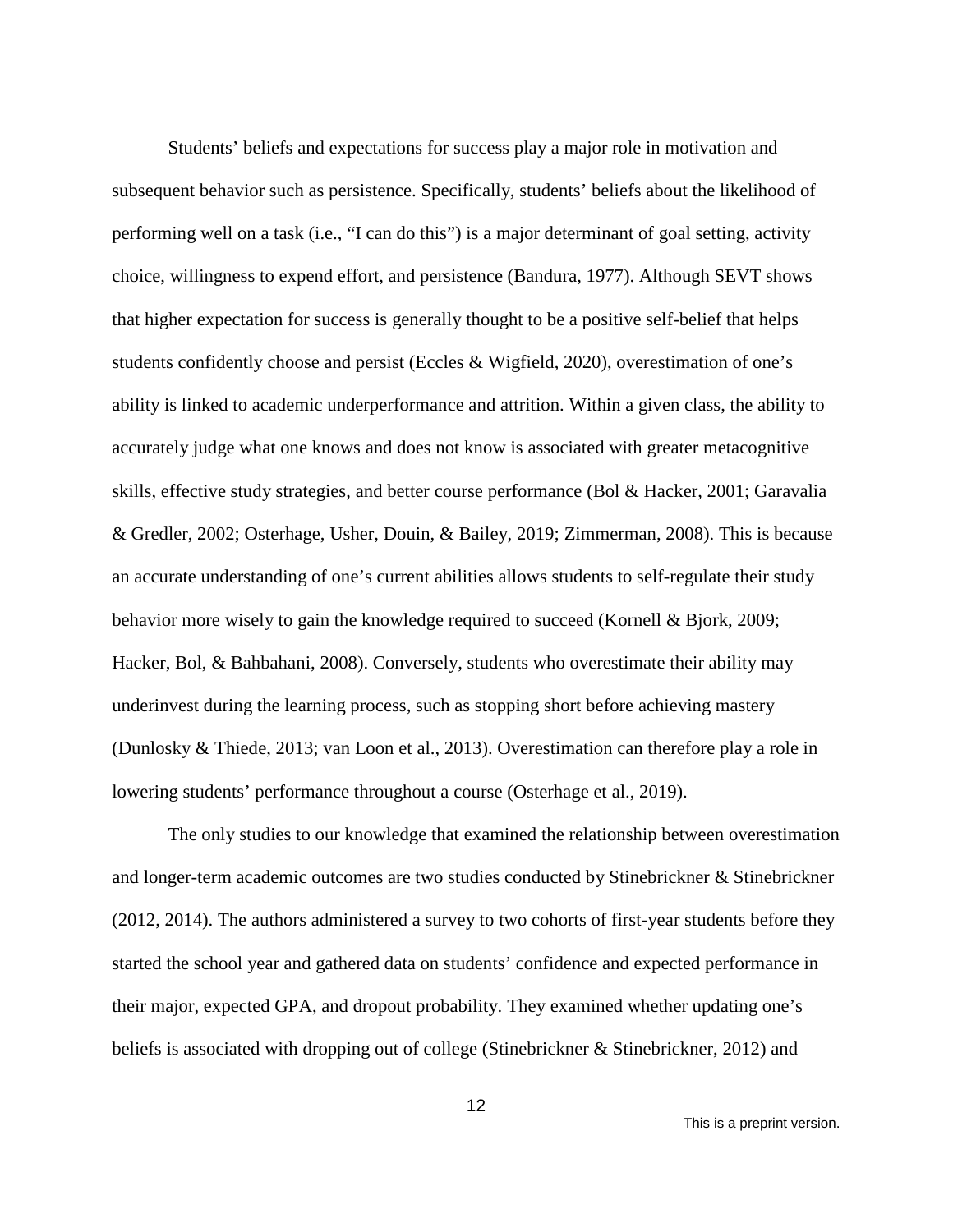switching out of science majors (Stinebrickner & Stinebrickner, 2014). These studies found that students who were substantially overoptimistic about their grade performance were more likely to leave college. Moreover, Stinebrickner and Stinebrickner (2012) showed that students who left school in the first three semesters were by far the most over optimistic about future grade performance and, subsequently, had the largest downward revisions to beliefs. In addition, Stinebrickner and Stinebrickner (2014) found that being overoptimistic about grade performance in science contributed to switching to a non-STEM major. We extend this work by exploring whether racially minoritized students show different patterns of overestimation, and whether overestimation contributes to racial disparities in STEM attrition.

#### **Data and Sample**

#### **Study Context**

This study was conducted at a large, selective, public research university in California. In fall 2013, 44% of first-year undergraduates entered as STEM majors out of 23,530 undergraduate enrollees at this institution. Students categorized as STEM entrants included those majoring in engineering, computer information sciences, physical sciences, and life sciences majors (see Appendix A.1 for a full list of STEM majors). Of the students who matriculated at this institution in fall 2013, 25% were identified as Latinx, Black, American Indian, or Pacific Islander whereas  $65\%$  were either White or Asian.<sup>[2](#page-13-0)</sup> In this paper, we grouped diverse Asian subpopulations together but recognize that this level of grouping masks the nuance of attainment. Specifically, Vietnamese, Cambodians, Hmong, and Laotians in addition to Pacific Islanders tend to be underrepresented in STEM fields (Shivaram, 2021). We include East Asians in the

<span id="page-13-0"></span> $2$  Asians are overrepresented in our study sample but we do not disaggregate Asians into Asian subcategories as well as distinguish this group from White students as the focus of the paper is not on represented students.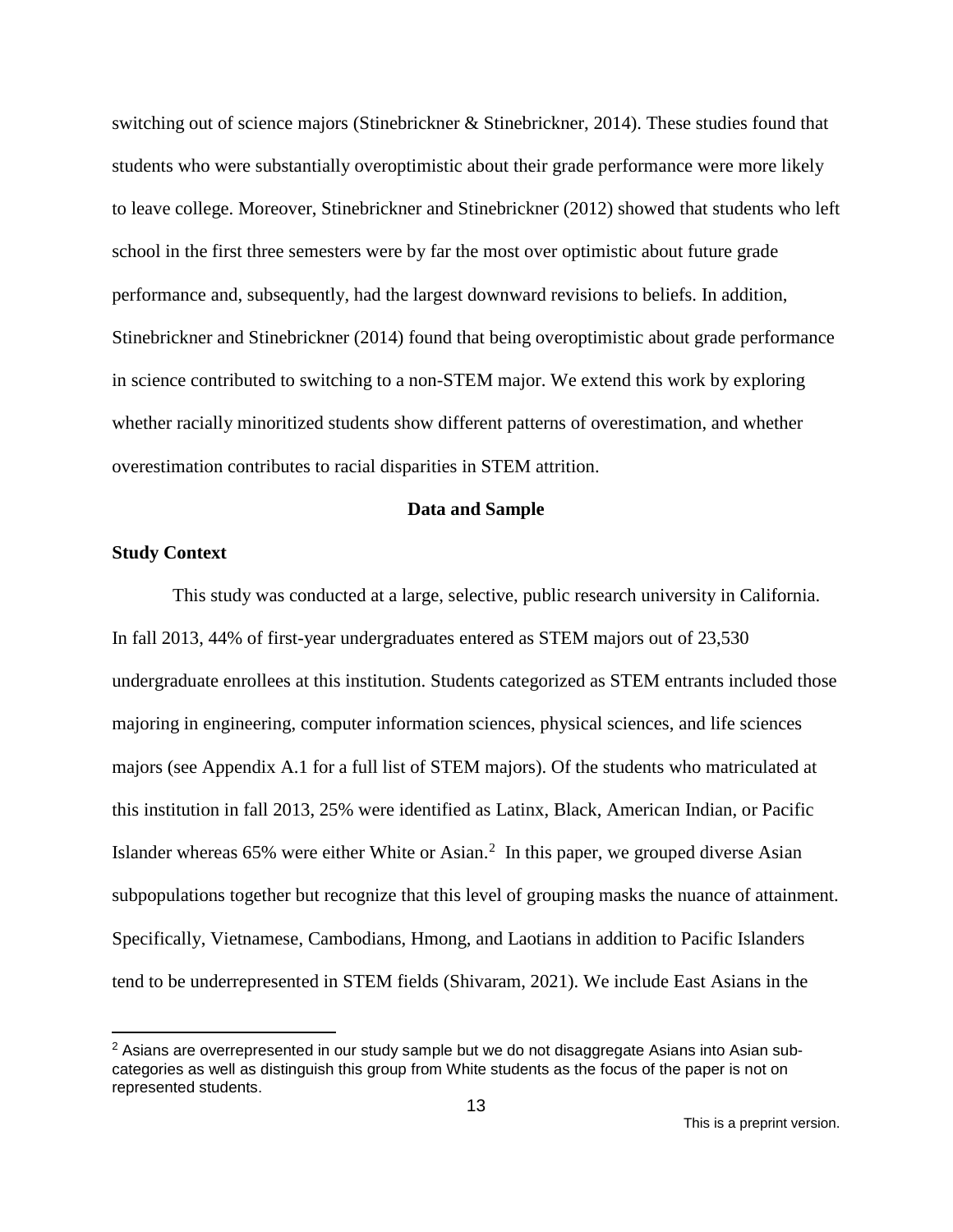represented group category given their overrepresentation in STEM majors but acknowledge that Asians broadly conceived are racially minoritized in various societal contexts. This institution enrolled similar percentages of racially minoritized students relative to public research universities across California in fall 2013 (see Table 1).

Students at this institution tend to have strong academic backgrounds. According to a recent analysis produced by the institution, the average admitted students have a high school GPA of 3.8 and above and 83 percent of students graduate with a Bachelor's degree in six years. Yet, this institution still struggles to retain students in STEM fields, with non-trivial gaps in STEM graduation between underrepresented and represented groups. Among the racially minoritized students who entered as a STEM major in 2013, 74% completed a degree in STEM in six years, compared to 85% among represented students, underscoring the challenge in retaining students from traditionally underrepresented groups in STEM fields.

#### **Data and Sample**

In fall 2013 and winter 2014, a team of researchers surveyed first-year undergraduates in a large swath of introductory STEM courses at the beginning and at the end of the quarter. The survey was administered as part of a larger study that involved collecting classroom observation data and examining instructional practices in introductory STEM courses (Reimer, Schenke, Nguyen, O'Dowd, Domina, & Warschauer, 2016). The goal of the survey was to collect information on students' expectations of course performance and various non-academic factors, such as interest in the subject area (e.g., pre- and post-measures were included based on student responses to the survey administered at beginning and at the end of the term).<sup>[3](#page-14-0)</sup>

<span id="page-14-0"></span> <sup>3</sup> See Appendix A.2 for specific survey measures.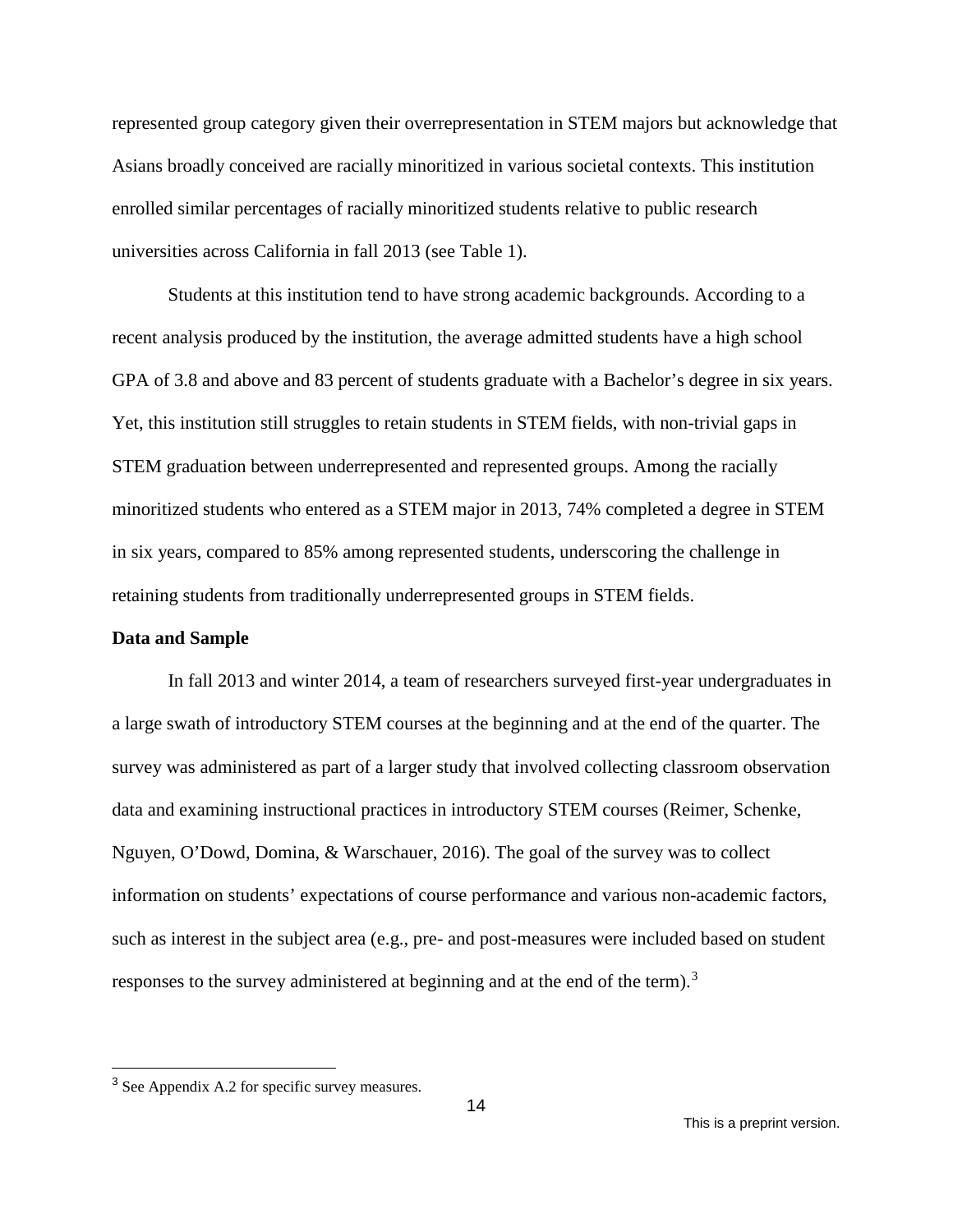As existing research indicates that overestimation is particularly prevalent among firstyear students (e.g. Gross & Latham, 2011; Osterhage et al., 2019; Stinebrickner & Stinebrickner, 2012, 2014), we focus on students who matriculated for the first time at this university during fall 2013. 71 sections across 33 courses in Biology, Chemistry, Engineering and Computer Science, Physics, and Math were surveyed for the study.<sup>[4](#page-15-0)</sup> Survey responses were linked to students' administrative records to create a comprehensive datafile that includes students' perceptions of ability and interest, measures of overestimation, course performance, and their demographic profile.

A total of 3,774 unique first-year students participated in the survey during fall 2013, which yielded [5](#page-15-1),864 student-by-section observations.<sup>5</sup> From the 3,774 unique student observations, we removed students who did not respond to our key overestimation survey measure (n=899), who did not declare STEM as their major (n=688), and who were transfer students (n=142), which resulted in 2,045 STEM students. The majority of these students tended to demonstrate consistent patterns in either overestimating or underestimating their performance across STEM introductory coursework. Yet, 214 students (about 10% of the sample) showed a mix of overestimation and underestimation across STEM courses (i.e. overestimated in one course and underestimated in another). These students were removed from our analyses due to the difficulty of classifying them in the overestimation or underestimation sample. Therefore, students who did not clearly fall into either group were removed to improve the validity of our conclusions about overestimation or underestimation. Less than 10% of the

<span id="page-15-0"></span><sup>&</sup>lt;sup>4</sup> We use the term "section" or "class" to refer to a course being offered at a specific time and taught by a specific instructor (e.g., Biology 93 offered on Monday and Wednesday at 9 a.m. taught by Professor A).

<span id="page-15-1"></span><sup>5</sup> The survey response rate by class ranged from 31% to 97%. In most classes, students were incentivized to take the survey in the forms of extra credit in the class.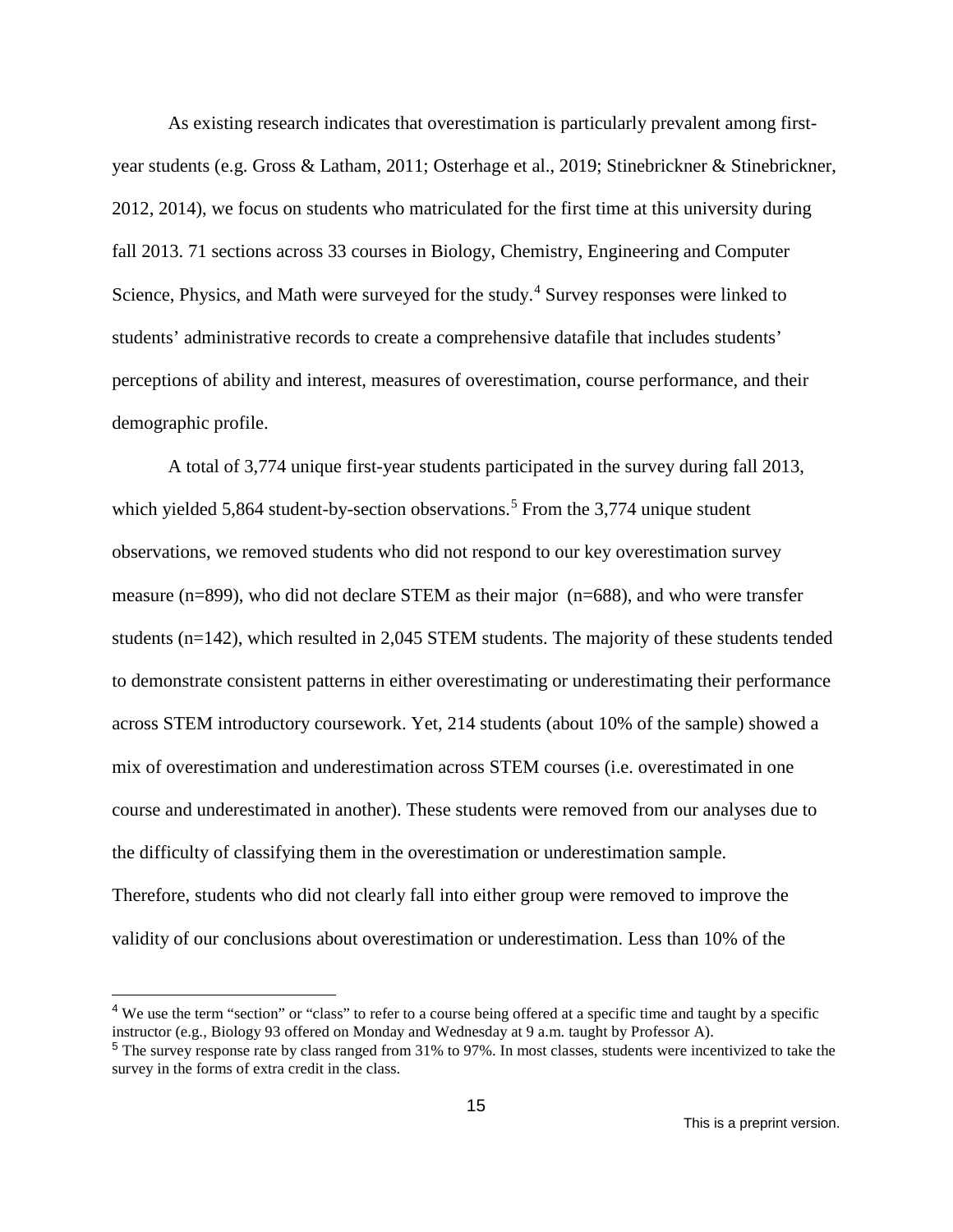sample (n=188) precisely estimate their performance. Those who precisely estimated their course performance were included in the underestimation sample since literature is less clear on whether students who underestimated and precisely estimated their performance would differ from one another. In our setting, those who underestimated or precisely estimated performed higher than those who overestimated, indicating that precise estimators, on average, may be more similar to underestimators than overestimators in the context of academic performance. Our final analytical sample includes 1,831 unique non-transfer, STEM students whose entry term was fall 2013 with valid overestimation survey responses. Among the 1,831 unique students, 1355 students (74%) are included in the overestimation sample.<sup>[6](#page-16-0)</sup>

#### < Insert Table 1>

As shown in Table 1, compared with average first-year students who entered a public four-year institution in California, a larger proportion of students in our focal sample are identified as Asian (62% versus 37%). In addition, fewer students are categorized as low-income than students in the state (39% versus 42%). Whereas about 44% of first-year students enter the institution of the current study with a STEM major, all of the students in our focal sample, by definition, are STEM entrants. Despite these differences, Table 1 shows that our focal sample consists of a similar proportion of racially minoritized students and women relative to the institution and the state. Given that there are significant representations of underrepresented

<span id="page-16-0"></span> <sup>6</sup> Among the 1,831 students, 69% took the survey more than once depending on the number of STEM courses a student took that was within the purview of our sample. For these students, we obtained course-specific overestimation scores and averaged them. For example, if a student took an introductory biology course and an introductory chemistry course in fall 2013 and participated in surveys in both courses, we calculated the gap between their actual and expected grades across both courses and then averaged between them. As mentioned previously, students who flip-flopped (i.e. overestimated in one course but underestimated in another course) were removed from our analyses. Therefore, students in our sample are those who consistently overestimated or were consistently accurate/underestimated their course performance.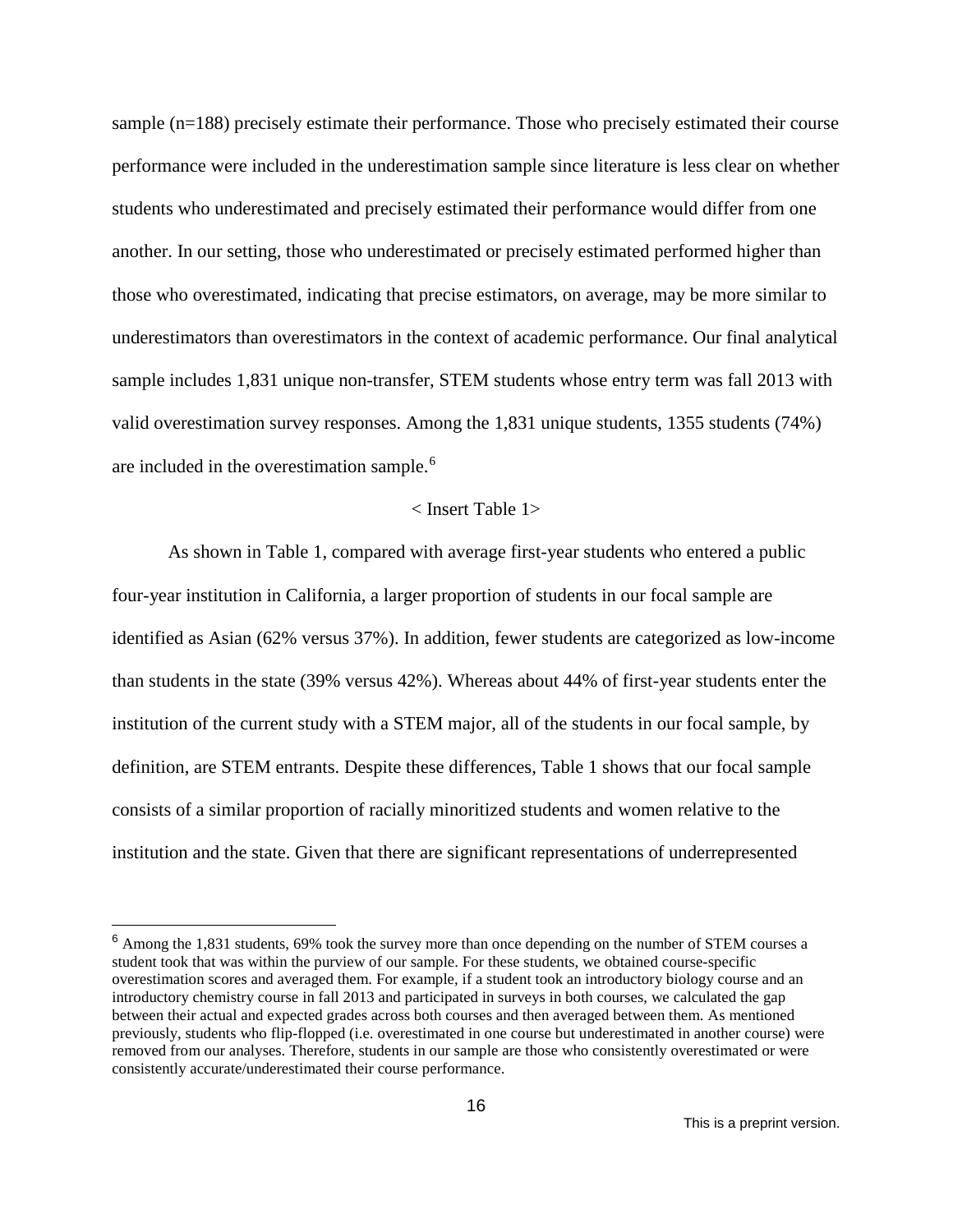students in our sample, our survey data are well suited to examine how the extent of overestimation varies by race.

#### **Key Measures**

*Overestimation***.** The pre-course survey, administered during the first two weeks of the term, asks students "*what grade do you expect to receive in this course?*". Using this survey measure, we operationalize overestimation as the gap between a student's expected score she will receive in her STEM gateway course and her actual grade. By benchmarking students' responses with actual grades, we identify the extent to which students miscalibrated their academic performance. Specifically, we first assign numeric values to students' anticipated and actual grades using a scale of zero through 12 with a zero representing an "F" and a 12 representing an  $A^{\dagger}$ . We then subtract a student's actual grade from her expected grade. For example, a student who expected to receive an A in the course  $(11)$  but received a B- $(7)$  would receive an overestimation score of 4. Therefore, a positive value indicates that a student overestimated her performance, with larger values indicating greater extent of overestimation. In contrast, a value ranging from zero to negative indicates that the student was either accurate in her predictions or underestimated her performance.

Similar to how Erlinger et al. (2008), Osterhage et al. (2019), and Stinebrickner and Stinebrickner  $(2012)^7$  $(2012)^7$  examined overestimation, we use a continuous measure to assess the extent of overestimation, and this measure serves as the main variable in all of our analyses. However, there are slight nuances in how these authors operationalized overestimation compared

<span id="page-17-0"></span><sup>&</sup>lt;sup>7</sup> Stinebrickner & Stinebrickner (2012) subtracted expected GPA from actual GPA. Then, to examine the relationship between overestimation on dropout, they include students' beliefs about grade performance as an independent variable controlling for overall GPA. In Stinebrickner & Stinebrickner (2014), they take on a different approach in which they examine initial and expected GPA in science and non-science majors controlling for overall GPA to tease out different academic expectations associated with majoring in science and non-science fields.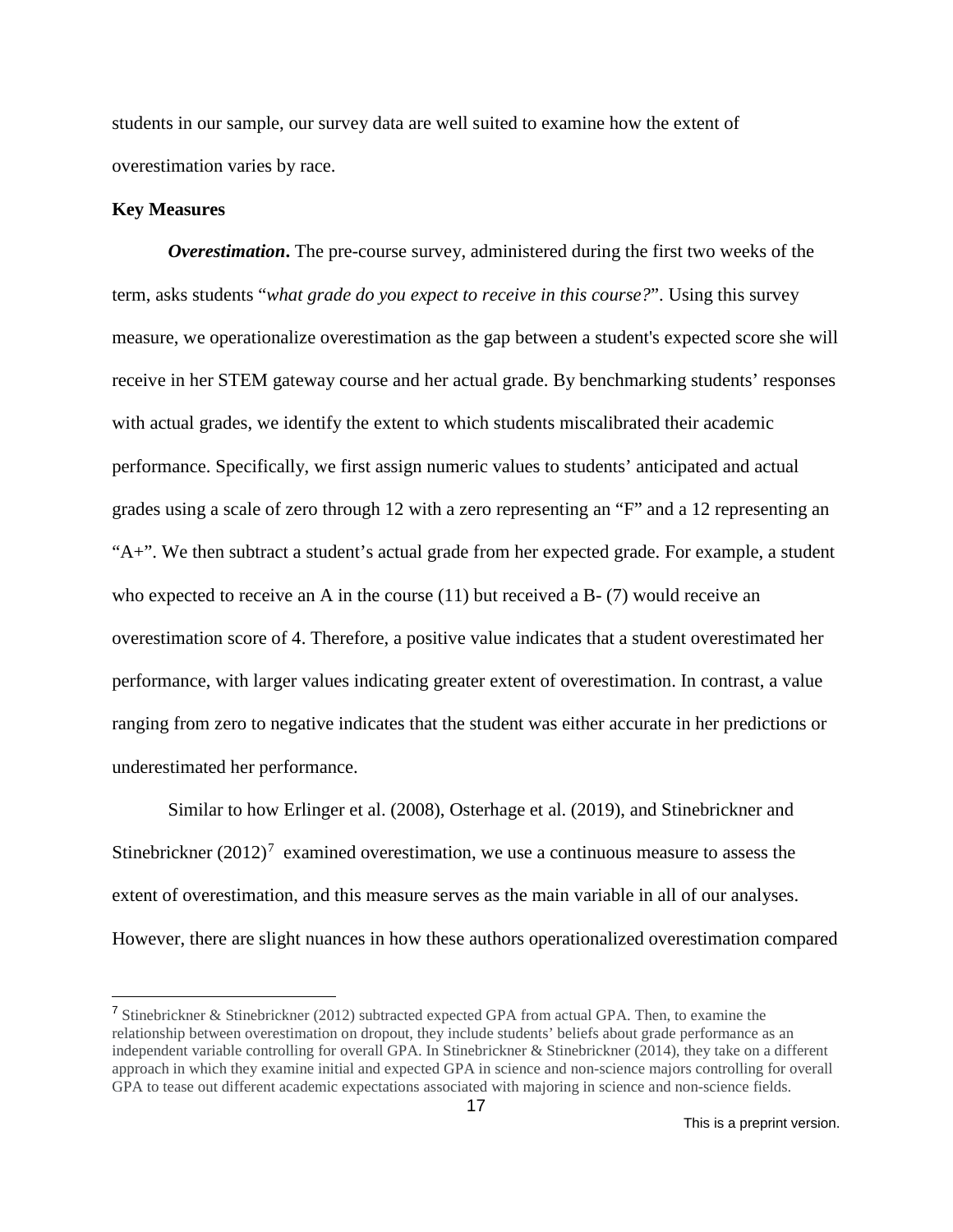to this study. Similar to our study, these authors subtracted students' predicted performance from their actual performance to determine the extent to which students overestimated their ability. Different from our study, some studies benchmarked overestimation with college GPA (Stinebrickner & Stinebrickner, 2012), while others benchmarked overestimation with exam performance (Osterhage et al., 2019). Moreover, some authors lumped all students together to examine miscalibration more broadly rather than dividing those who miscalibrated as overestimators or accurate/underestimators (Osterhage et al., 2019). Yet, as evidence points to the prevalence and consequence of overestimation, we distinguish it from accurate prediction or underestimation.

#### < Insert Figure 1>

Figure 1 examines the distribution of the gap between expected and actual grades and whether the distribution differs between racially minoritized students and represented students. The figure suggests that both racially minoritized and represented students expect to receive A's or B's in the course with no student in both groups expecting to receive an F. However, racially minoritized students end up overestimating more as their actual grades in the course are more widely distributed than represented students.

*STEM Outcome Measures.* We examine two STEM-related outcome variables: STEM interest measured at the end of the course and STEM degree attainment after six years of initial college enrollment. We model STEM interest as a composite score that captures students' interest in the subject matter of the course. Specifically, the STEM interest survey items are: *"I find many topics in this course to be interesting"*; "*Solving problems in this class is interesting for me"*, and *"I find this class intellectually stimulating"*.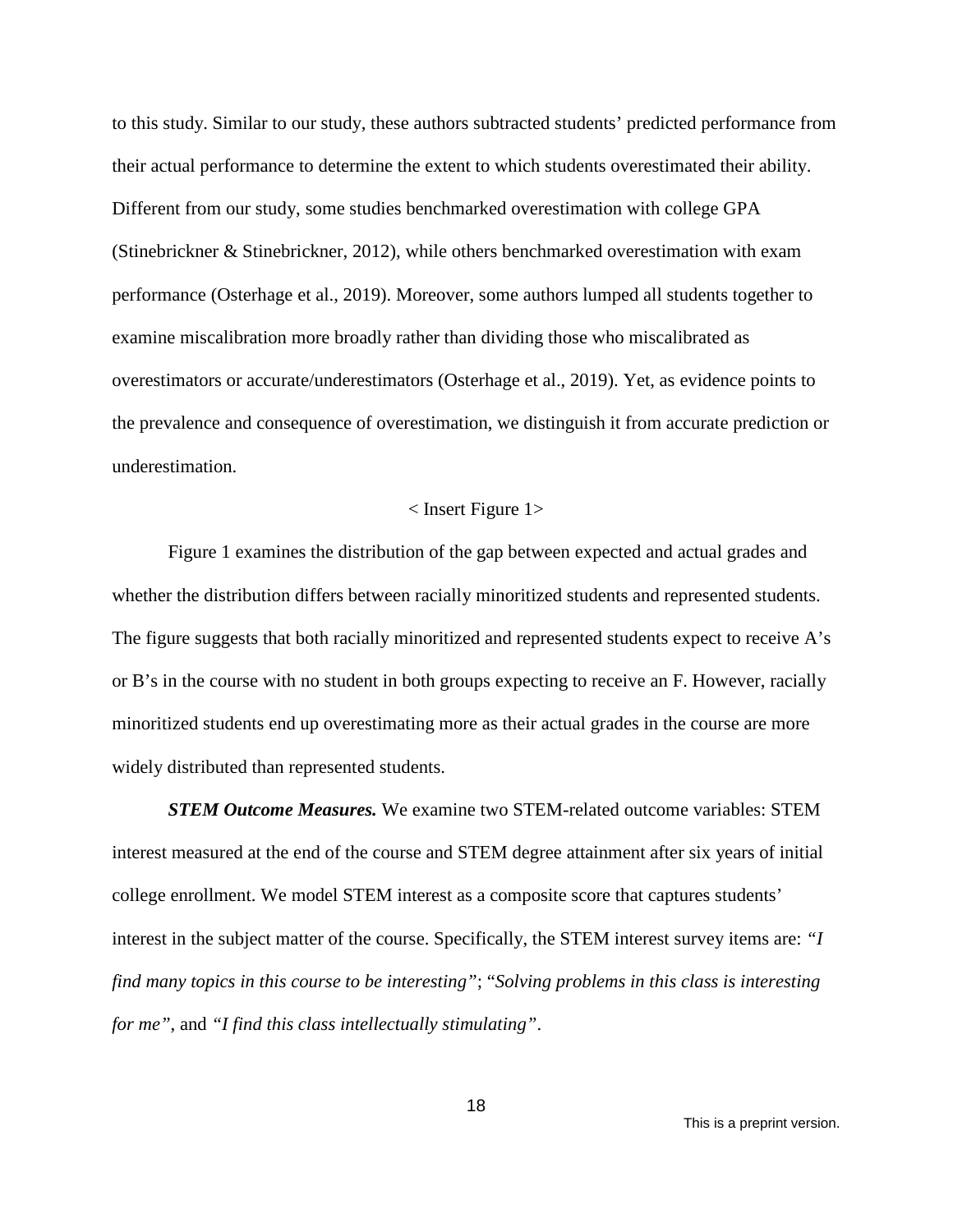We identify students' initial major at the time of admittance (fall 2013) and their final major at the time of graduation to create an indicator of STEM attrition.<sup>[8](#page-19-0)</sup> The last term observed in the dataset is spring 2019, thus allowing us to track students for six years. We define STEM attrition as students who initially enrolled in a STEM major at the start of college and graduated with a non-STEM major after the first term. We observe the graduation outcomes of all students in our analytical sample and thus are able to capture students' major switching patterns.

*Key Covariates***.** We include race, gender, socioeconomic status as measures of demographic characteristics and high school GPA and SAT scores as measures of prior achievement during high school. Non-academic measures include pre-survey responses administered at the beginning of the term. These pre-survey measures were used to create three composite variables of self-efficacy, task value, and utility. We obtained institutional data of all students in the course irrespective of whether they answered the survey and constructed class level means to create class composition measures such as the average incoming achievement level of the class. Finally, we also merged in variables from the Common Core of Data to obtain high school characteristics.

#### **Estimation Strategy**

Our first research question asks whether greater prevalence of overestimation among racially minoritized relative to represented students is evident once we include covariates that literature suggests is associated with the extent of overestimation. Specifically, we examine the

<span id="page-19-0"></span><sup>&</sup>lt;sup>8</sup> Students whose initial major is "undeclared" but who are admitted specifically to the university's STEM schools (e.g., School of Physical Sciences) are included as part of the STEM student sample.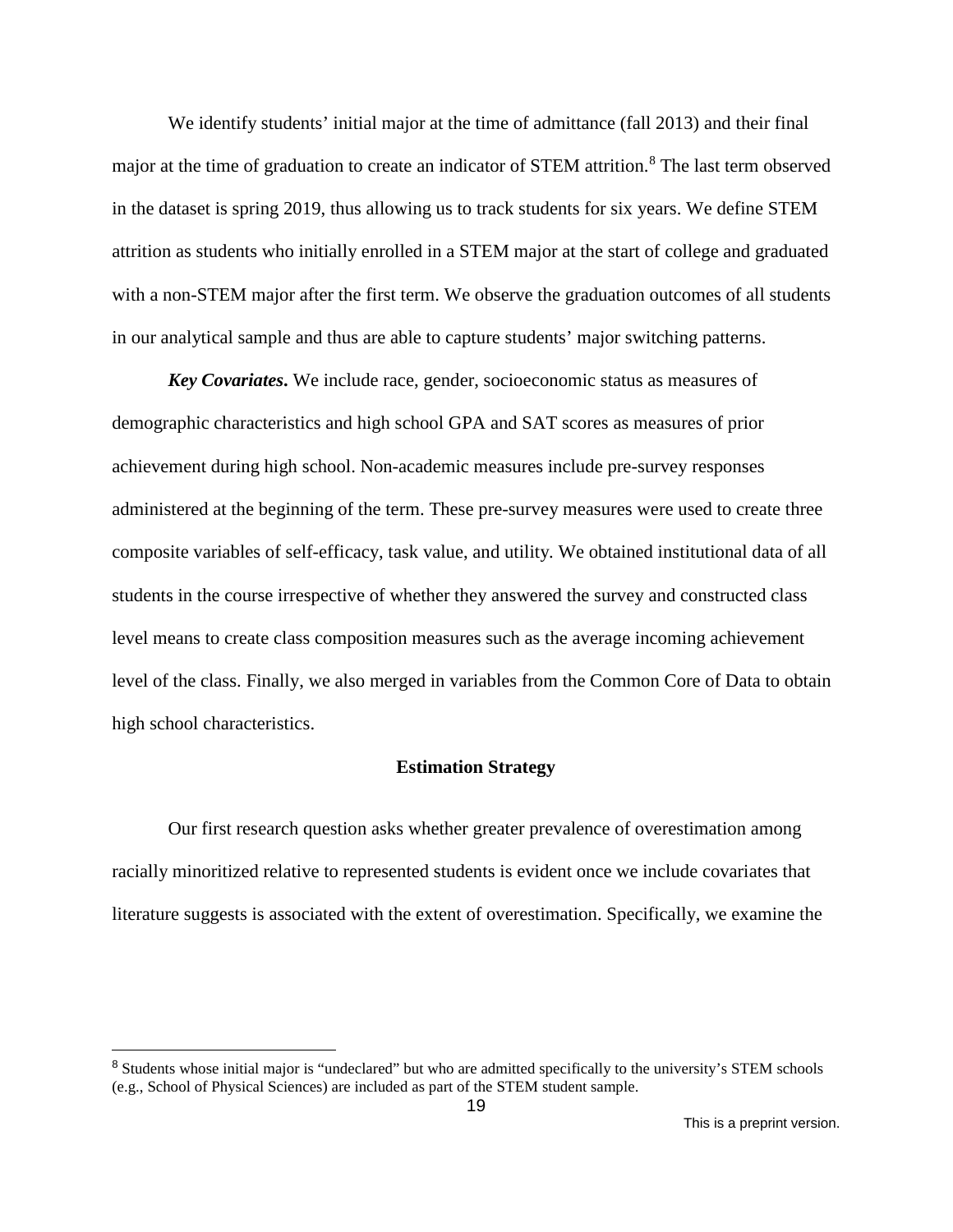relationships between four categories of covariates and the extent of overestimation using an ordinary least squares regression, which is formally written below in Equation (1),

*Overestimation<sub>ics</sub>* = 
$$
\beta_0 + \beta_1 (RM_i) + \chi_i \beta + \chi_c \varphi + \gamma_s + \varepsilon_{ics}
$$
 (1)

where Overestimation<sub>ics</sub> is a continuous indicator that measures the gap between the actual and predicted grades for student *i* who graduated from high school *s* and took the survey in class *c*. We include a binary variable indicating racially minoritized (RM) students or represented students as the main predictor.  $\chi_i$  represents a vector of other demographic characteristics, prior achievement, and non-academic factors and  $\chi_c$  indicates a vector of class composition measures to tease out the unique variation in overestimation patterns across courses with comparable class composition.  $\beta$  and  $\varphi$  refer to the unstandardized coefficients associated with each predictor, with higher positive values indicating greater gap in what students, on average, expect to receive and their actual grades. Finally, we include high school fixed effects to compare students who graduated from the same high school  $(\gamma_s)$ . Equation (1) estimates whether racially minoritized students are more likely to overestimate compared to represented students.

We then model equation 2 to estimate the association between the extent of overestimation and an individual's short- and long-run STEM outcomes among the racially minoritized and non-racially minoritized student sample:

$$
y_{ic} = \beta_0 + \beta_1(Overestimation_i) + \chi_i \beta + \chi_c \varphi + \varepsilon_{ics} \tag{2}
$$

where  $y_{ic}$  indicates STEM interest and six-year STEM degree attainment for student *i* in class *c*. Overestimation<sub>i</sub> is a measure of the degree to which students' predicted score is greater than

This is a preprint version.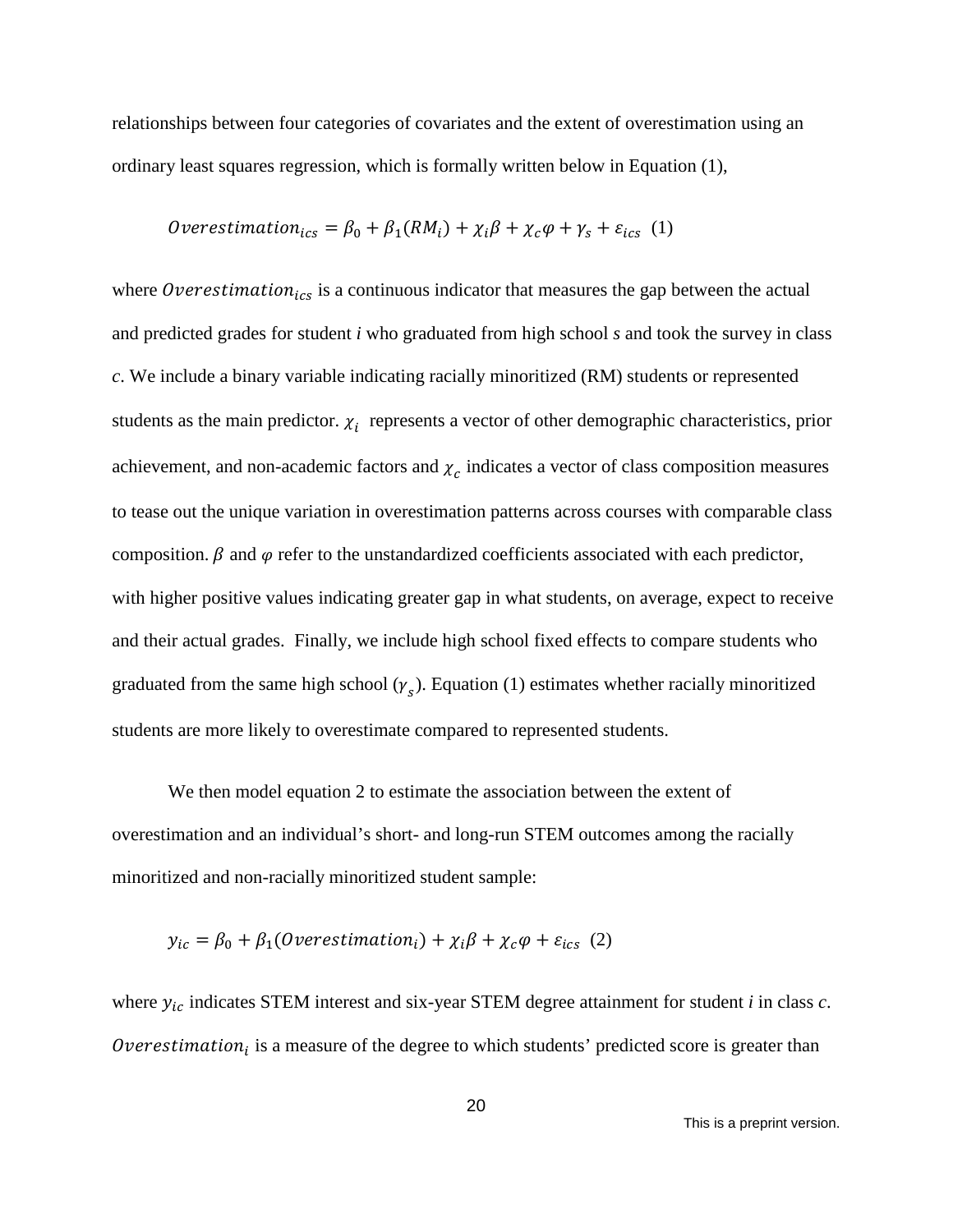their actual score. We include the same covariates as specified in equation (1), but exclude high school fixed effects as the relationship between overestimation in college and STEM interest and long-run college outcomes are determined by students' college experiences. In other words, our first research question places the focus largely on expectations formed prior to college while our second research question examines factors associated with students' experience while in college.

#### **Results**

#### **Factors Associated with Overestimation**

Table 2 columns 1 through 5 examines the five categories that may be associated with overestimation. Column 1 includes four demographic characteristics as specified in equation (1) and therefore shows the raw percentage point difference on the overestimation measure between racially minoritized and represented students. The estimates indicate that racially minoritized students relative to represented students were more likely to overestimate by a grade separation of one in introductory STEM courses ( $p < 0.001$ ). This average gap is equivalent to expecting to receive a B+ but actually receiving a B in the course.

#### < Insert Table 2 here >

We then sequentially include different sets of covariates in columns 2 through 5 to examine the extent to which the demographic gaps in overestimation shown in column 1 can be explained due to the inclusion of four categories of individual and contextual factors, namely prior achievement, non-academic factors, college class composition, and the high school a student attended. If academic preparation is correlated with both overestimation and subgroup identification, the demographic gaps in the extent of overestimation may attenuate once we account for prior academic preparation. Indeed, estimates shown in column 2 indicate that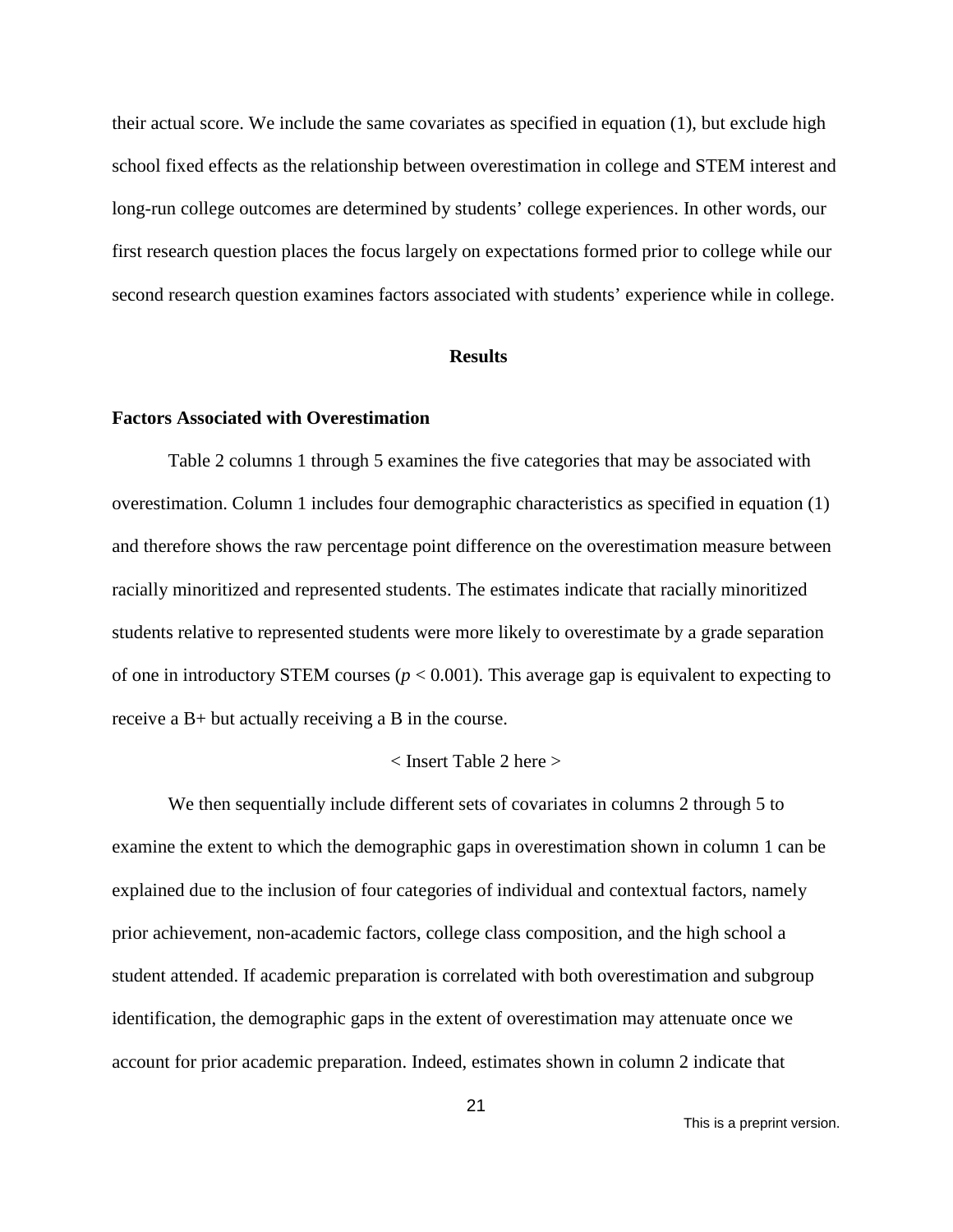students' prior academic preparation, including SAT math and verbal scores and high school GPA strongly predict students' likelihood of overestimating their course performance. Specifically, students with one standard deviation higher SAT math score are associated with a decrease in their overestimation score by about one which is equivalent to being a third of a grade more accurate ( $\beta = -1.057$ ;  $p < 0.001$ ). Similarly, students with a standard deviation higher high school GPA were less likely to overestimate ( $\beta = -0.466$ ;  $p < 0.001$ ). Additionally, once we account for prior academic preparation the overestimation gap between racially minoritized and represented students becomes attenuated by more than half from 0.908 to 0.424 and statistically insignificant at the 0.05 level.

Column 3 further includes pre-course levels of self-efficacy, utility, and interest in the course, and column 4 adds measures of the class composition. The estimates indicate that students who had higher perceived course utility were less accurate in their grade predictions than students with lower perceived course utility while higher measures of interest are associated with decreased level of overestimation. As for indicators of class composition, students in classrooms with higher achieving peers, as measured by average SAT math scores, were more likely to overestimate their course performance. It is important to note that after we include nonacademic measures and measures of class composition, the racially minoritized coefficient is still positive but no longer statistically significant. In column 5, we further include high school fixed effects to retrieve within high school estimates, and the estimated gaps in overestimation between racially minoritized and represented students were further attenuated from 0.36 to 0.08. In other words, race-based differences in overestimation patterns are explained away by other factors such as the high school attended and prior academic achievement.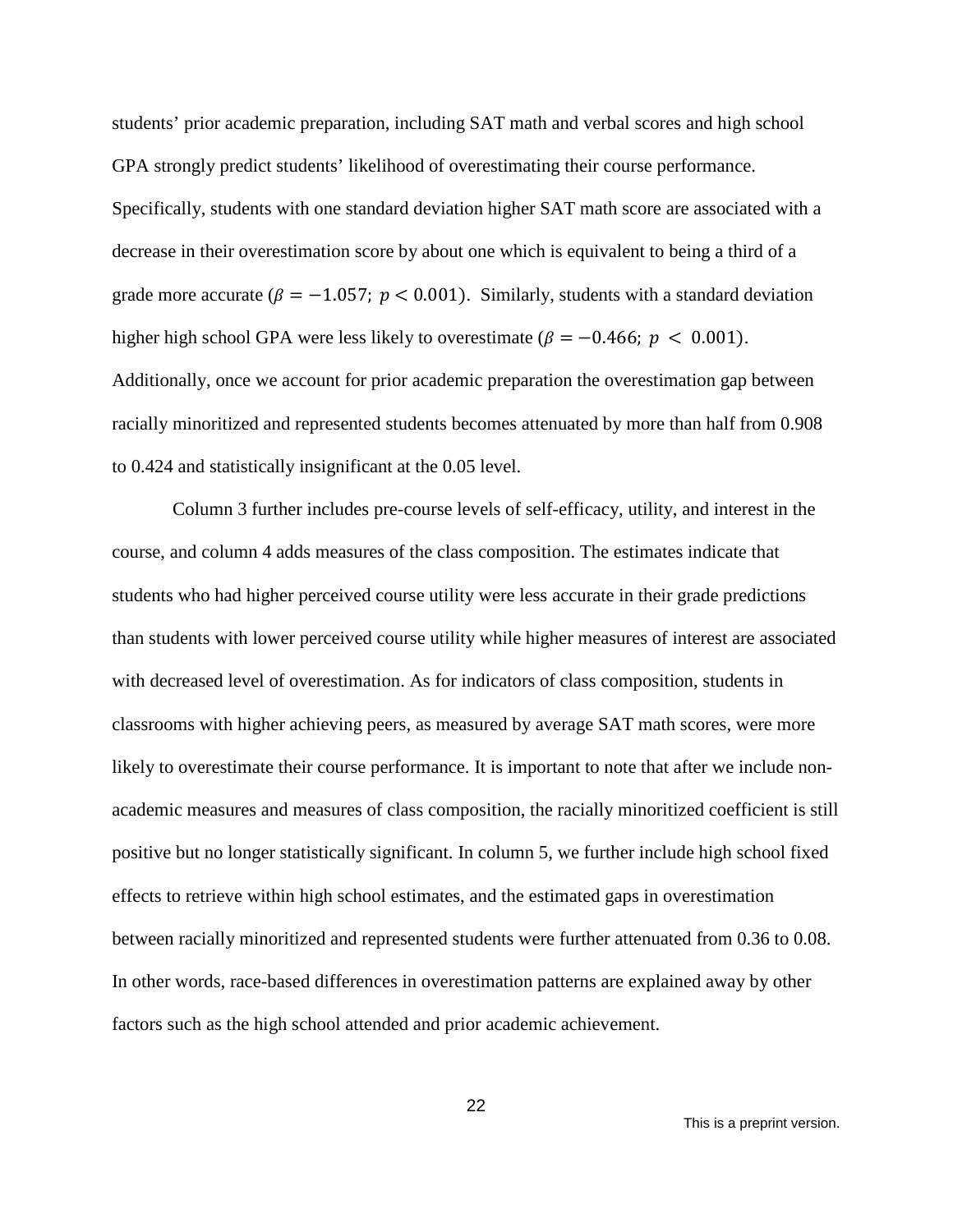Moving from columns 1 through 5, we also observe a gradual increase in the proportion of overall variation in overestimation explained. From a model that included only demographic characteristics, we find that including high school preparation measures substantially increased the  $R^2$  from 0.05 to 0.16, indicating that prior academic achievement explains a substantial amount of the overall variation in overestimation. Adding non-academic indicators and class composition measures increase the overall variation explained to 19%. Among all the different covariates, adding in high school fixed effects increases the overall variation most substantially, from 19% to 55%, indicating that where students attended as their high school is one of the strongest predictors of the variation in overestimation.

In view of the strong correlations between the high school attended and overestimation, we further focus on high school characteristics that may be associated with an individual's overestimation score (Table 3). As theory and literature suggest, equally-able students have different perceptions of their academic abilities depending on the achievement levels of their peers (Elsner & Isphording, 2017; Marsh, 1987). For example, students in lower-performing high schools may be more likely to overestimate their performance than their peers in higherachieving high schools as a result of the differential peer ability composition. We explore this possibility by focusing on a subset of students in our sample who graduated from a California high school. Until 2013, high schools in California were ranked from 1 to 10 using the Academic Performance Index (API), a ranking measure of high school quality using the California standardized testing results with one being the lowest ranking and 10 being the highest ranking.<sup>[9](#page-23-0)</sup> High-achieving high schools are schools that scored a 9 or a 10, mid-range schools scored

<span id="page-23-0"></span><sup>&</sup>lt;sup>9</sup> The most recent year in which high schools were ranked using standardized tests was in 2013. The California Department of Education launched a new high school accountability system based on multiple measures after 2013.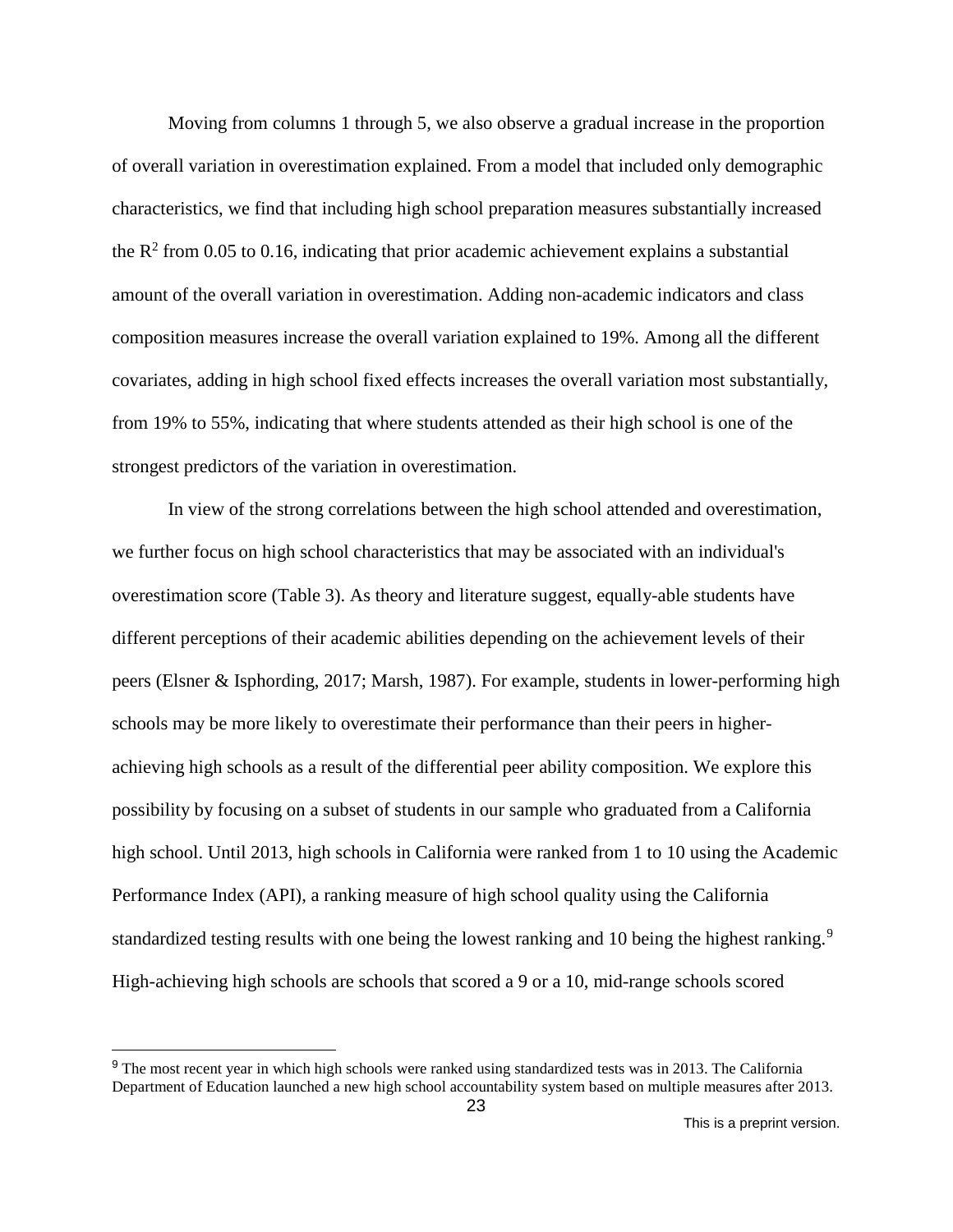between 3 through 8, and low-achieving schools scored a 1 or a 2. There are limitations to identifying high-achieving high schools based on their API score such as gaming the system or narrowly defining achievement using only standardized test score performance (see Polikoff & McEachin, 2013, for review). As such, we cautiously interpret these findings as a proxy for school competitiveness using standardized tests. This analysis is limited to non-international students who graduated from a high school in California, which is 80% of the overestimation sample (n=1,091).

#### $\langle$  insert Table 3  $>$

Table 3 shows different overestimation patterns depending on the high school. Because the Academic Performance Index is correlated with socio-economic characteristics of the schools (Polikoff & McEachin, 2013), we include whether the high school received federal funds (i.e., Title I status) into the model to control for variations in school resources. Furthermore, we control for the school locale (e.g., urban, suburban, or rural) as research suggests the location is a predictor of school quality (Lavalley,  $2018$ ).<sup>[10](#page-24-0)</sup>

We find suggestive evidence that students who may have been "big fishes" in their high school were more likely to overestimate their course performance relative to students who may have been "small fishes" in their high school conditional on observable school resources. Specifically, relative to students from high schools where many excelled on the California standardized tests (i.e., API score of 9 or 10), students from schools where many underperformed on the standardized tests (i.e., API score of 1 or 2) were more likely to overestimate their course performance in college (see Table 3, column 1). Students from schools with the lowest API score

<span id="page-24-0"></span><sup>&</sup>lt;sup>10</sup> High school characteristics were obtained from the Common Core of Data.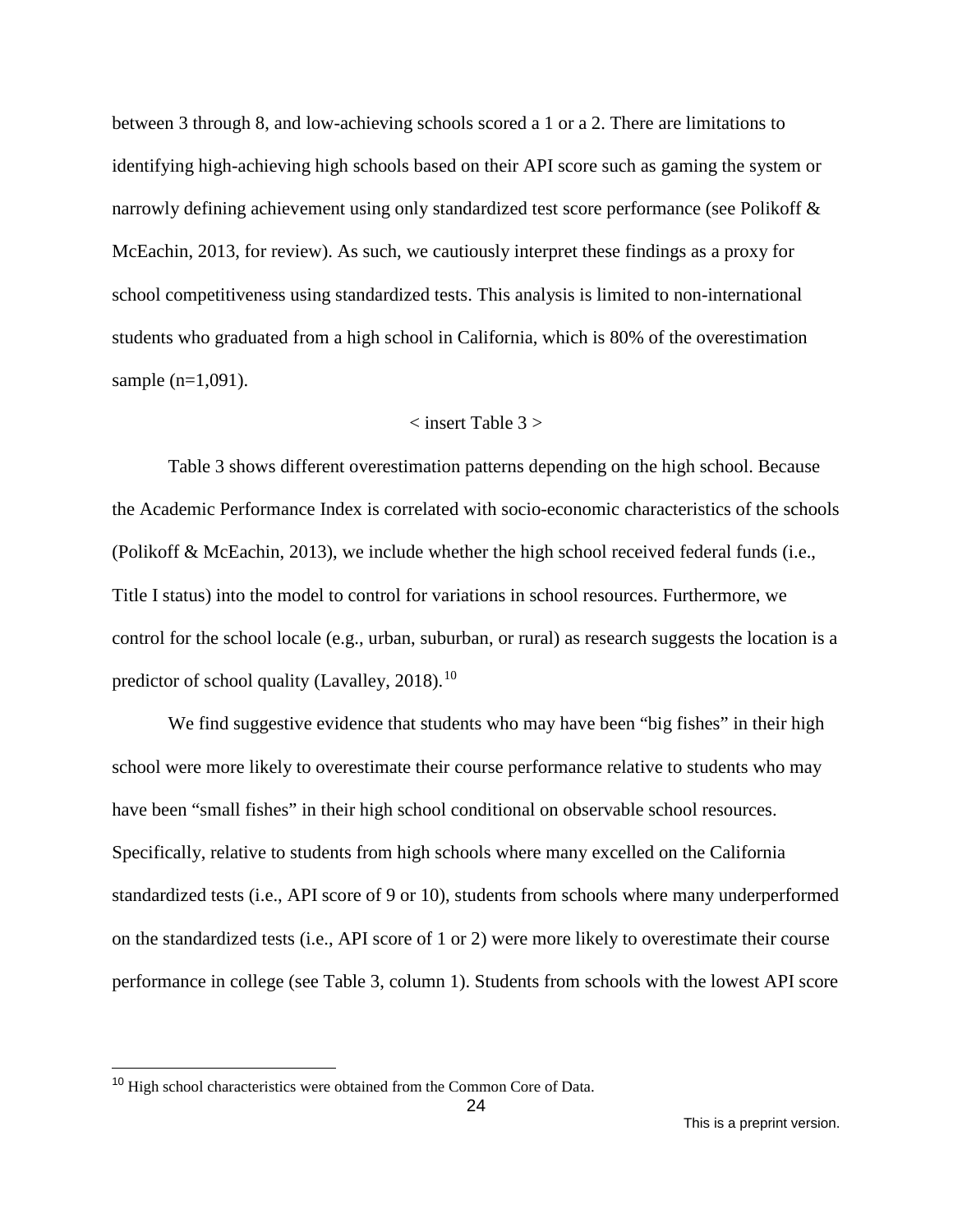have an overestimation gap that is 0.64 units higher than students from schools with the highest API score even after accounting for students' own characteristics, the composition of their peers in the introductory STEM course, and measure of high school characteristics such as school resources and locale. Thus, overestimators tend to be concentrated in the lowest-achieving high schools.

#### $\langle$  Insert Table 4  $>$

The analyses so far focus on race-based overestimation patterns in students' entry-level coursework. The SEVT and prior literature suggests that the phenomenon of overestimation may change over time and is malleable. For example, Osterhage et al. (2019) found that students were better able to calibrate their academic performance as instructors provided feedback throughout the term. We also explore this possibility empirically using our data by focusing on a subset of students in our analytical sample (n=626) who enrolled in another STEM course in the subsequent term (winter 2014) and participated in our pre- and post-course surveys. At this point, students already spent some time in college and may become more attuned to the collegiate environment and course requirements, as well as their own academic capacity based on information received through their initial experiences in college. Raw average differences shown in Table 4 indicate that although students still tend to overestimate their course performance, the average gap in students' expected and actual grades narrowed from approximately 4 points (e.g., expecting an A and receiving a B-) during the first term to 3 points (e.g., expecting an A and receiving a B) in the subsequent term. Moreover, racially minoritized students experienced noticeable improvement in accurately predicting their course performance.

#### **Overestimation and STEM outcomes**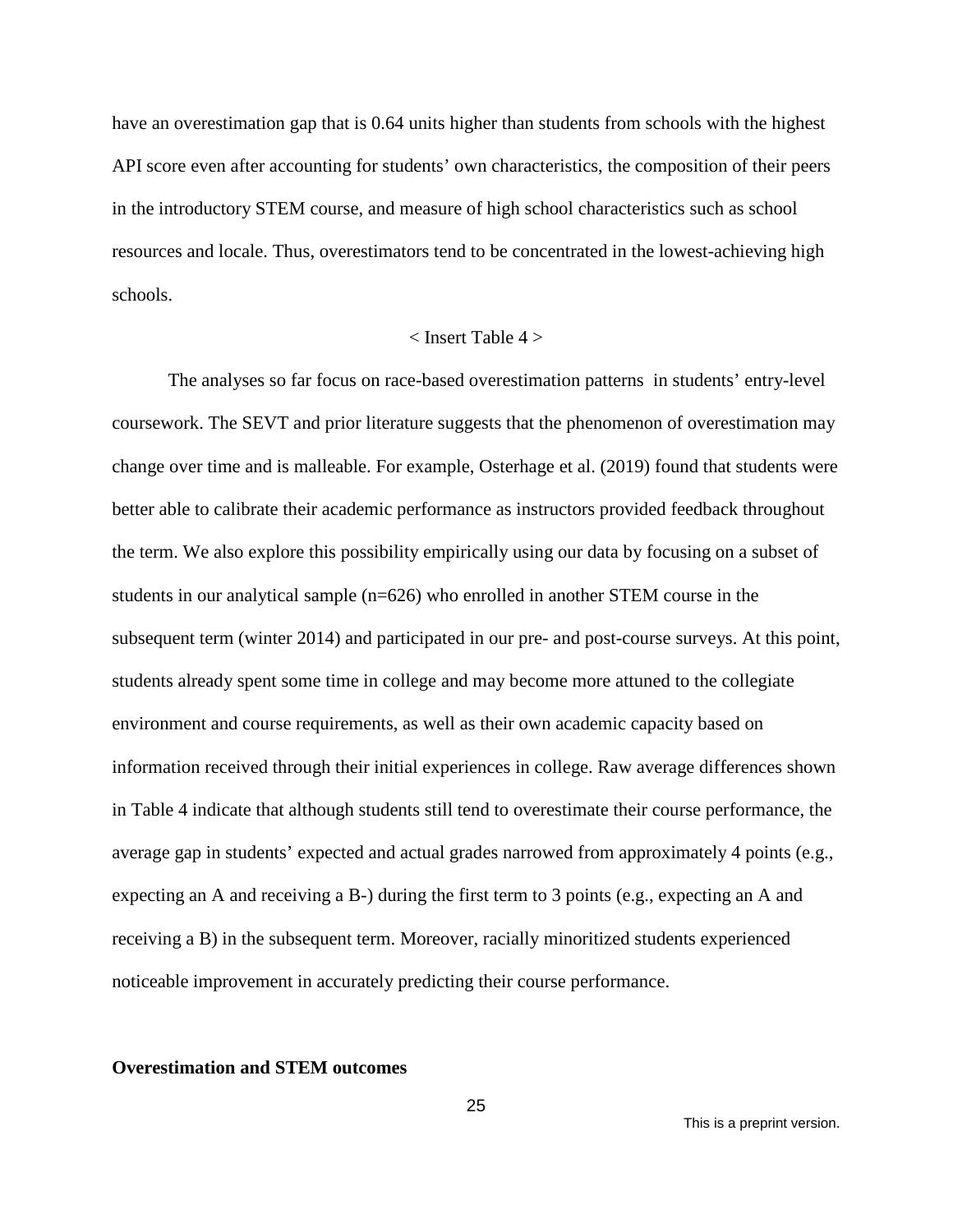Students make behavioral choices that align with their outcome expectations (Eccles et al., 1983; Lent et al., 1994). In addition, they tend to rationalize that there is greater value in the tasks that they are good at (Wigfield et al., 2015). Therefore, students who expected to do well in STEM courses may lose interest in the subject once they realize their actual performance in the course is lower than what they anticipated. In table 5, we investigate the relationship between overestimation and STEM interest at the end of the term accounting for their initial level of STEM interest at the beginning of the term. Column 1 indicates a significant association between overestimation and the loss of students' interest in STEM at the end of the term, and columns 2 and 3 examine this relationship by subpopulations. We find that the negative association is concentrated among represented students. However, Wald test for whether the linear combination of the coefficients on overestimation by race equal zero indicates non-significant differences.

## $\langle$  Insert Table 5  $\rangle$

Next, Table 6 estimates the relationship between overestimation and STEM attrition within six years of enrollment. Column 1 examines STEM attrition of the full sample of students, column 2 examines this relationship among a subsample of racially minoritized students, and column 3 examines STEM attrition among represented students. All models include the full set of covariates listed in Table 5. As shown in Table 6, overestimation is a statistically significant predictor of STEM attrition, and this pattern is consistent across all subsample populations. Focusing on column 1, a one-point increase in students' overestimation score among overestimators (for example, expecting to receive a  $B+$  but earning a B) is associated with a six percentage point increase in overall STEM attrition. This pattern remains consistent across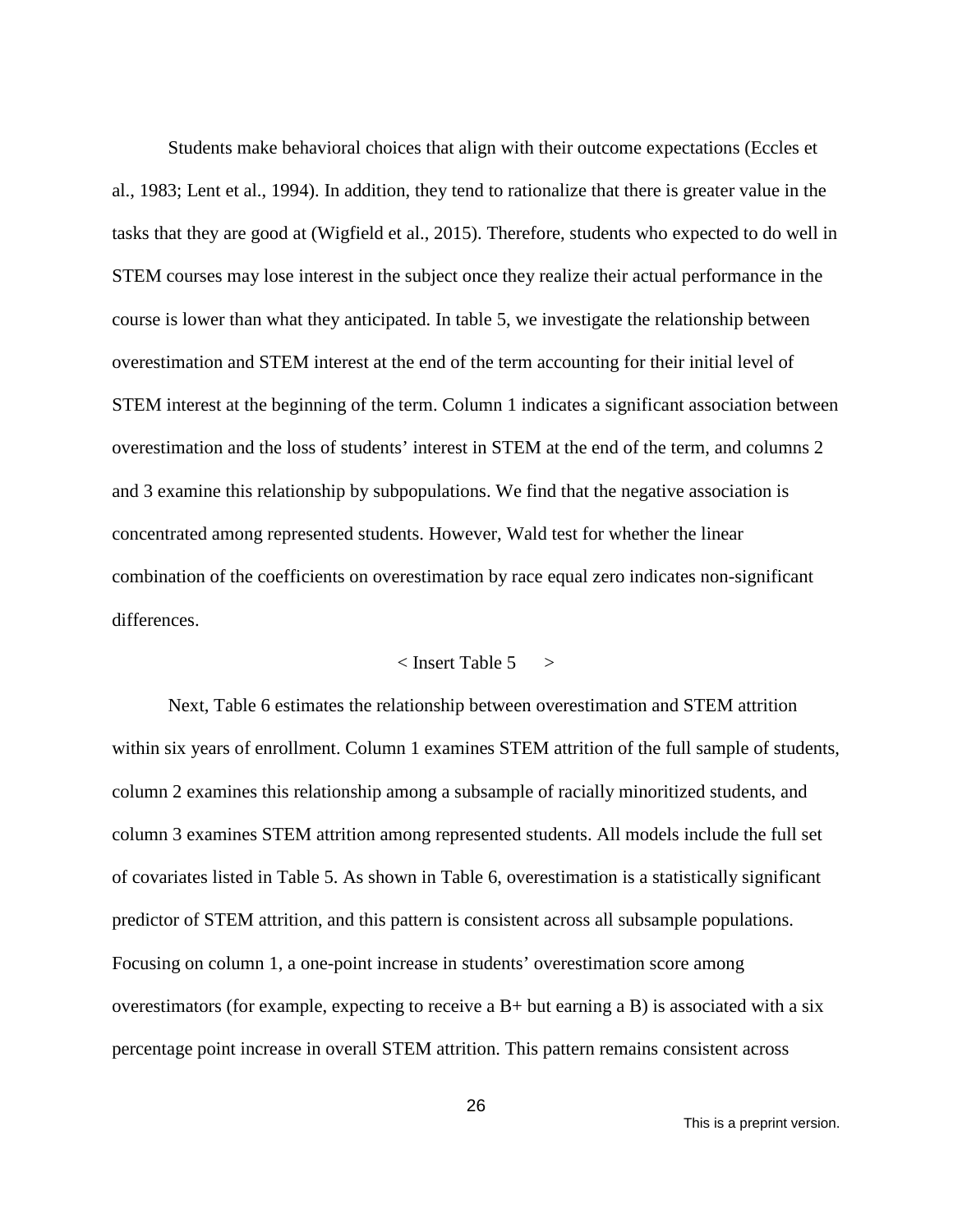subsamples; however, a subsequent joint test indicates that the overestimation coefficients across models are not significantly different. The results therefore indicate that higher overestimation score is associated with greater likelihood to leave STEM fields for students of all races.

< Insert Table 6 here >

#### **Limitations and Future Research**

While we have course-level measures of overestimation nested within students, the outcome of STEM attrition was measured at the student-level; therefore, operationalized overestimation as the extent of overestimation at the student-level. Future studies, however, may consider taking into account between-class variation in overestimation and explore how the relationship between overestimation and STEM persistence may vary by the characteristics of the specific course. For example, the association between overestimation and STEM attrition may be more pronounced when examining core courses for a major than for elective courses.

Relatedly, our study grouped STEM courses together as under one category due to small sample size but students taking Math courses may overestimate to a larger degree than students taking a Biology course or vice versa. In Appendix Table A.3, we start to unpack the nuances within STEM disciplines and find that students in Math courses overestimate to a greater degree than students in Physics. One hypothesis for STEM subject-specific differences may be due to systematic underperformance among students matriculating in Math courses. These patterns warrant attention in future research.

Second, an area worth closer examination is college contextual factors that may shape students' perceptions of their academic abilities. Many factors could contribute to students' overestimation beyond the set of variables we have access to, such as the culture of the STEM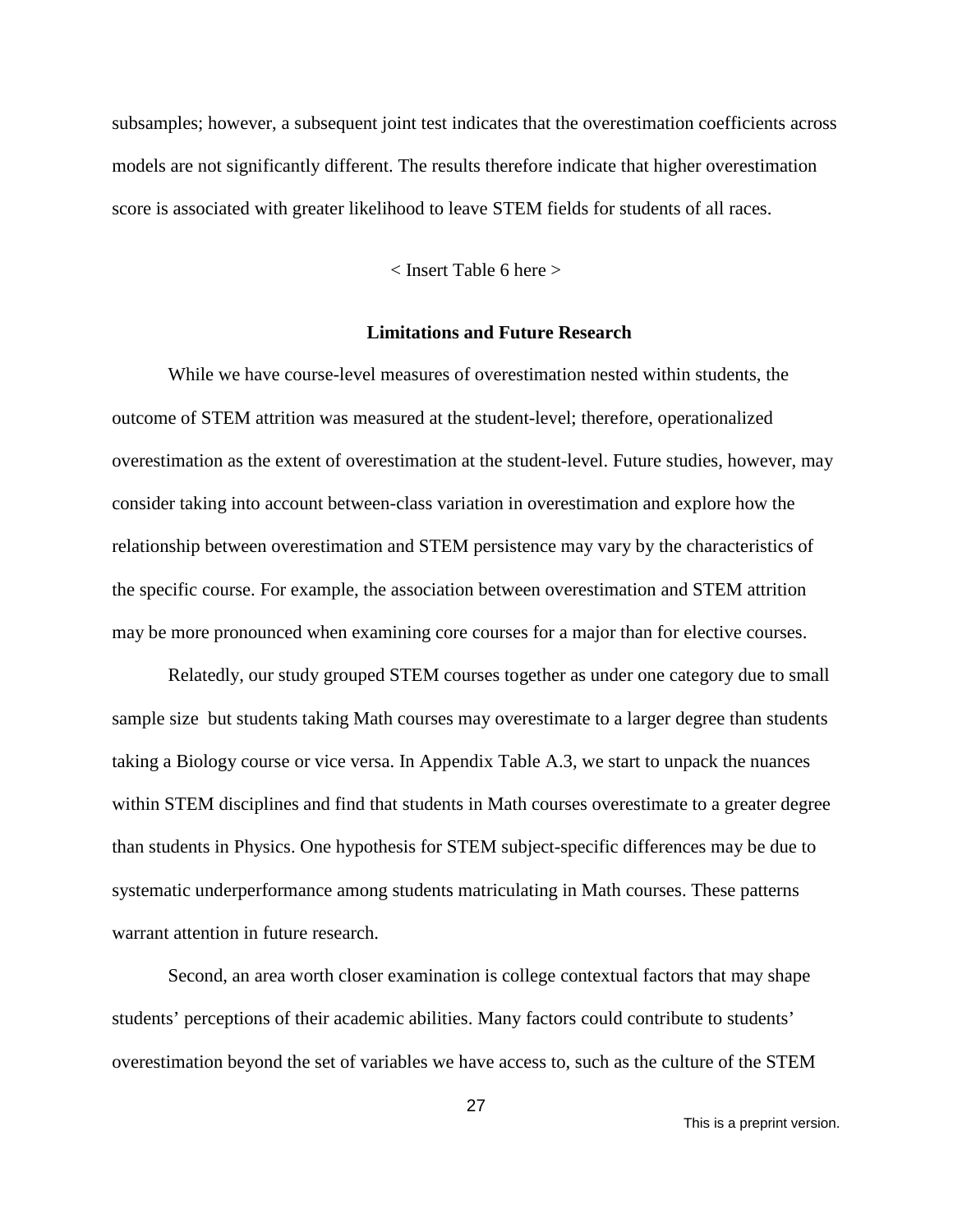environment (McGee, 2020), student supports and services (Kitchen et al., 2018) and instructional approaches (Park et al., 2021). In particular, instructors of undergraduate introductory STEM courses frequently incorporate achievement relative to peers in order to create variance among students along a normal distribution. Students unaware that grades may be determined by the performance of their peers may not consider their ability relative to their peers when judging their own expectancy of success. As a result, their performance in the grade may be due to a curved grading system or systemic biases in grading and teaching that disadvantage underrepresented students. Therefore, it is critical that future research expand on what we examined to study the college classroom context that contributes to the phenomenon of overestimation. Nevertheless, we note that our non-exhaustive list of student and contextual factors that predict the extent of overestimation provides an overview of this phenomenon and also reveals important patterns that deserve policy attention.

Third, we aggregated different underrepresented-in-STEM racially minoritized students into one racially minoritized category which masks the unique experiences of different racial groups. We re-do our analysis focusing on the Latinx subsample as over 80% of the racially minoritized students in our study identify as Latinx. These results, in Appendix Tables A.4 through A.6, show that the direction and magnitude of the results are similar as the main results. Due to the small sample size, we are unable to conduct the same regression-based analysis for the remaining racially minoritized students. Instead, we present raw differences between predicted grade and actual grade by race in Appendix Table A.7. The results indicate that all racially minoritized students overestimate in similar magnitude relative to represented students. Future inquiry that identifies more systematically the overestimation patterns and STEM outcomes across different racial groups is warranted.

This is a preprint version.

28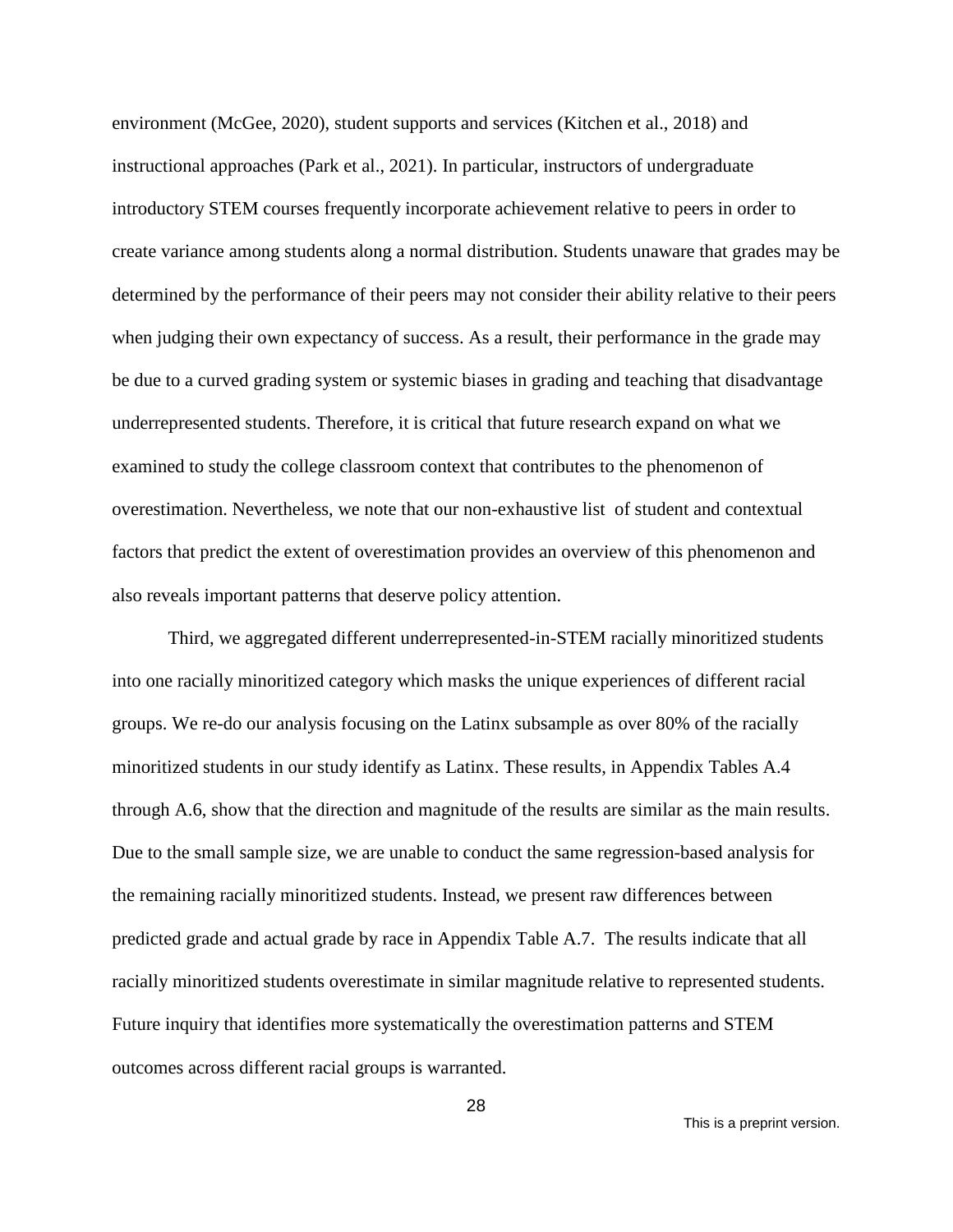#### **Implications and Conclusion**

As enhancing national diversity in STEM fields remains a priority (National Academies of Sciences, Engineering, and Medicine, 2016), it is necessary that researchers examine possible factors that contribute to racial disparities in STEM attrition. Existing research indicates that racially minoritized students with similar academic preparation are less likely than their represented peers to persist in STEM (Riegle-Crumb et al., 2019), underscoring the need to examine factors that may contribute to racial disparities in STEM participation beyond academic preparation. We extend the current literature by examining race-based differences in overestimation patterns in introductory STEM courses, and whether the misalignment between expected and actual grades are associated with STEM interest and persistence. We find that the extent of overestimation, measured as the gap in expected and actual grades in a course, is larger among racially minoritized STEM students but the gap is largely attributable to prior achievement and high school attended. Furthermore, we find suggestive evidence that STEM students who overestimated were more likely to leave STEM fields in the long-run. Specifically, STEM students who transitioned from high schools with low-achieving peers on to a competitive postsecondary institution were subject to a greater extent of overestimation, aligning with prior literature that ability beliefs are often constructed by comparing own performance with salient peers (Eccles, 1983; Elsner & Isphording, 2017; Marsh & Parker, 1984). Indeed, the SEVT model suggests that students will make sense of why their performance did not live up to their expectations by attributing the inconsistency with "this is not for me."

Considering that racially minoritized students are more likely to be concentrated in lower-performing schools, the strong association between the high school a student attended and the extent of overestimation in college is troubling from a racial equity perspective. Yet, the fact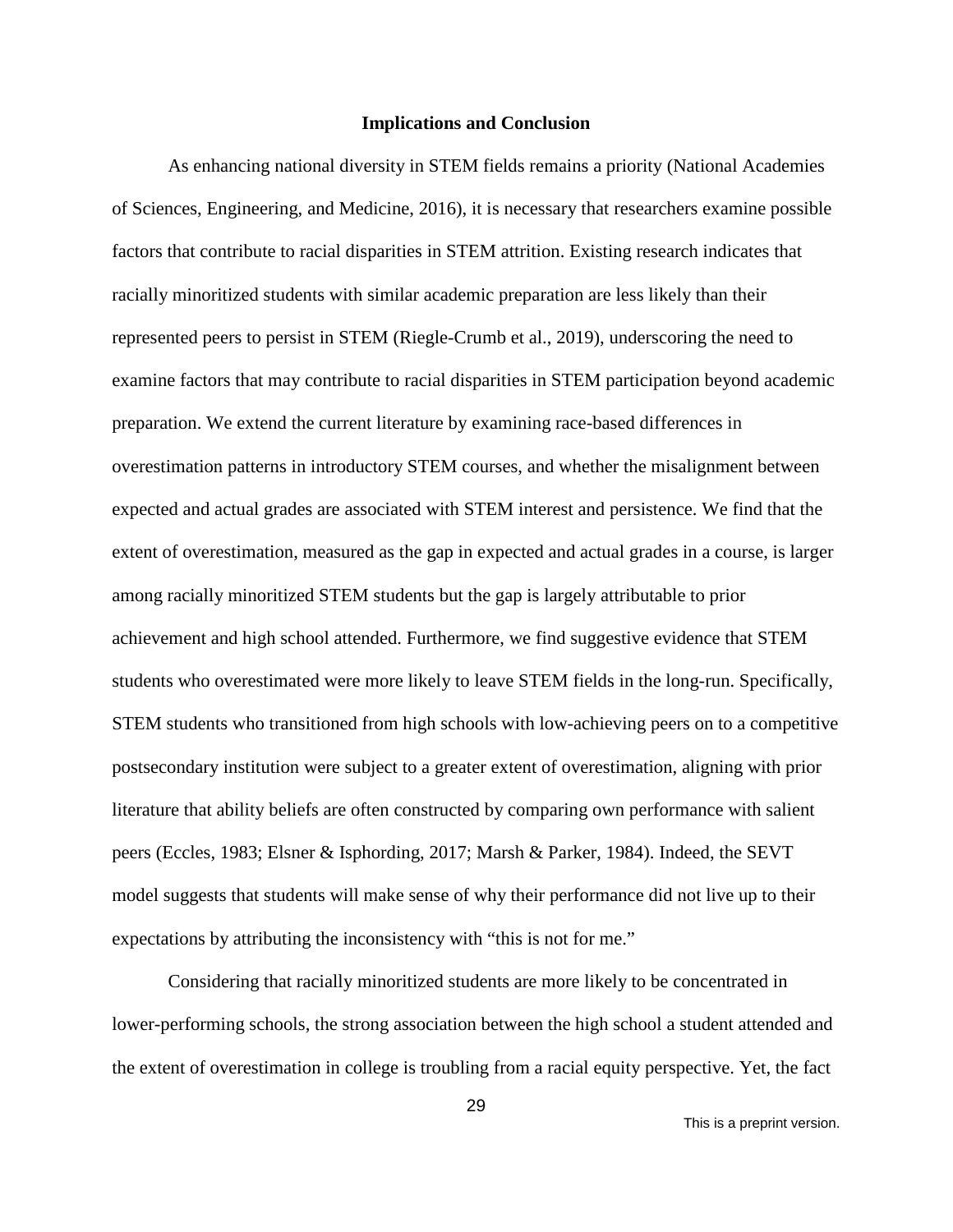that students experience improvement in accurately predicting their performance after initial term in STEM fields reinforces the iterative nature of achievement-related expectations and bolsters the need for interventions and institutional resources to help racially minoritized students through proactive advising and support systems. High school counselors and teachers serve as an important source of college information for students, and especially so for racially minoritized students. Our study points to the need for proactive outreach among high school advisors and teachers to better inform students of both college-going opportunities and college academic expectations. We explicitly note that the advice must not be framed in a deficit perspective and should be crafted within a dialogue of care and support. For instance, outreach and discussion regarding college academic expectations can center around acknowledging the challenges of college-level courses and the need for increased level of effort by the student in college, while also framed to specify that all students face difficulties during their first year and that students should not shy away from reaching out for additional support. In fact, social-psychology literature has demonstrated that short framing interventions prior to college that target students' beliefs and feelings about college academic expectations can lead to substantial benefits for minoritized students by portraying that academic struggles are a normal part of the college experience, and that challenges can be embraced as important opportunities for growth rather than signs that students do not belong (Yeager et al., 2016).

Colleges can share in the responsibility of helping students develop accurate expectations of success by offering various programming before official coursework. Summer bridge programs are an example, typically offered during the summer before college, that provide support for students with unequal prior educational opportunities to better acclimate students to college expectations (Kitchen, Sadler, & Sonnert, 2018). Colleges may want to incorporate

This is a preprint version.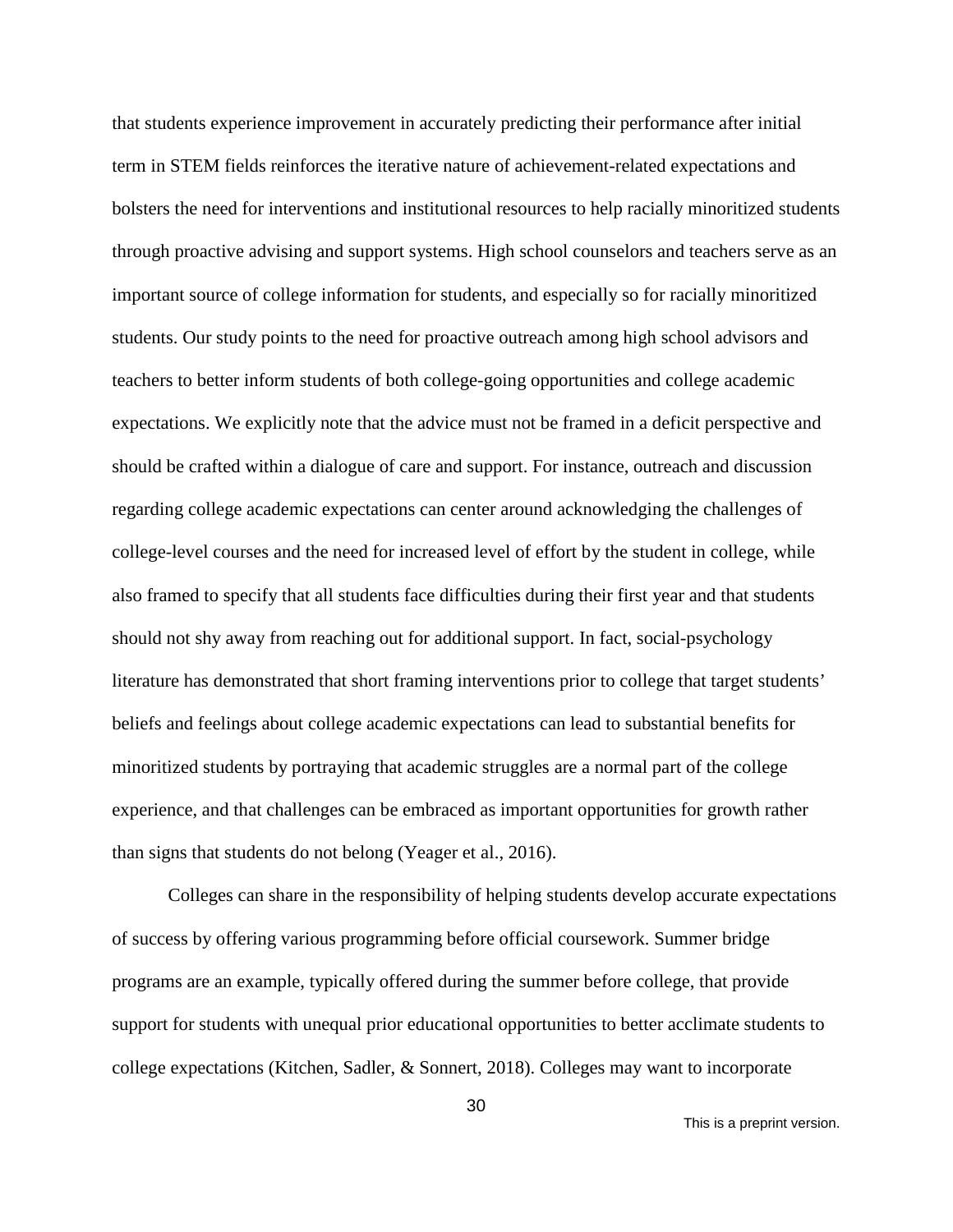discussions on academic expectations and share ways to become successful in STEM coursework through such programs.

In addition, there are a number of ways instructors may better guide students toward more informed judgements about their capabilities and preparedness. One of the key ways to help orient first-year STEM students form accurate college expectations is to provide students with feedback early in the term. For example, instructors may administer formative assessments such as low-stakes quizzes early in the course so that students can update their ability beliefs and adjust their study behaviors in time. Another way instructors can support students in calibrating their academic beliefs is to increase their meta-cognitive knowledge and regulation. Instructors can provide evidence of the likelihood that they are overestimating and offer explicit ways that students can improve their understanding of how prepared they are for exams (e.g., Osterhage et al., 2019). In addition, instructors may also clarify steps necessary for successful learning in the course explicitly and intentionally throughout the term to help students adapt to the college environment.

Research has established that students with a better assessment of their abilities are more likely to exhibit learning strategies and behaviors conducive to academic success (Hattie, 2013). It is therefore important to determine whether incoming STEM students overestimate their academic abilities and whether this phenomenon affects their persistence. Collaboratively and iteratively setting students' expectations about college academic rigor is one of the ways to retain diverse STEM talent.

31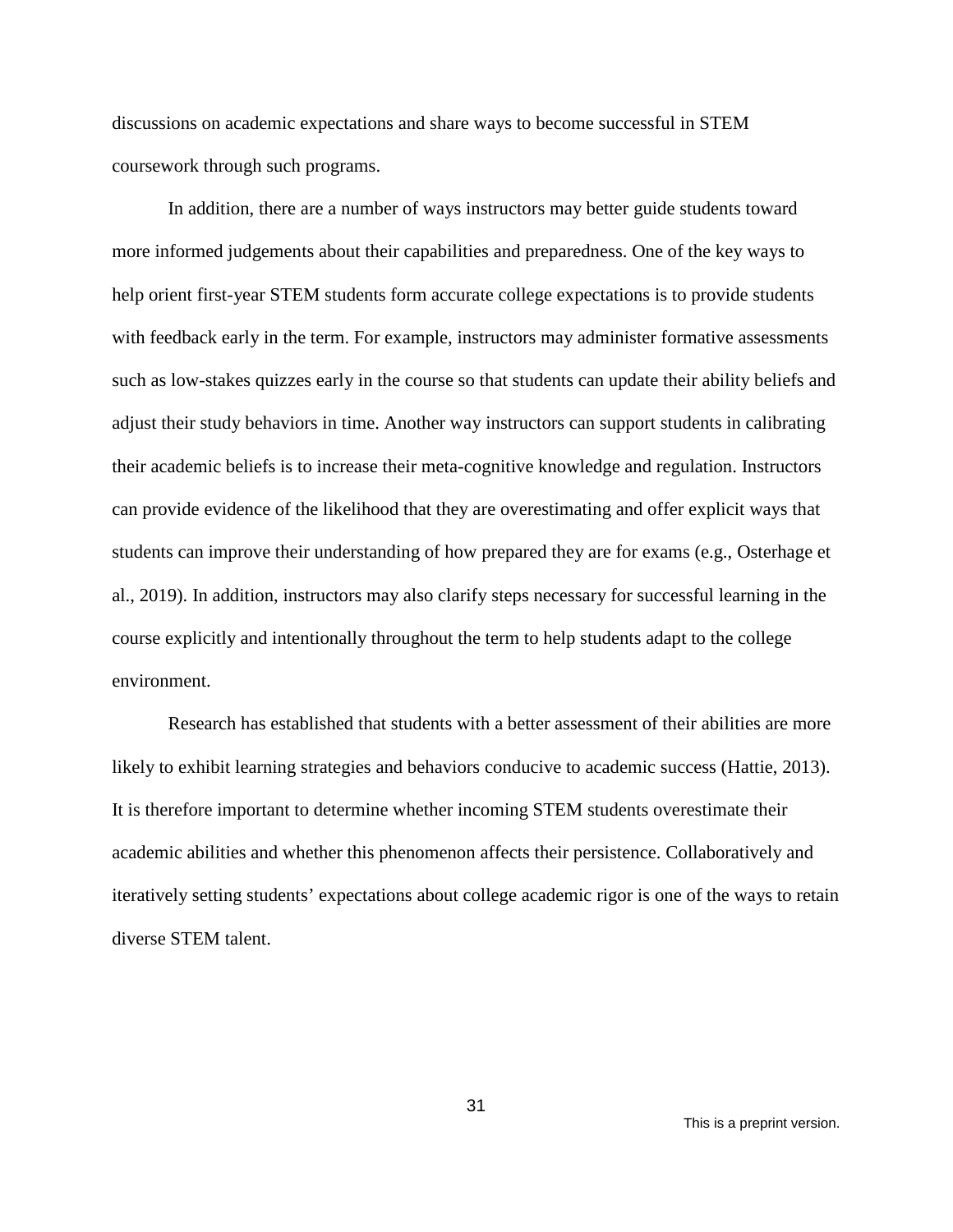#### **References**

- Bandura, A. (1977). Self-efficacy: Toward a unifying theory of behavioral change. *Psychological Review, 84*, 191–215.
- Bol, L., & Hacker, D. (2001). A comparison of the effects of practice tests and traditional review on performance and calibration. *The Journal of Experimental Education*, *69*(2), 133– 151. [https://doi.org/10.1080/00220970109600653](https://doi.org/10.1177%2F2332858418816658)
- Bol, L., & Hacker, D. J. (2012). Calibration research: Where do we go from here?. *Frontiers in Psychology*, *3*, 229. [https://doi.org/10.3389/fpsyg.2012.00229](https://doi.org/10.1177%2F2332858418816658)
- Bong, M., & Clark, R. E. (1999). Comparison between self-concept and self-efficacy in academic motivation research. *Educational Psychologist*, *34*(3), 139-153. [https://doi.org/10.1207/s15326985ep3403\\_1](https://doi.org/10.1177%2F2332858418816658)
- Canning, E. A., Muenks, K., Green, D. J., & Murphy, M. C. (2019). STEM faculty who believe ability is fixed have larger racial achievement gaps and inspire less student motivation in their classes. *Science Advances, 5*(2), eaau4734.
- Chen, X. (2013). STEM Attrition: College Students' Paths into and out of STEM Fields. Statistical Analysis Report. NCES 2014-001. *National Center for Education Statistics*.
- Cromley, J. G., Perez, T., & Kaplan, A. (2016). Undergraduate STEM achievement and retention: Cognitive, motivational, and institutional factors and solutions. Policy Insights from the Behavioral and Brain Sciences, 3(1), 4-11.
- Dang, N. V., Chiang, J. C., Brown, H. M., & McDonald, K. K. (2018). Curricular activities that promote metacognitive skills impact lower-performing students in an introductory biology course. *Journal of Microbiology and Biology Education,* 19, 1–9. [https://doi.org/1](https://doi.org/10.1177%2F2332858418816658)0.1128/jmbe.v19i1.1324
- Dunlosky, J., & Thiede, K. W. (2013). Four cornerstones of calibration research: Why understanding students' judgments can improve their achievement. *Learning and Instruction, 24*, 58-61.
- Dunning, D. (2011). *The Dunning-Kruger effect: On being ignorant of one's own ignorance.* In J. M. Olson & M. P. Zanna (Eds.), *Advances in experimental social psychology. Advances in experimental social psychology, Vol. 44* (p. 247–296). Academic Press. [https://doi.org/10.1016/B978-0-12-385522-0.00005-6](https://doi.org/10.1177%2F2332858418816658)
- Dweck, C. S. (2006). *Mindset: The new psychology of success.* London: Constance and Robinson.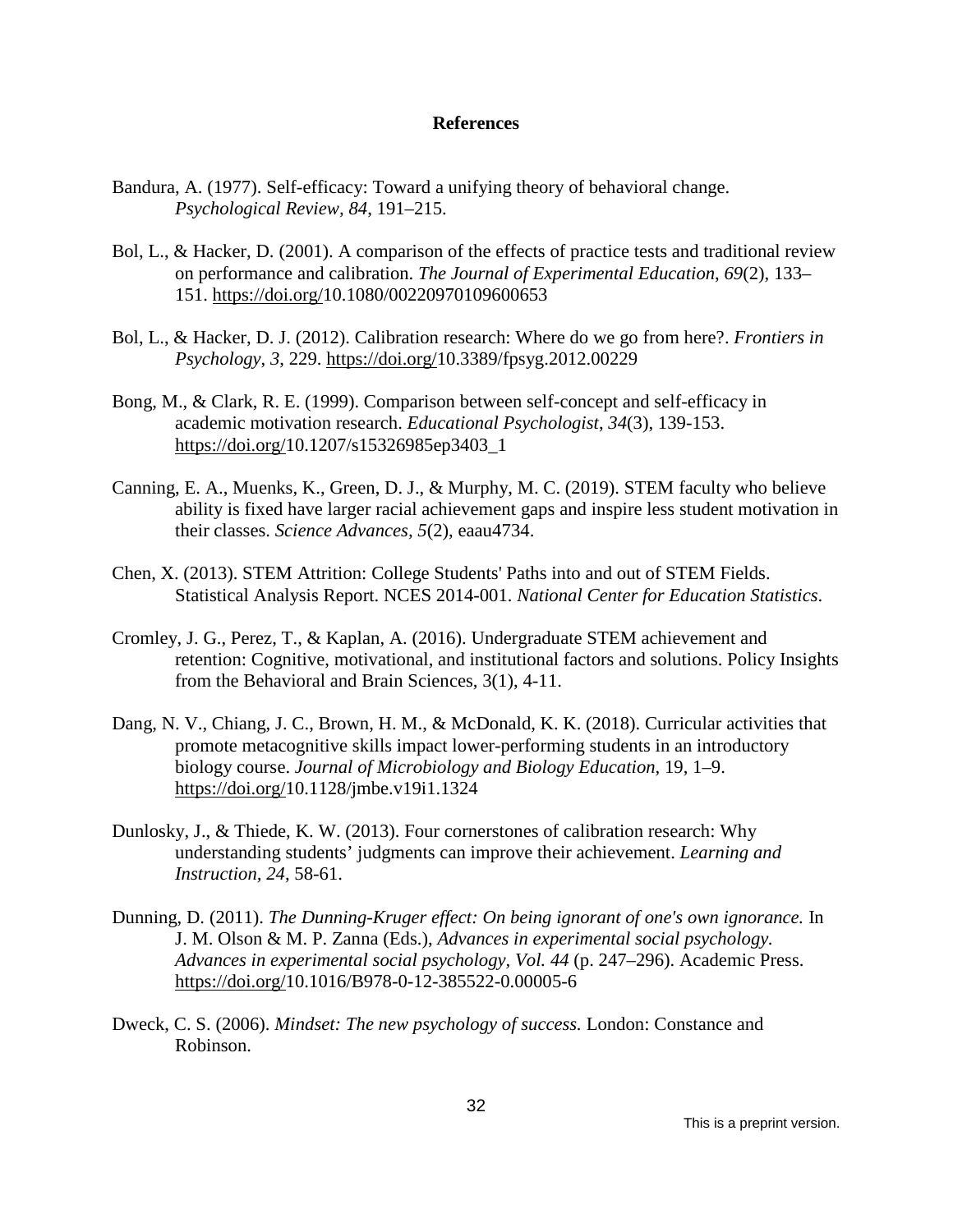- Eccles, J. S., Adler, T. F., Futterman, R., Goff, S. B., Kaczala, C. M., Meece, J. L., & Midgley, C. (1983). *Expectancies, values, and academic behavior.* In J. T. Spence (Ed.), Achievement and achievement motives: Psychological and sociological approaches (pp. 75–146). San Francisco, CA: W.H. Freeman
- Eccles, J. S., & Wigfield, A. (2020). From expectancy-value theory to situated expectancy-value theory: A developmental, social cognitive, and sociocultural perspective on motivation. Contemporary Educational Psychology, 61, 101859.
- Elsner B., & Isphording, I. (2017). A big fish in a small pond: Ability rank and human capital investment. *Journal of Labor Economics, 35*(3), 787-828.
- Ehrlinger, J., Johnson, K., Banner, M., Dunning, D., & Kruger, J. (2008). Why the unskilled are unaware: Further explorations of (absent) self-insight among the incompetent. *Organizational behavior and human decision processes*, *105*(1), 98-121.
- Fuligni, A. J., Witkow, M., & Garcia, C. (2005). Ethnic identity and the academic adjustment of adolescents from Mexican, Chinese, and European backgrounds. *Developmental Psychology, 41*(5), 799.
- Garavalia, L., & Gredler, M. (2002). An exploratory study of academic goal setting, achievement calibration and self-regulated learning. *Journal of Instructional Psychology*, *4*(29), 221– 231.
- Gasiewski, J. A., Eagan, M. K., Garcia, G. A., Hurtado, S., & Chang, M. J. (2012). From gatekeeping to engagement: A multicontextual, mixed method study of student academic engagement in introductory STEM courses. *Research in Higher Education*, *53*(2), 229-261. [https://doi.org/1](https://doi.org/10.1177%2F2332858418816658)0.1007/s11162-011-9247-y
- Geiser, S. & Santelices, M. V. (2007). *Validity of high-school grades in predicting student success beyond the freshman year: High-school record vs. standardized tests as indicators of four-year college outcomes.* Center for Studies in Higher Education Paper Series. Retrieved from: [https://cshe.berkeley.edu/publications/validity-high-school](https://cshe.berkeley.edu/publications/validity-high-school-grades-predicting-student-success-beyond-freshman-yearhigh-school)[grades-predicting-student-success-beyond-freshman-yearhigh-school](https://cshe.berkeley.edu/publications/validity-high-school-grades-predicting-student-success-beyond-freshman-yearhigh-school)
- Graham, S. (1994). Motivation in african americans. *Review of Educational Research, 64*(1), 55- 117.
- Graham, S., & Taylor, A. Z. (2002). *Ethnicity, gender, and the development of achievement values.* In A. Wigfield & J. S. Eccles (Eds.), Development of achievement motivation (pp. 123–146). San Diego, CA: Academic Press.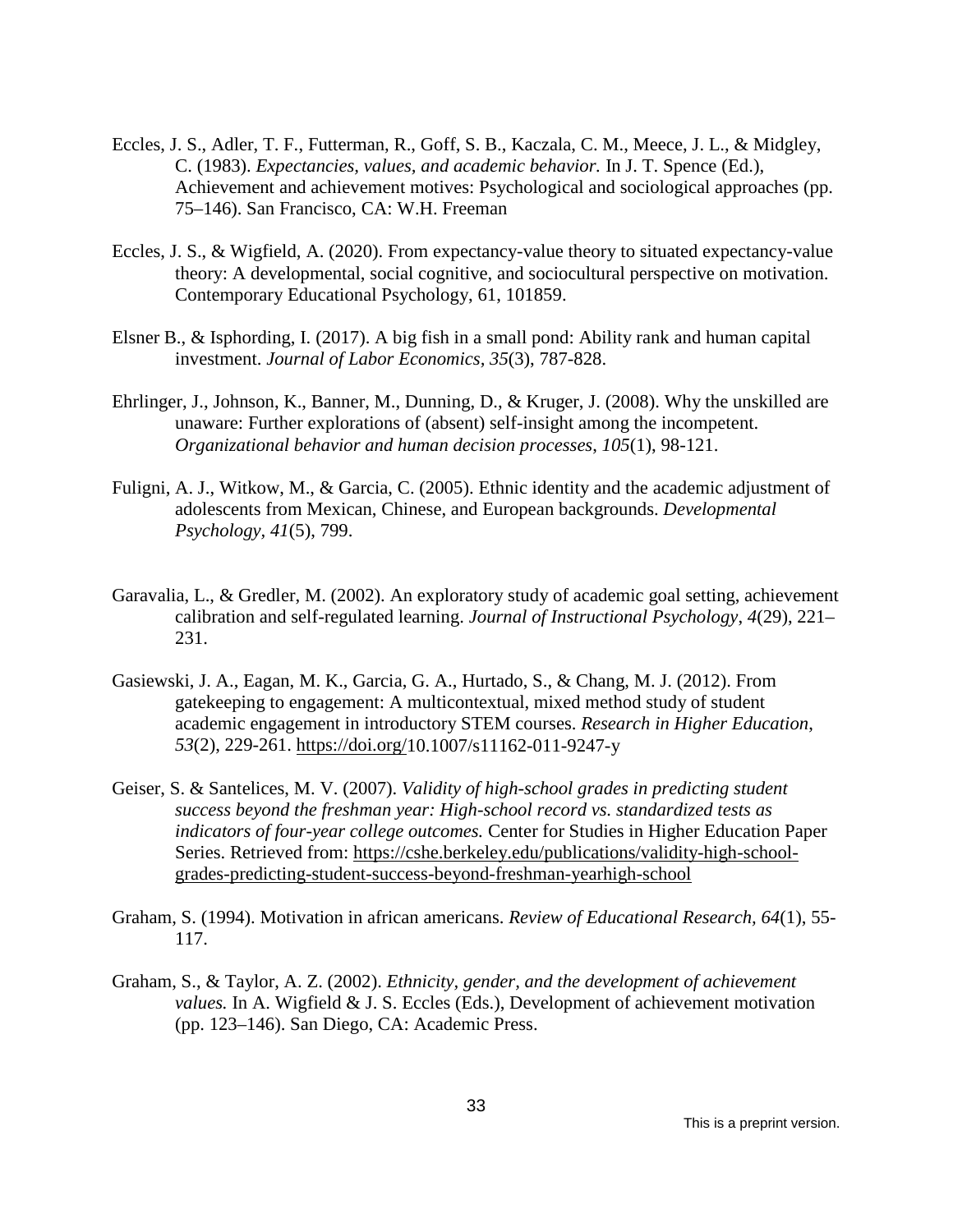- Graham, S., & Taylor, A. Z. (2016). *Attribution theory and motivation in school.* In K. R. Wentzel, & D. B. Miele (Eds.). Handbook of motivation at school (pp. 11–33). (2nd ed.). New York, NY: Routledge.
- Gross, M., & Latham, D. (2012). What's skill got to do with it?: Information literacy skills and self‐views of ability among first‐year college students. *Journal of the American Society for Information Science and Technology*, *63*(3), 574-583.
- Hacker, D., Bol, L., & Bahbahani, K. (2008). Explaining calibration accuracy in classroom contexts: The effects of incentives, reflection, and explanatory style. *Metacognition Learning*, 3, 101–121.
- Hattie, J. (2013). Calibration and confidence: Where to next? *Learning and Instruction*, *24*, 62– 66. [https://doi.org/1](https://doi.org/10.1177%2F2332858418816658)0.1016/j.learninstruc.2012.05.009
- Jensen, P. A., & Moore, R. (2008). Students' behaviors, grades and percep- tions in an introductory biology course. American Biology Teacher, 70(8), 483–487. <https://doi.org/10.2307/30163330>
- Kitchen, J. A., Sadler, P., & Sonnert, G. (2018). The impact of summer bridge programs on college students' STEM career aspirations. *Journal of College Student Development, 59*(6), 698-715. https://doi.org/10.1353/csd.2018.0066
- Kornell, N., & Bjork, R. A. (2009). A stability bias in human memory: Overestimating remembering and underestimating learning. *Journal of Experimental Psychology*, *138*(4), 449. [https://doi.org/10.1037/a0017350](https://doi.org/10.1177%2F2332858418816658)
- Kruger, J., & Dunning, D. (1999). Unskilled and unaware of it: How difficulties in recognizing one's own incompetence lead to inflated self-assess- ments. *Journal of Personality and Social Psychology*, *77*(6), 1121–1134. [https://doi.org/1](https://doi.org/10.1177%2F2332858418816658)0.1037/0022-3514.77.6.112
- Lavalley, M. (2008). *Out of the loop.* Center for Public Education. Retrieved from: https://education.wsu.edu/documents/2018/12/center-public-education-rural-schoolsreport.pdf/
- Lent, R. W., Brown, S. D., & Hackett, G. (1994). Toward a unifying social cognitive theory of career and academic interest, choice, and performance. *Journal of Vocational Behavior, 45,* 79-122. [https://doi.org/10.1006/jvbe.1994.1027](https://doi.org/10.1177%2F2332858418816658)
- Luedke, C. L. (2020). Developing a college-going habitus: How First-Generation Latina/o/x students bi-directionally exchange familial funds of knowledge and capital within their familias. *The Journal of Higher Education*, 1-25. [https://doi.org/10.1080/00221546.2020.1726702](https://doi.org/10.1177%2F2332858418816658)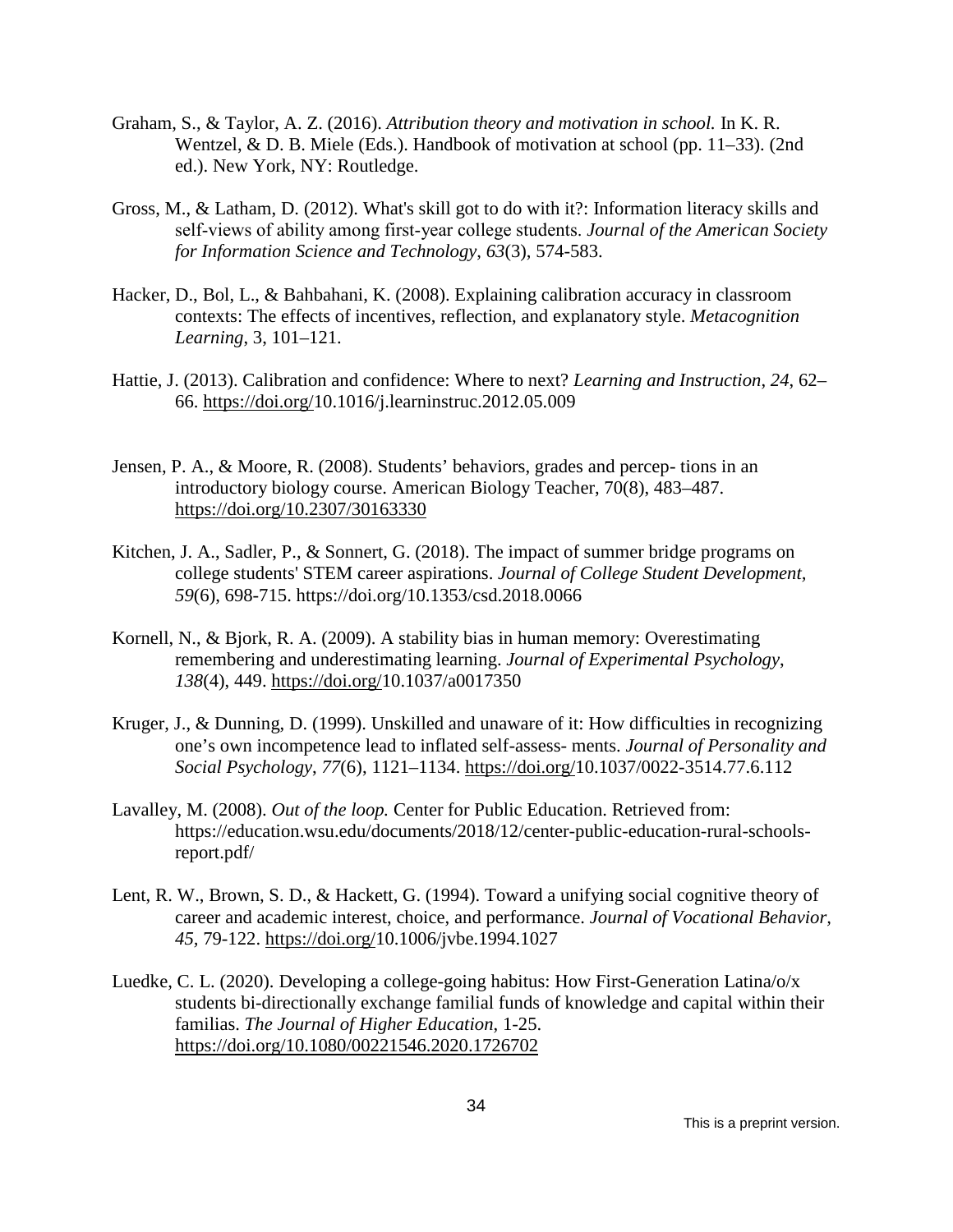- Marsh, H. (1987). The big-fish-little-pond effect on academic self-concept. *Journal of Educational Psychology, 79*(3), 280.
- Marsh, H. W., & Parker, J. W. (1984). Determinants of student self-concept: Is it better to be a relatively large fish in a small pond even if you don't learn to swim as well? *Journal of Personality and Social Psychology, 47*(1), 213–231. [https://doi.org/10.1037/0022-](https://doi.org/10.1177%2F2332858418816658) [3514.47.1.213](https://psycnet.apa.org/doi/10.1037/0022-3514.47.1.213)
- McDonough, P. M. (1997). *Choosing colleges: How social class and schools structure opportunity*. Albany: State University of New York Press.
- McDonough, P. (2005). *Counseling matters: Knowledge, assistance, and organizational commitment in college preparation*. In W. Tierney, Z. B. Corwin, & J. E. Colyar (Eds.), Preparing for college: Nine elements of effective outreach (pp. 69-87). Albany: State University of New York Press.
- McGee, E. (2018). "Black genius, Asian fail": The detriment of stereotype lift and stereotype threat in high-achieving Asian and Black STEM students. *AERA Open*, *4*(4), 1-16. [https://doi.org/10.1177/2332858418816658](https://doi.org/10.1177%2F2332858418816658)
- McGee, E. O. (2020). Interrogating structural racism in STEM higher education. *Educational Researcher*, *49*(9), 633-644.
- National Academies of Sciences, Engineering, and Medicine (2016). *Barriers and opportunities for 2-year and 4-year STEM degrees: Systemic change to support students' diverse pathways.* Washington, DC: The National Academies Press. [https://doi.org/10.17226/21739.](https://doi.org/10.17226/21739)
- National Science Board (2020). The state of U.S. science and engineering. Retrieved from: <https://ncses.nsf.gov/pubs/nsb20201>
- Nienhusser, H. K., & Oshio, T. (2017). High school students' accuracy in estimating the cost of college: A proposed methodological approach and differences among racial/ethnic groups and college financial-related factors. Research in Higher Education, 58(7), 723- 745. [https://doi.org/1](https://doi.org/10.1177%2F2332858418816658)0.1007/s11162-017-9447-1
- Muenks, K., Wigfield, A., & Eccles, J. S. (2018). I can do this! The development and calibration of children's expectations for success and competence beliefs. *Developmental Review, 48,* 24–39. [https://doi.org/10.1016/j.dr.2018.04.001](https://doi.org/10.1177%2F2332858418816658)
- Osterhage, J. L., Usher, E. L., Douin, T. A., & Bailey, W. M. (2019). Opportunities for selfevaluation increase student calibration in an introductory biology course. CBE—Life Sciences Education, 18(2), ar16. [https://doi.org/10.1187/cbe.18-10-020](https://doi.org/10.1177%2F2332858418816658)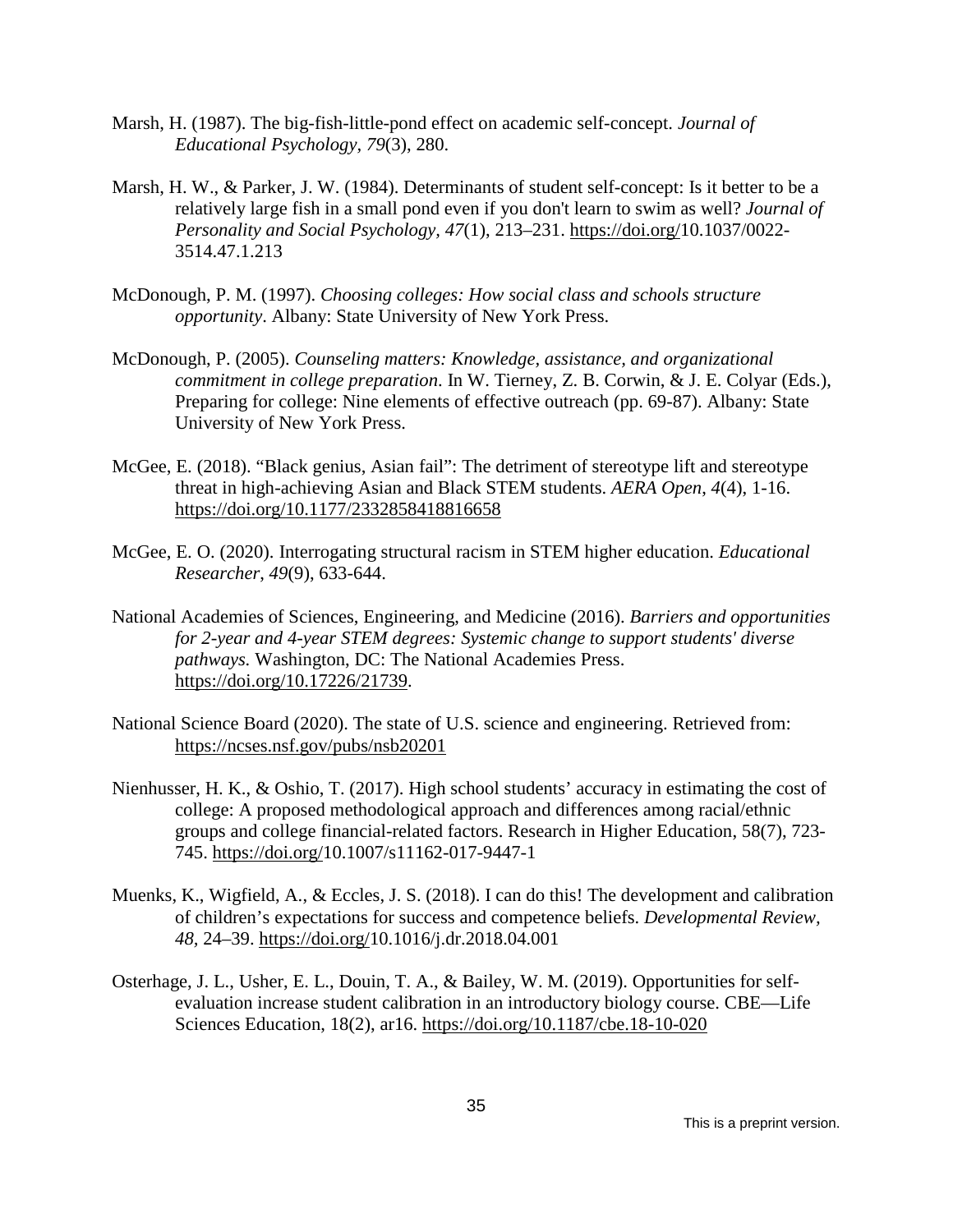- Park, E. S., Ngo, F., & Melguizo, T. (2020). The role of math misalignment in the community college STEM pathway. *Research in Higher Education*, 1-45. <https://doi.org/10.1007/s11162-020-09602-y>
- Park, E. S., Harlow, A., AghaKouchak, A., Baldi, B., Burley, N., Buswell, N., ... & Sato, B. (2021). Instructor facilitation mediates students' negative perceptions of active learning instruction. *PloS one*, *16*(12), e0261706.<https://doi.org/10.1371/journal.pone.0261706>
- Polikoff, M. S., & McEachin, A. (2013). *Fixing the Academic Performance Index.* Policy Brief 13-1. Policy Analysis for California Education, PACE.
- Riegle-Crumb, C., King, B., & Irizarry, Y. (2019). Does STEM stand out? Examining racial/ethnic gaps in persistence across postsecondary fields. *Educational Researcher*, *48*(3), 133-144.
- Reimer, L. C., Schenke, K., Nguyen, T., O'dowd, D. K., Domina, T., & Warschauer, M. (2016). Evaluating promising practices in undergraduate STEM lecture courses. *RSF: The Russell Sage Foundation Journal of the Social Sciences*, *2*(1), 212-233.
- Robinson, K. A., Lee, Y. K., Bovee, E. A., Perez, T., Walton, S. P., Briedis, D., & Linnenbrink-Garcia, L. (2019). Motivation in transition: Development and roles of expectancy, task values, and costs in early college engineering. *Journal of Educational Psychology, 111*(6), 1081.
- Rodriguez, A. (2018). Inequity by design? Aligning high school math offerings and public flagship college entrance requirements. *The Journal of Higher Education*, *89*(2), 153- 183.
- Serra, M. J., & DeMarree, K. G. (2016). Unskilled and unaware in the classroom: College students' desired grades predict their biased grade predictions. *Memory & Cognition*, *44*(7), 1127-1137.
- Seymour, E. and Hewitt, N.M. (1997) Talking about Leaving: Why Undergraduates Leave the Sciences. Westview Press, Boulder.
- Shivaram, D. (2021, December 12). *Southeast Asians are underrepresented in STEM. the label 'Asian' boxes them out more*. NPR. Retrieved February 24, 2022, from https://www.npr.org/2021/12/12/1054933519/southeast-asian-representation-science
- Stinebrickner, R., & Stinebrickner, T. R. (2012). Learning about academic ability and the college drop-out decision. *Journal of Labor Economics, 30*(4), 707-748. [https://doi.org/10.1086/666525](https://doi.org/10.1177%2F2332858418816658)
- Stinebrickner, R., & Stinebrickner, T. R. (2014). A major in science? Initial beliefs and final outcomes for college major and dropout. *Review of Economic Studies*, *81*, 426–472. [https://doi.org/1](https://doi.org/10.1177%2F2332858418816658)0.1093/restud/rdt025.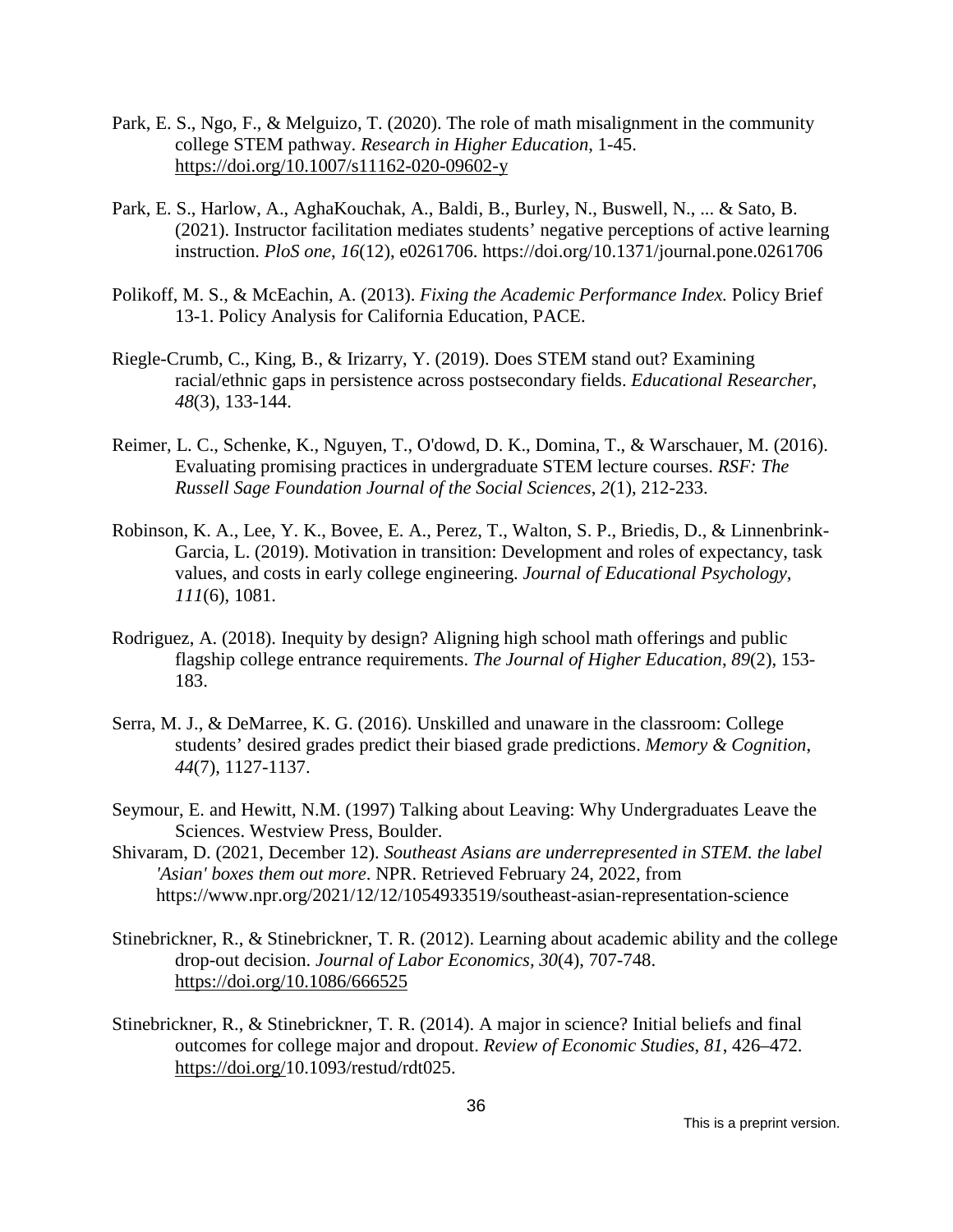- Tierney, W. G., & Duncheon, J. C. (Eds.). (2015). *The problem of college readiness*. SUNY Press.
- Thompson, M. E. (2021). Grade Expectations: The Role of First-Year Grades in Predicting the Pursuit of STEM Majors for First-and Continuing-Generation Students. *The Journal of Higher Education*, 1-25.
- Tyson, W., Lee, R., Borman, K. M., & Hanson, M. A. (2007). Science, technology, engineering, and mathematics (STEM) pathways: High school science and math coursework and postsecondary degree attainment. *Journal of Education for Students Placed At Risk*, *12*(3), 243-270.
- University of California Office of the President. (n.d.). Information center: Undergraduate admissions. Retrieved from: <https://www.universityofcalifornia.edu/infocenter#undergraduate-admissions>
- van Loon, M. H., de Bruin, A. B., van Gog, T., & van Merriënboer, J. J. (2013). Activation of inaccurate prior knowledge affects primary-school students' metacognitive judgments and calibration. *Learning and Instruction, 24*,15–25. [https://doi.org/10.1016/j.learninstruc.2012.08.005](https://doi.org/10.1177%2F2332858418816658)
- Weiner, B. (1972). Attribution theory, achievement motivation, and the educational process. *Review of Educational Research, 42*(2), 203-215. [https://doi.org/10.3102/00346543042002203](https://doi.org/10.1177%2F2332858418816658)
- Wigfield, A., Cambria, J., & Ho, A. N. (2012). *Motivation for reading information texts.* In J. T. Guthrie, A. Wigfield, & S. L. Klauda (Eds.), Adolescents' Engagement in Academic Literacy (pp. 52-102). College Park, MD: University of Maryland.
- Wigfield, A., Eccles, J. S., Fredricks, J. A., Simpkins, S., Roeser, R. W., & Schiefele, U. (2015). *Development of achievement motivation and engagement*. In R. M. Lerner (Ed.), Handbook of Child Psychology and Developmental Science (7th ed., pp. 1–44). John Wiley & Sons. [https://doi.org/1](https://doi.org/10.1177%2F2332858418816658)[0.1002/9781118963418.childpsy316](https://doi.org/10.1002/9781118963418.childpsy316)
- Yeager, D. S., Walton, G. M., Brady, S. T., Akcinar, E. N., Paunesku, D., Keane, L., ... & Gomez, E. M. (2016). Teaching a lay theory before college narrows achievement gaps at scale. *Proceedings of the National Academy of Sciences, 113*(24), E3341-E3348. [https://doi.org/10.1073/pnas.1524360113](https://doi.org/10.1177%2F2332858418816658)
- Ziegler, B., & Montplaisir, L. (2014). Student perceived and determined knowledge of biology concepts in an upper-level biology course. *CBE—Life Sciences Education*, *13*(2), 322- 330. [https://doi.org/10.1187/cbe.13-09-0175](https://doi.org/10.1177%2F2332858418816658)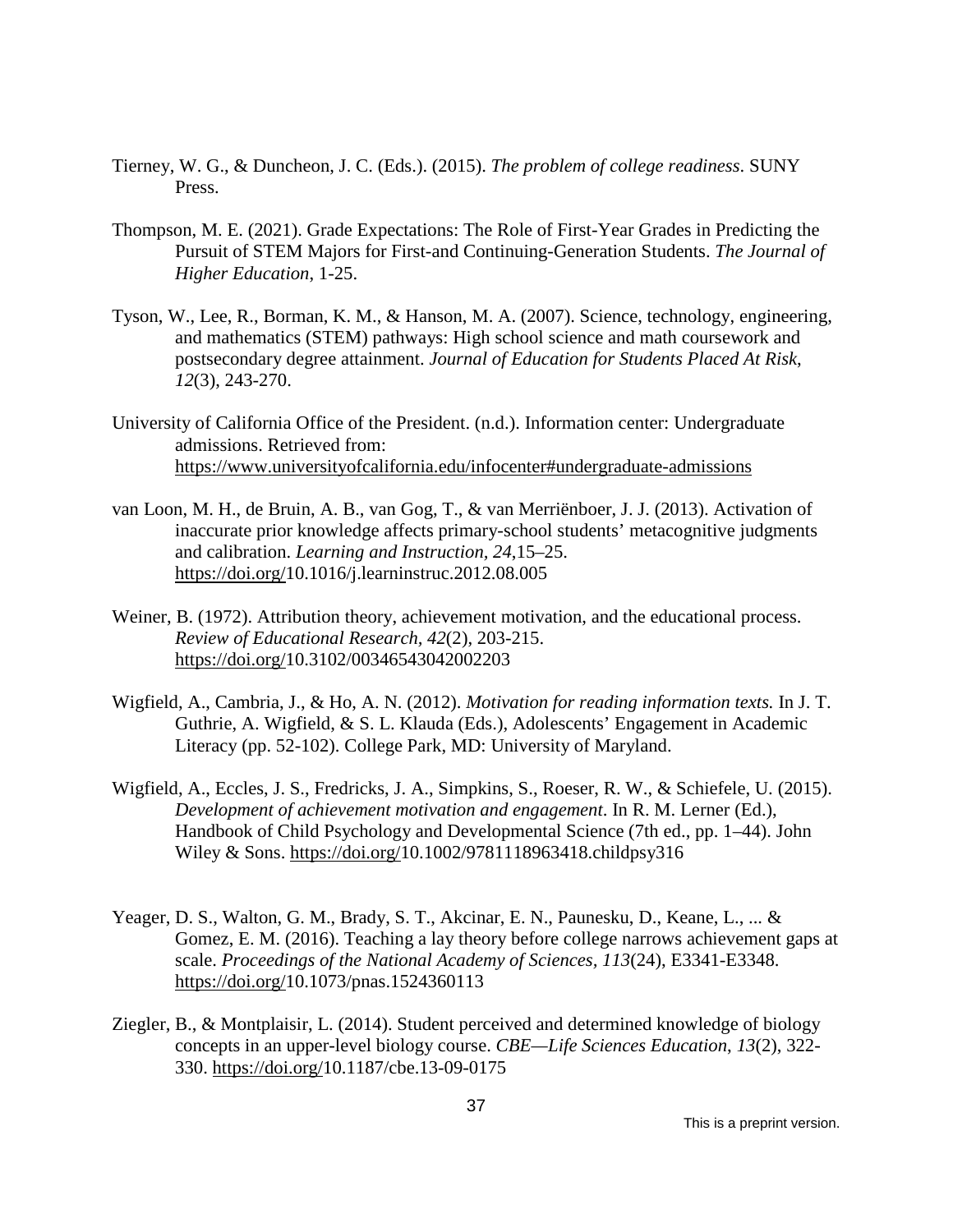Zimmerman, B. (2008). Investigating self-regulation and motivation: Historical background, methodological developments, and future prospects. *American Educational Research Journal, 45*(1), 166-183. [https://doi.org/10.3102/000283120731290](https://doi.org/10.1177%2F2332858418816658)**.**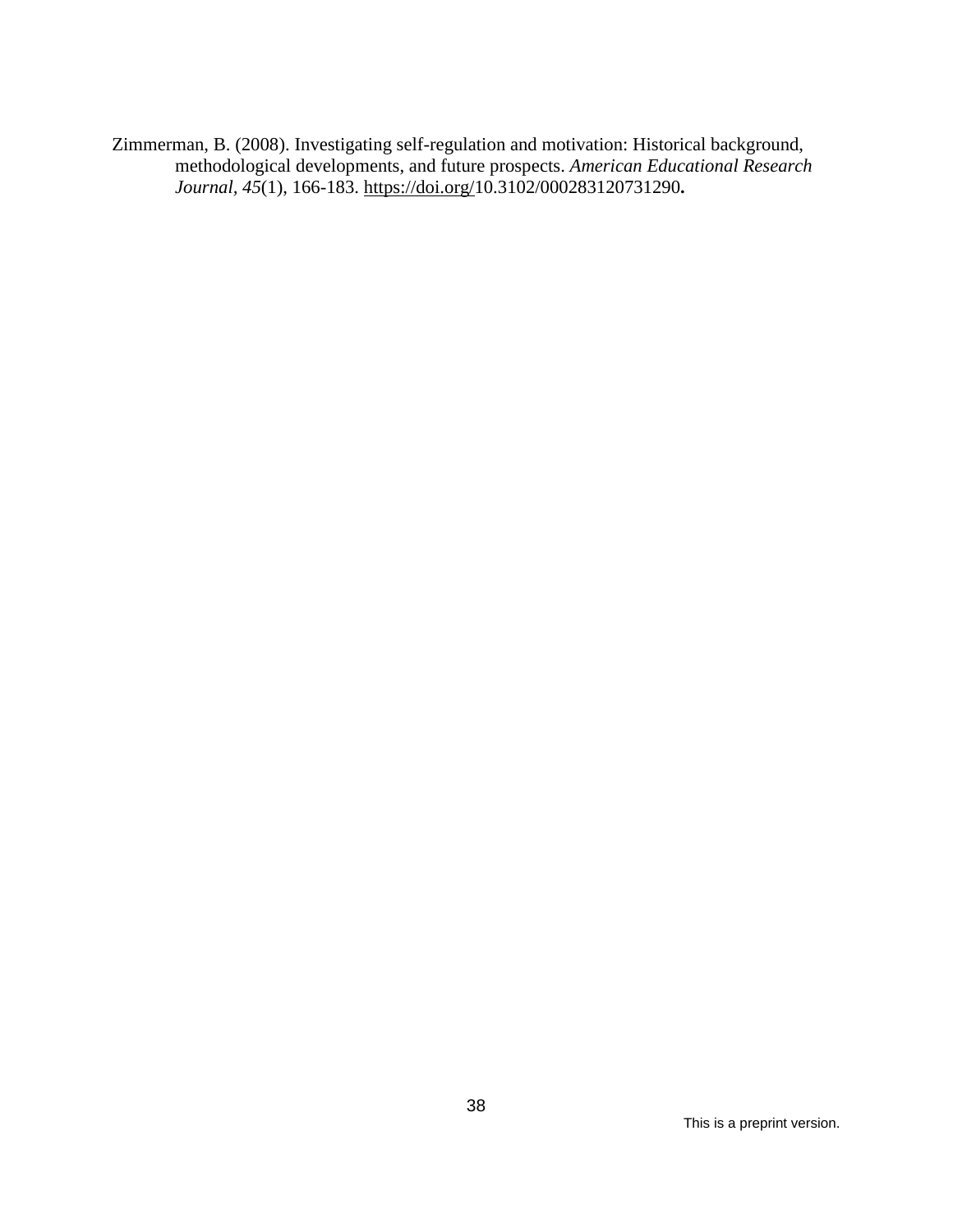## **Table 1**

#### *Sample Generalizability*

|                             | All first-year students at |                            |                  |        |        |                |       |  |
|-----------------------------|----------------------------|----------------------------|------------------|--------|--------|----------------|-------|--|
|                             |                            | All first-year CA students | this institution |        |        | Focal students |       |  |
|                             | M or %                     | count                      | M or %           | count  | M or % | <b>SD</b>      | count |  |
| <b>Racially Minoritized</b> | 26%                        | 188,088                    | 25%              | 23,530 | 23%    | (0.42)         | 1831  |  |
| White                       | 26%                        | 188,088                    | 17%              | 23,530 | 13%    | (0.33)         | 1831  |  |
| Asian                       | 37%                        | 188,088                    | 47%              | 23,530 | 62%    | (0.49)         | 1831  |  |
| Other                       | 11%                        | 188,088                    | 11%              | 23,530 | 2%     | (0.15)         | 1831  |  |
| Women                       | 52%                        | 188,088                    | 54%              | 23,530 | 51%    | (0.50)         | 1831  |  |
| Low-Income                  | 42%                        | 188,088                    | 45%              | 23,530 | 39%    | (0.49)         | 1831  |  |
| HS GPA (Weighted)           |                            |                            |                  |        | 3.96   | (0.21)         | 1831  |  |
| <b>SAT Math</b>             |                            |                            |                  |        | 637.02 | (80.66)        | 1830  |  |
| <b>SAT Verbal</b>           |                            |                            |                  |        | 567.90 | (89.34)        | 1830  |  |
| Entered as a STEM Major     | 42%                        | 188,088                    | 44%              | 23,530 | 100%   | (0.00)         | 1831  |  |

*Note*. The column "All first-year CA students" indicate all undergraduates who first entered one of the University of California schools in fall 2013. The "column All first-year students at this institution" indicate those who entered this institution in fall 2013. Focal students are students who took introductory STEM courses at this institution, were given the opportunity to take the survey in fall 2013, indicated STEM as their major, and are non-transfer students with valid overestimation survey measure and course grades. Racially minoritized students are students who identify as Black, Latinx, Pacific Islander, or Native American.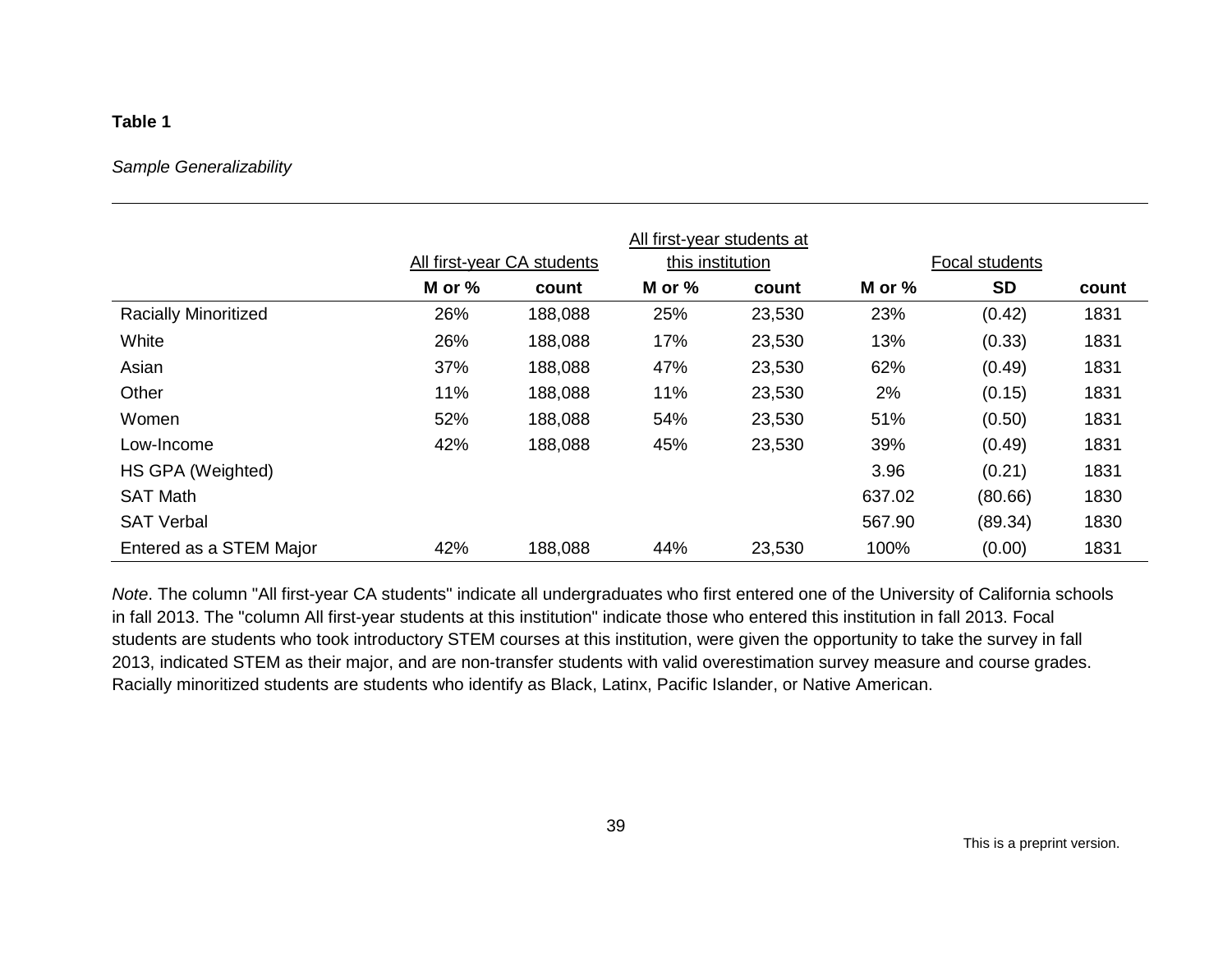## **Table 2**

*Predictors of Overestimation*

|                                      |             |             |             |             | High           |
|--------------------------------------|-------------|-------------|-------------|-------------|----------------|
|                                      |             | Prior       |             | Class       | School         |
|                                      | Demographic | Achievemen  | Non-        | Compositio  | Fixed          |
|                                      | s           | t           | Academic    | n           | <b>Effects</b> |
|                                      | (1)         | (2)         | (3)         | (4)         | (5)            |
| Racially Minoritized                 | 0.908***    | 0.424       | $0.446*$    | 0.361       | 0.084          |
|                                      | (0.229)     | (0.220)     | (0.224)     | (0.220)     | (0.345)        |
| <b>First Generation College</b>      | $0.355*$    | 0.065       | 0.088       | 0.119       |                |
| Student                              |             |             | (0.142)     |             | 0.098          |
|                                      | (0.144)     | (0.142)     |             | (0.141)     | (0.222)        |
| Low Income                           | 0.095       | $-0.091$    | $-0.093$    | $-0.110$    | $-0.066$       |
|                                      | (0.136)     | (0.133)     | (0.133)     | (0.132)     | (0.214)        |
| Women                                | $0.272*$    | 0.028       | 0.059       | 0.142       | 0.295          |
|                                      | (0.124)     | (0.122)     | (0.125)     | (0.133)     | (0.207)        |
| Asian                                | $-0.085$    | $-0.193$    | $-0.212$    | $-0.169$    | $-0.189$       |
|                                      | (0.199)     | (0.188)     | (0.187)     | (0.183)     | (0.283)        |
| Other                                | 0.047       | 0.005       | 0.044       | 0.071       | 0.154          |
|                                      | (0.511)     | (0.459)     | (0.463)     | (0.459)     | (0.806)        |
| <b>Standardized SAT Math</b>         |             | $-1.057***$ | $-1.110***$ | $-1.248***$ | $-1.186***$    |
|                                      |             | (0.133)     | (0.135)     | (0.135)     | (0.236)        |
| <b>Standardized SAT Verbal</b>       |             | $-0.454***$ | $-0.402***$ | $-0.313**$  | $-0.317$       |
|                                      |             | (0.106)     | (0.107)     | (0.106)     | (0.185)        |
| High School GPA                      |             | $-0.466***$ | $-0.441***$ | $-0.447***$ | $-0.595***$    |
|                                      |             | (0.082)     | (0.081)     | (0.082)     | (0.151)        |
| <b>Composite Self-Efficacy</b>       |             |             |             |             |                |
| Score                                |             |             | 0.053       | 0.039       | 0.045          |
|                                      |             |             | (0.043)     | (0.043)     | (0.067)        |
| <b>Composite Utility Score</b>       |             |             | $0.138***$  | $0.127**$   | $0.135*$       |
|                                      |             |             | (0.042)     | (0.041)     | (0.064)        |
| <b>Composite Interest Score</b>      |             |             | $-0.086*$   | $-0.061$    | $-0.082$       |
|                                      |             |             | (0.041)     | (0.040)     | (0.062)        |
| % URM in Class                       |             |             |             | 0.220       | 0.174          |
|                                      |             |             |             | (0.117)     | (0.175)        |
| % Women in Class                     |             |             |             | 0.116       | 0.159          |
|                                      |             |             |             | (0.143)     | (0.226)        |
| % Low Income in Class                |             |             |             | 0.061       | $-0.006$       |
|                                      |             |             |             | (0.141)     | (0.211)        |
| Average SAT Verbal Score<br>of Class |             |             |             | $-0.378$    | $-0.444$       |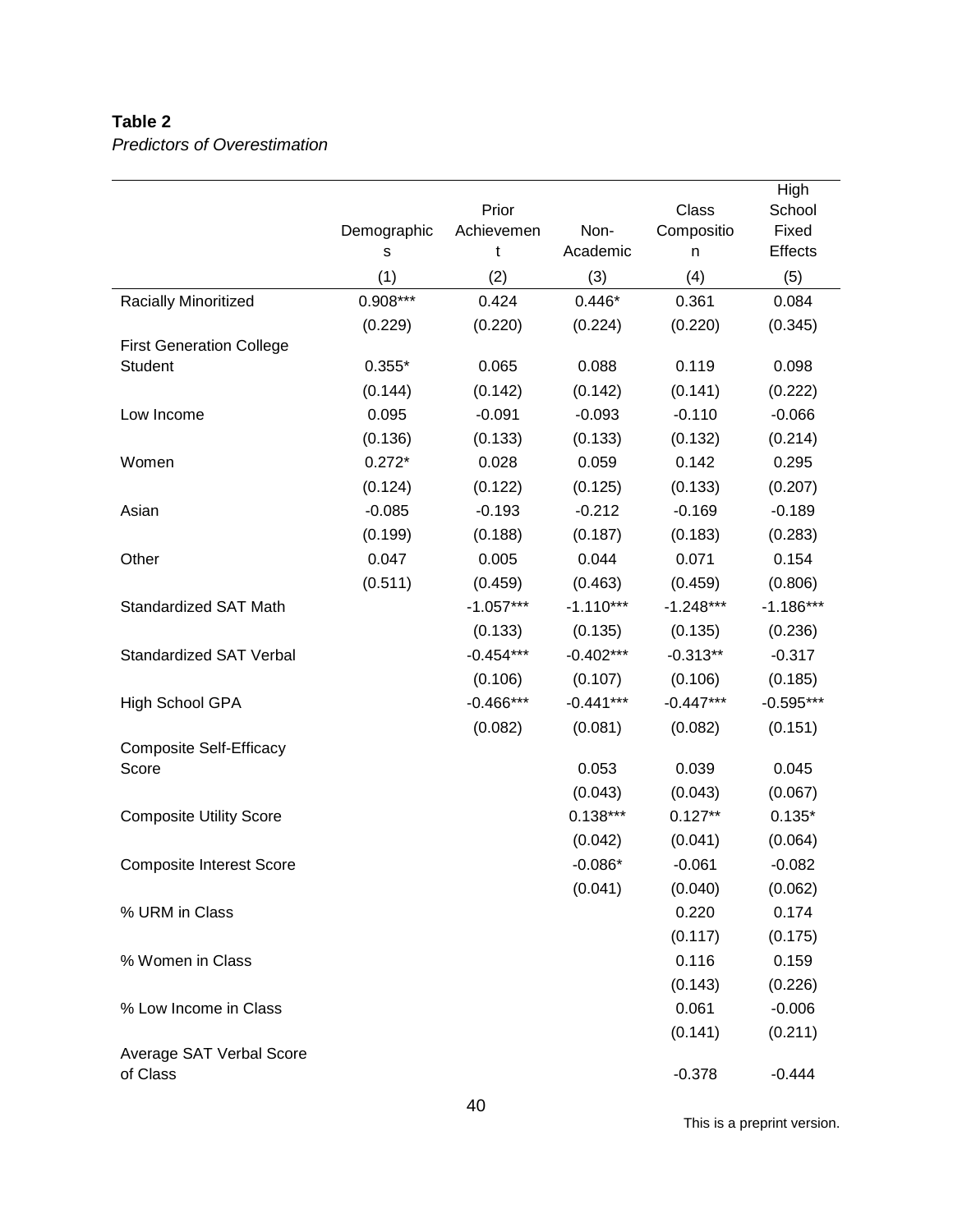|                                    |       |       |       | (0.274)    | (0.378)   |
|------------------------------------|-------|-------|-------|------------|-----------|
| Average SAT Math Score of<br>Class |       |       |       | $0.957***$ | $0.942**$ |
|                                    |       |       |       | (0.234)    | (0.364)   |
| Average High School GPA of         |       |       |       |            |           |
| <b>Class</b>                       |       |       |       | $-0.237$   | $-0.183$  |
|                                    |       |       |       | (0.163)    | (0.238)   |
| <b>High School Fixed Effects</b>   |       |       |       |            | X         |
| R-sq                               | 0.055 | 0.155 | 0.165 | 0.188      | 0.553     |
| N                                  | 1355  | 1355  | 1355  | 1355       | 1355      |

*Note*. Overestimation is calculated as the difference between what students predicted they would receive in the course and their actual performance. Sample limited to non-transfer, STEM-aspiring students who took at least one STEM gateway courses during fall 2013 with valid overestimation survey measure and course grades. Standard errors are in parentheses. \* *p* < 0.05, \*\* *p* < 0.01, \*\*\* *p* < 0.001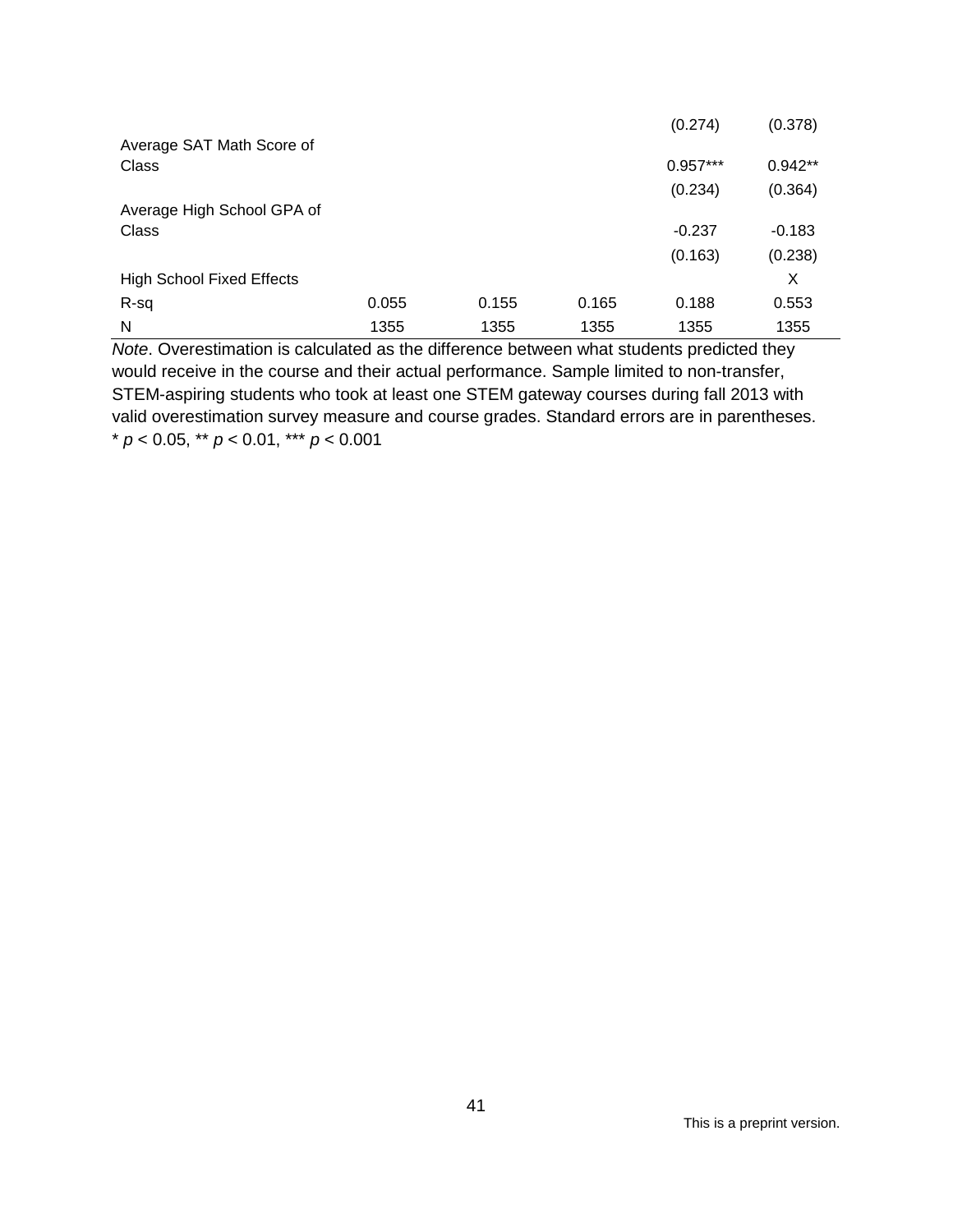**Table 3** *Relationship between High School Ranking and Overestimation*

|                                                   | <b>Overestimation</b> |
|---------------------------------------------------|-----------------------|
|                                                   | (1)                   |
| <b>API score: Quartile 4</b>                      | 0.046                 |
|                                                   | (0.163)               |
| <b>API score: Quartile 3</b>                      | 0.029                 |
|                                                   | (0.203)               |
| <b>API score: Quartile 2</b>                      | $-0.184$              |
|                                                   | (0.216)               |
| <b>API score: Quartile 1</b>                      | $0.640*$              |
|                                                   | (0.306)               |
| Title I Status and School Urbanicity <sup>a</sup> | X                     |
| Demographic Characteristics                       | X                     |
| <b>High School Performance</b>                    | X                     |
| Non-Academic measures                             | X                     |
| <b>Class Composition Measures</b>                 | X                     |
| $R-sq$                                            | 0.226                 |
| N                                                 | 1091                  |

*Note*. The reference group is students from California high schools with the highest-ranking score. Sample limited to non-transfer, non-international STEM-aspiring students with valid API scores. Excluded from this sample are those who are international students, out-of-state students, students who attended small schools or mixed grade-level schools.<br><sup>a</sup> Title I status is a measure of the extent to which the school received federal funds for enrolling

large population of low-income students. Urbanicity is a measure of school locale. Both measures are from the Common Core of Data.

\* *p* < 0.05, \*\* *p* < 0.01, \*\*\* *p* < 0.001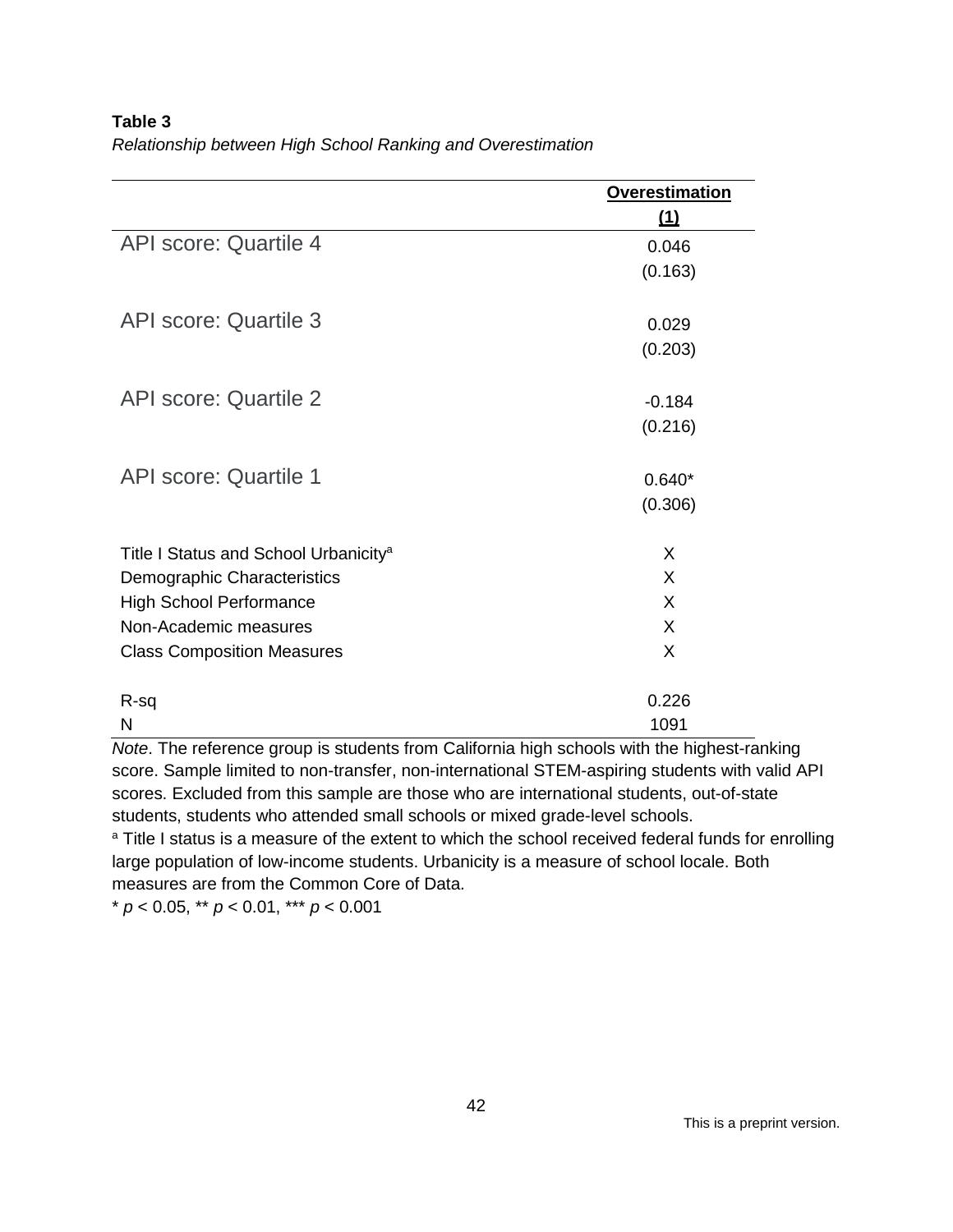## **Table 4.**

*Changes in Beliefs about Grade Performance from Fall 2013 to Winter 2014*

|           | <b>Fall 2013</b>          |                        |                           |                     | Winter 2014 |      |           |      |                     |      |
|-----------|---------------------------|------------------------|---------------------------|---------------------|-------------|------|-----------|------|---------------------|------|
|           |                           | Pre: What grade do you | Pre: What grade do you    |                     |             |      |           |      |                     |      |
|           | expect to receive in this |                        | expect to receive in this |                     |             |      |           |      |                     |      |
|           | course?                   |                        |                           | <b>Actual Grade</b> | Gap         |      | course?   |      | <b>Actual Grade</b> | Gap  |
|           | Mean                      | <b>SD</b>              | Mean                      | <b>SD</b>           |             | Mean | <b>SD</b> | Mean | <b>SD</b>           |      |
|           | (1)                       | (2)                    | (3)                       | (4)                 | (5)         | (1)  | (2)       | (3)  | (4)                 | (5)  |
| All       | 10.17                     | (1.20)                 | 6.32                      | (2.39)              | 3.84        | 9.64 | (1.53)    | 6.47 | (2.48)              | 3.18 |
| <b>RM</b> | 9.97                      | (1.21)                 | 5.19                      | (2.36)              | 4.78        | 9.26 | (1.58)    | 5.67 | (2.53)              | 3.58 |
| Non-RM    | 10.24                     | (1.18)                 | 6.72                      | (2.27)              | 3.51        | 9.78 | (1.49)    | 6.75 | (2.41)              | 3.03 |

*Note*. Fall 2014 sample is 1831. Winter 2014 sample is 626. This survey item ranges from 0-12 with 0 = F, 1=D-, 2=D, 3=D+, 4=C-, 5=C, 6=C+, 7=B-, 8=B, 9=B+, 10=A-, 11=A, 12=A+. Sample is limited to non-transfer, STEM-aspiring students who took at least one STEM gateway courses and who responded to the survey question during both fall 2013 and winter 2014, with valid course grades and overestimation survey measure. Underrepresented-in-STEM racially minoritized students are those who identify as Black, Latinx, Pacific Islander, or Native American. We averaged the responses of students who took multiple STEM courses and therefore responded to the survey multiple times. Standard deviations are in parenthesis.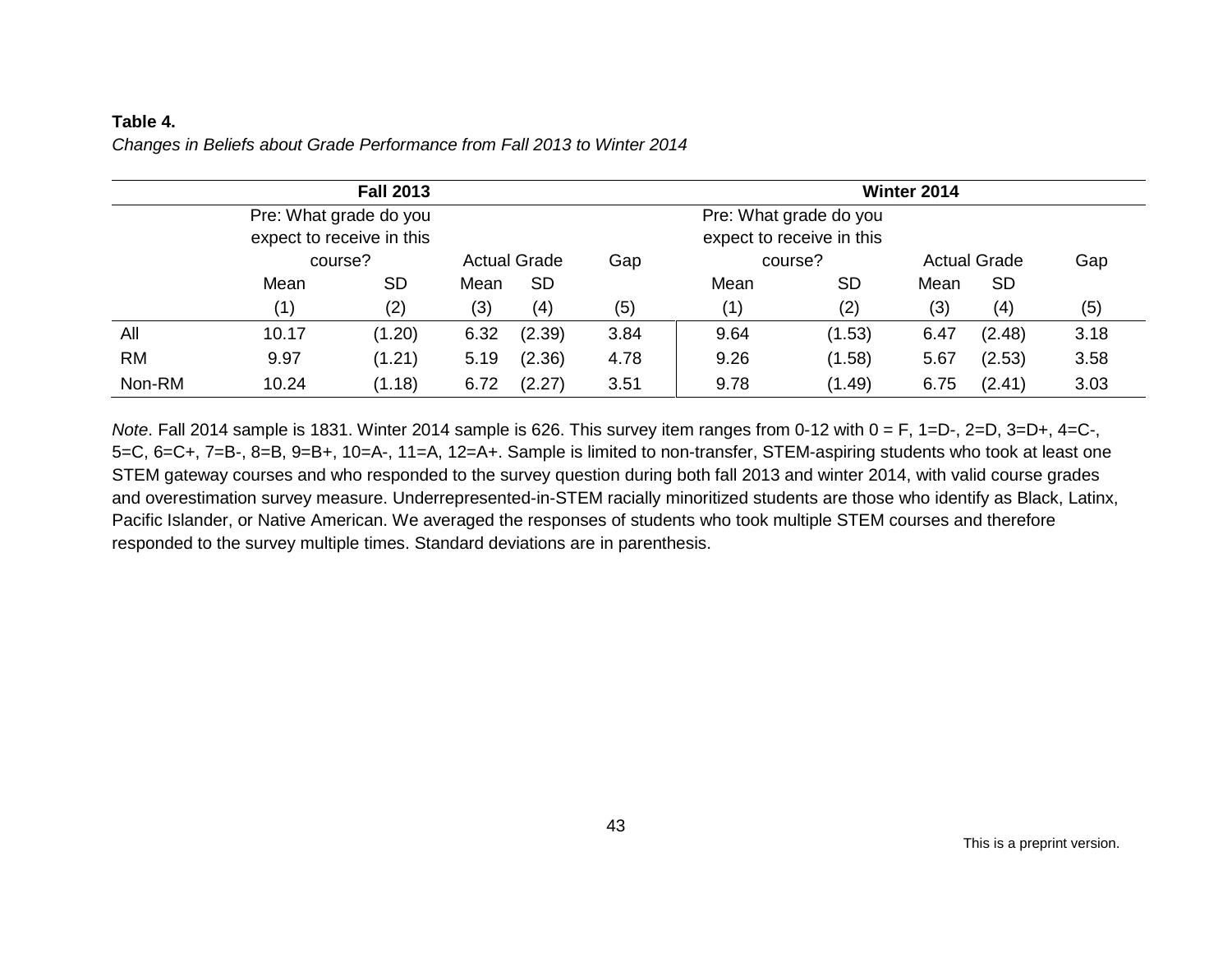|                                   | (1)                | (2)         | (3)         |  |
|-----------------------------------|--------------------|-------------|-------------|--|
|                                   | <b>Full Sample</b> | <b>RM</b>   | Represented |  |
| Overestimation                    | $-0.039***$        | $-0.026$    | $-0.047***$ |  |
|                                   | (0.010)            | (0.017)     | (0.012)     |  |
| Joint Test of Equality            |                    | $p = 0.319$ |             |  |
| Demographic                       | X                  | X           | X           |  |
| <b>Prior Academic Achievement</b> | X                  | X           | X           |  |
| Non-Academic Measures             | X                  | X           | X           |  |
| <b>Class Composition</b>          | X                  | X           | X           |  |
| R-sq                              | 0.400              | 0.404       | 0.414       |  |
| N                                 | 1091               | 294         | 797         |  |

## **Table 5**

*Association between Overestimation and Interest in the Course*

*Note*. Interest measure is a composite score of three survey items: *I find many topics in this course to be interesting; Solving problems in this class is interesting for me; I find this class intellectually stimulating*. Sample limited to non-transfer, STEM-aspiring students who took at least one STEM gateway courses during fall 2013 and who responded to the survey question related to interest. All analyses include demographic predictors, prior academic achievement measures, non-academic measures (pre-survey composite measure of self-efficacy, utility, and task value) and class composition measures.

\* *p* < 0.05, \*\* *p* < 0.01, \*\*\* *p* < 0.001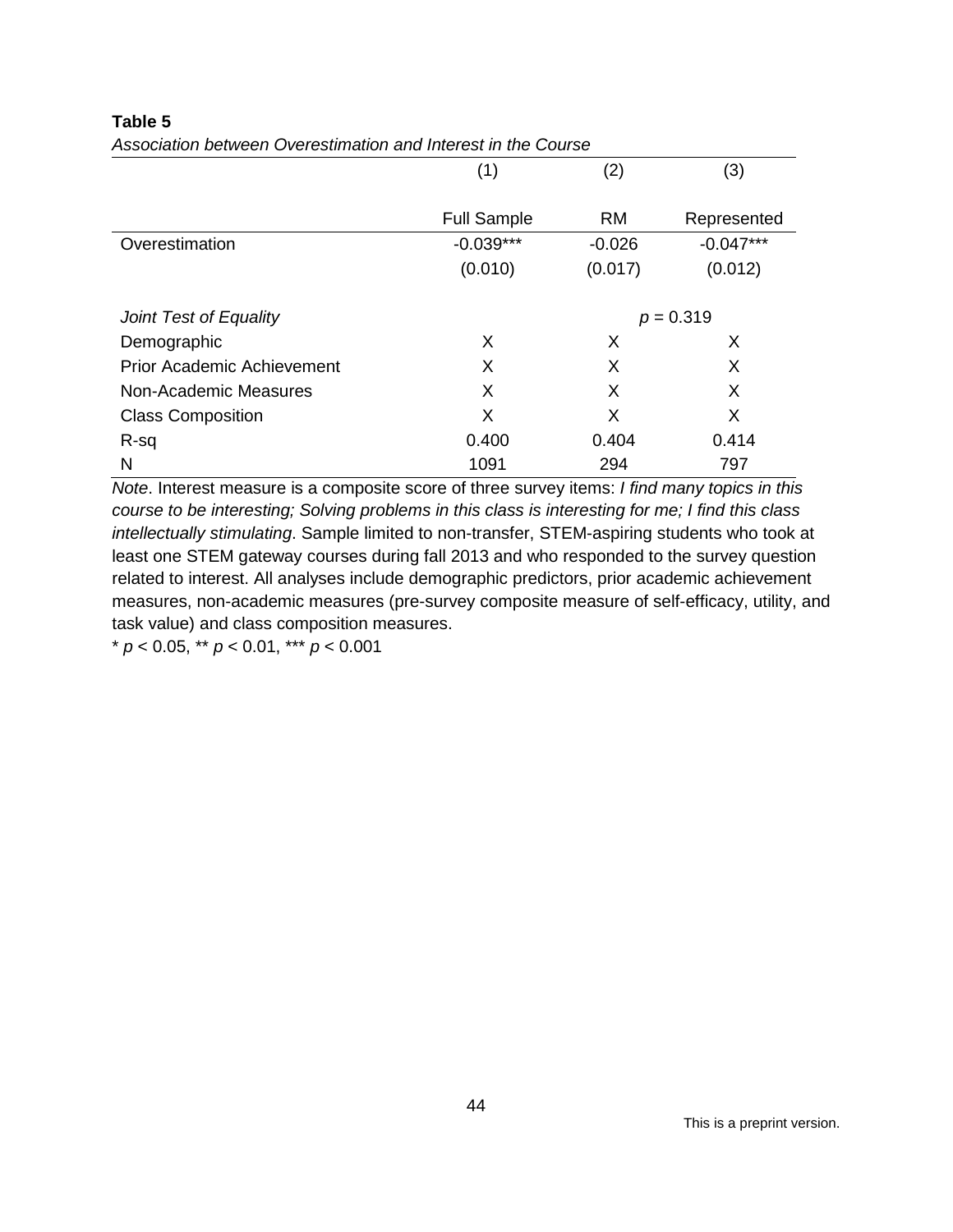## **Table 6**

| Association between Overestimation and STEM Attrition |
|-------------------------------------------------------|
|                                                       |

|                                   | (1)        | (2)         | (3)         |  |
|-----------------------------------|------------|-------------|-------------|--|
|                                   | Full       | Racially    |             |  |
|                                   | Sample     | Minoritized | Represented |  |
| Overestimation                    | $0.060***$ | $0.067***$  | $0.057***$  |  |
|                                   | (0.006)    | (0.010)     | (0.007)     |  |
| Joint Test of Equality            |            | $p = 0.411$ |             |  |
| Demographic                       | X          | X           | X           |  |
| <b>Prior Academic Achievement</b> | X          | X           | X           |  |
| Non-Academic Measures             | X          | X           | X           |  |
| <b>Class Composition</b>          | X          | X           | X           |  |
| R-sq                              | 0.174      | 0.202       | 0.150       |  |
| N                                 | 1343       | 370         | 973         |  |

*Note*. Attrition is defined as switching out of STEM as no student in our sample dropped out of college. The data includes six academic school years. The sample is limited to students who entered college with an initial major in STEM.

\* *p* < 0.05, \*\* *p* < 0.01, \*\*\* *p* < 0.001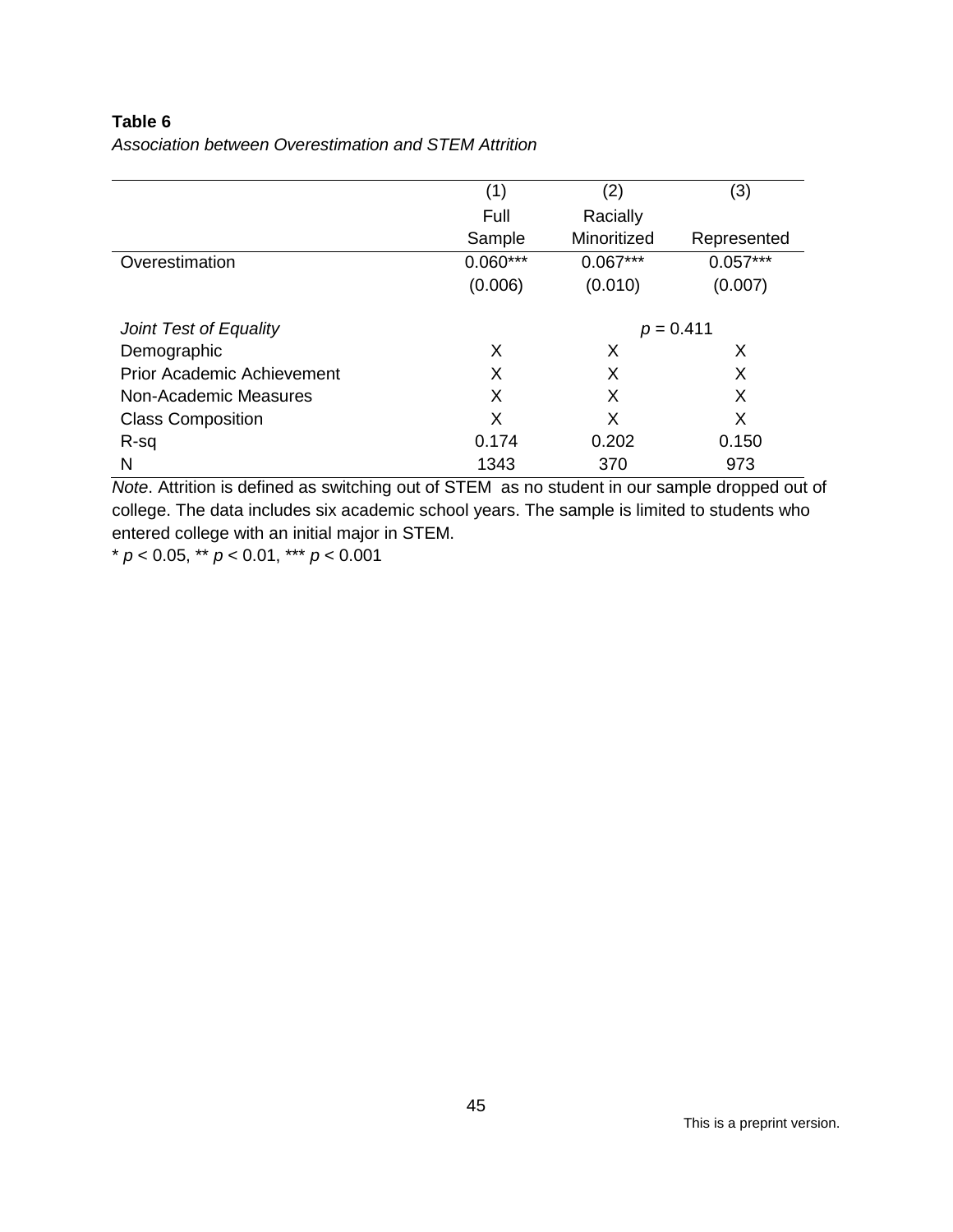## **Figure 1**



*Distribution of the Gap between Predicted Grades and Actual Grades among Racially Minoritized Students and Represented Students*

*Note*. These results are based on student survey responses from 71 sections across 33 courses at one institution during fall 2013.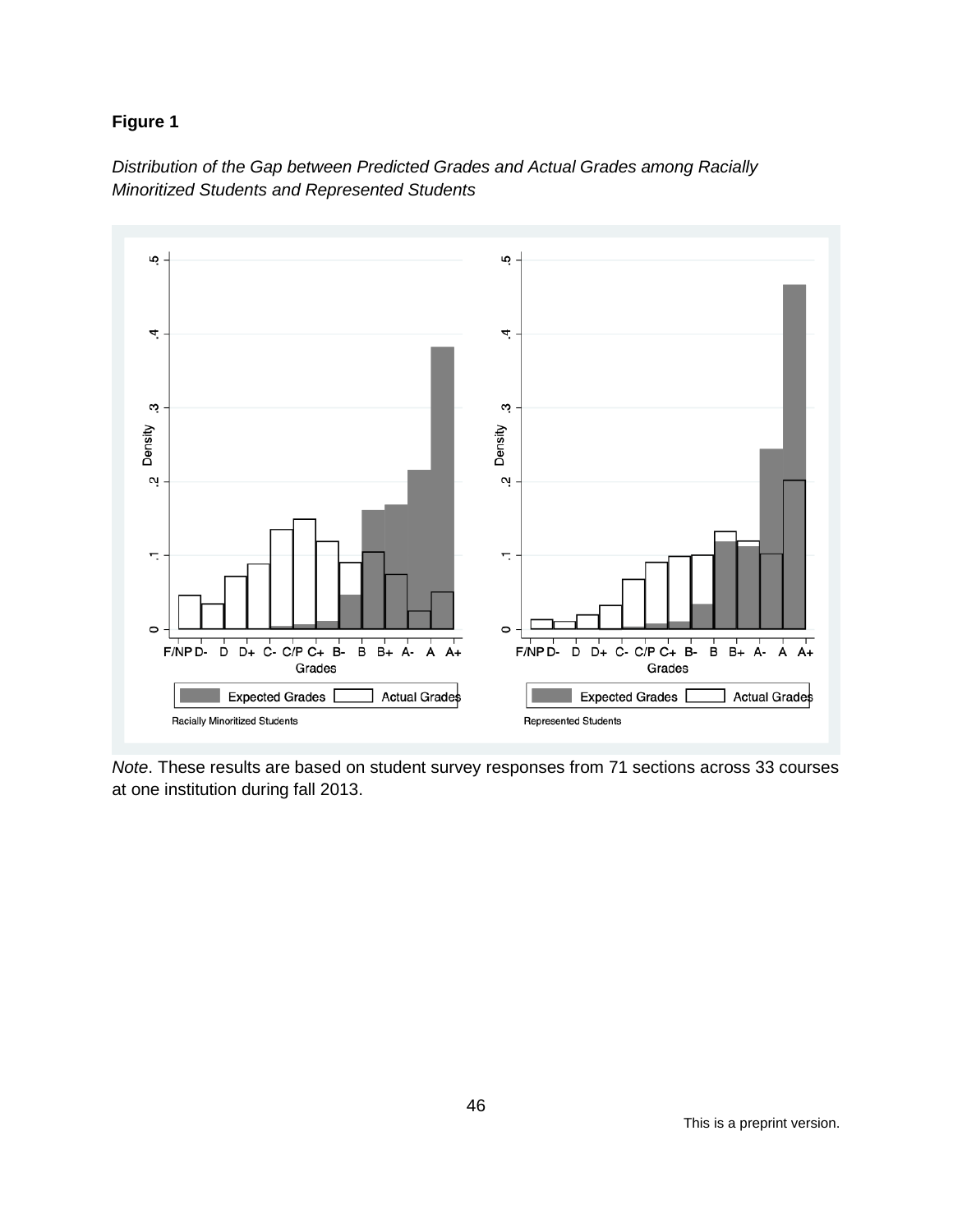#### **Appendix**

| Table A.1                                    |  |
|----------------------------------------------|--|
| List of STEM majors in the analytical sample |  |

AEROSPACE ENGR<br>
Aerospace Engineering BIOLOGICAL SCIENCES Biological Sciences BIOLOGY/EDUCATION Biology/Education BIOMED ENGR: PREMED Biomed Engr: Pre-med BIOMEDICAL ENGR<br>
Biomedical Engineering CHEMICAL ENGINEERING Chemical Engineering CHEMISTRY **CHEMISTRY** Chemistry CIVIL ENGINEERING CIVIL Engineering COMPUTER ENGINEERING COMPUTER ENGINEERING COMPUTER GAME SCI COMPUTER COMPUTER COME COMPUTER SCI & ENGR<br>
Computer Sci & Engr COMPUTER SCIENCE EARTH SYSTEM SCIENCE EARTH System Science ECOLOGY & EVOL BIO Ecology & Evol Biology ELECTRICAL ENGR<br>
Electrical Engineering ENVIRONMENTAL ENGR<br>
Environmental Engr ENVIRONMENTAL SCI Environmental Sci INFORMATICS Informatics MATERIALS SCI ENGR<br>
Materials Science Engr MATHEMATICS Mathematics MECHANICAL ENGR<br>
Mechanical Engineering NURSING SCIENCE Nursing Science PHARMACEUTICAL SCI **PHARMACEUTICAL SCI** PHYSICS PHYSICS PUB HEALTH POLICY **PUBLIC HEALTH** POLICY PUB HEALTH SCIENCES PUB Health Sciences QUANTITATIVE ECON Quantitative Econ SOFTWARE ENGINEERING SOFTWARE SOFTWARE SOFTWARE ENGINEERING UNDECLARED-School of Engineering Undeclared-School of Engineering UNDECLARED-School of Information and Computer **Sciences** Undeclared-School of Information and Computer Sciences UNDECLARED-School of Physical Sciences Undeclared-School of Physical Sciences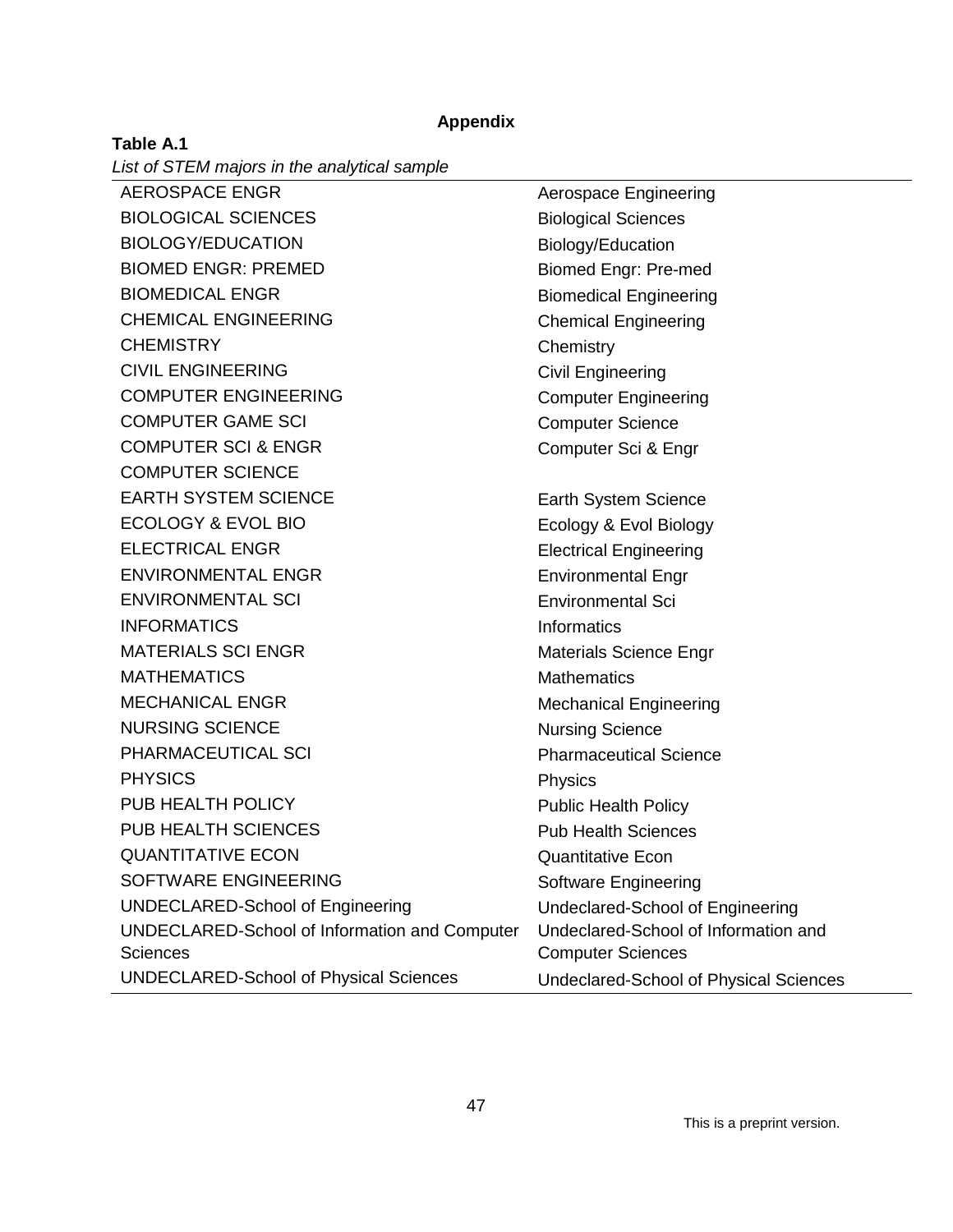## **Table A.2**

*Survey Items*

Please answer the following questions about **this course.** (Scale range – not at all true – very true of me)

*Interest:*

I find this class intellectually stimulating.

I find many topics in this course to be interesting.

Solving problems in this class is interesting for me.

## *Self-Efficacy:*

I'm certain I can master the skills taught in this class. I'm certain I can figure out how to do the most difficult course material. I can do almost all the work in this class if I don't give up.

*Utility:*

Understanding the material has many benefits for me.

Having a solid background in the material taught in this class is worthless.

After I graduate, an understanding of the material taught in this class will be useless to me.

*Calibration*

What grade do you expect to receive in **this course?**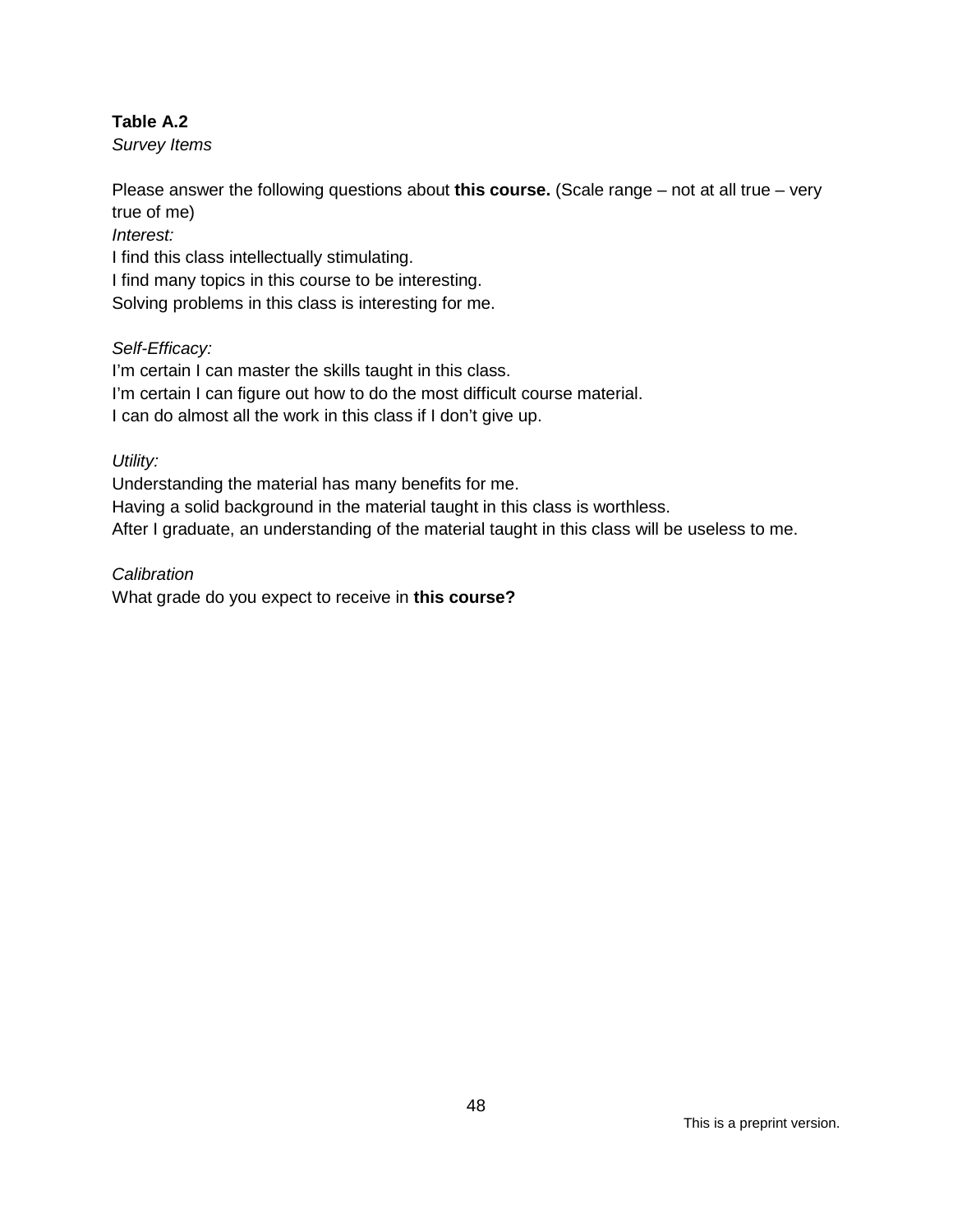## **Table A.3**

*Miscalibration Patterns by Department*

|                                         | Predicted |           | Actual |           |      |  |
|-----------------------------------------|-----------|-----------|--------|-----------|------|--|
|                                         | Mean      | <b>SD</b> | Mean   | <b>SD</b> | Gap  |  |
| Biology                                 | 9.79      | 1.52      | 7.48   | 2.73      | 2.31 |  |
| Chemistry                               | 9.56      | 1.63      | 7.02   | 3.08      | 2.54 |  |
| <b>Engineering and Computer Science</b> | 10.29     | 1.35      | 8.14   | 2.77      | 2.15 |  |
| Math                                    | 10.18     | 1.41      | 6.56   | 3.24      | 3.62 |  |
| Physics                                 | 10.01     | 1.43      | 8.31   | 2.66      | 1.70 |  |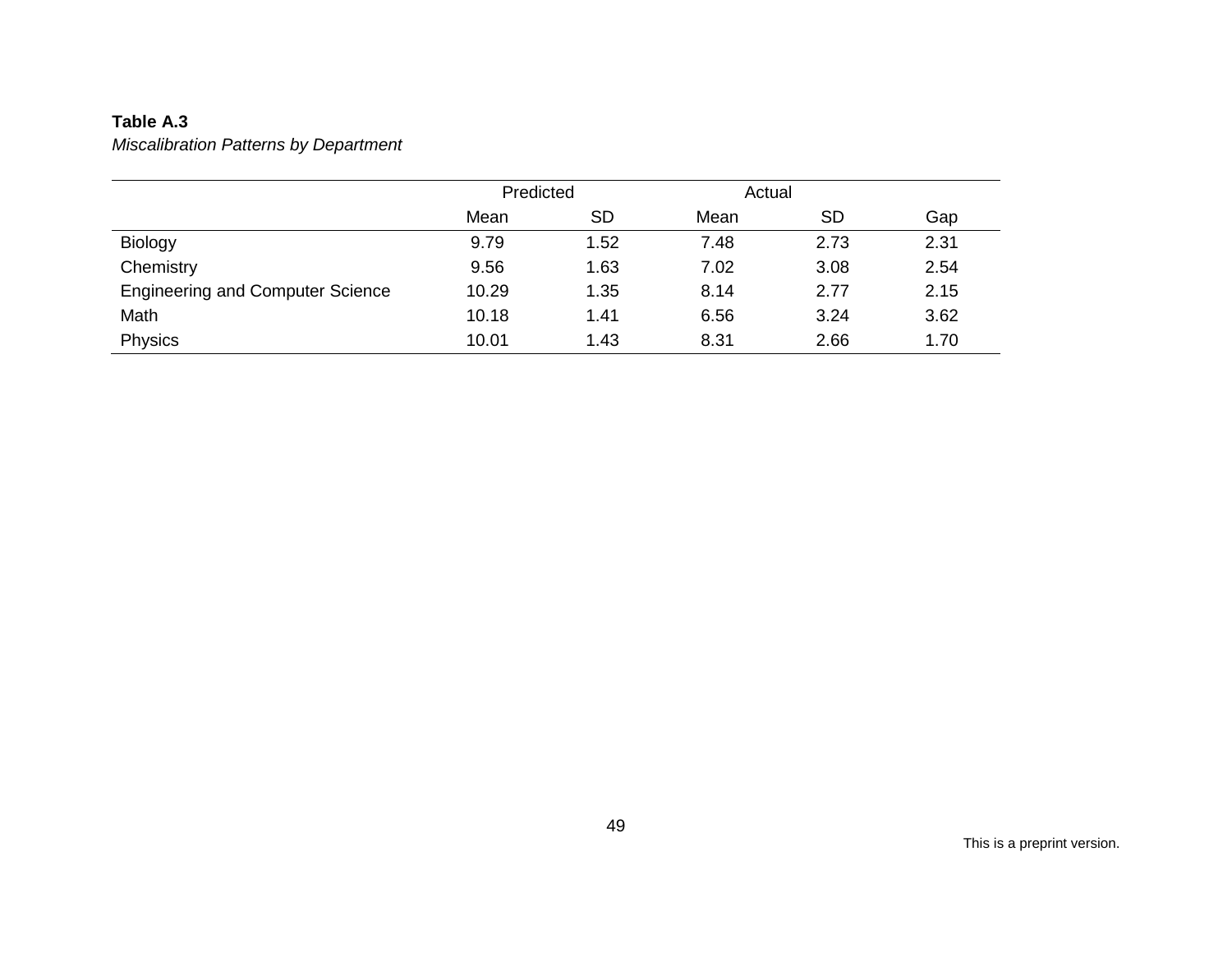|                                |             |             |             |              | High           |
|--------------------------------|-------------|-------------|-------------|--------------|----------------|
|                                |             | Prior       | Non-        | <b>Class</b> | School         |
|                                | Demographic | Achieveme   | Academi     | Compositio   | Fixed          |
|                                | $\mathbf S$ | nt          | $\mathbf C$ | n            | <b>Effects</b> |
|                                | (1)         | (2)         | (3)         | (4)          | (5)            |
| Latinx                         | $0.850***$  | 0.376       | 0.411       | 0.324        | $-0.092$       |
|                                | (0.236)     | (0.226)     | (0.230)     | (0.226)      | (0.358)        |
| <b>First Generation</b>        | $0.387**$   | 0.104       | 0.122       | 0.148        | 0.129          |
|                                | (0.147)     | (0.143)     | (0.144)     | (0.142)      | (0.228)        |
| Low Income                     | 0.063       | $-0.143$    | $-0.146$    | $-0.158$     | $-0.119$       |
|                                | (0.138)     | (0.135)     | (0.135)     | (0.134)      | (0.218)        |
| Women                          | $0.278*$    | 0.034       | 0.063       | 0.130        | 0.285          |
|                                | (0.126)     | (0.124)     | (0.127)     | (0.135)      | (0.209)        |
| Asian                          | $-0.086$    | $-0.192$    | $-0.211$    | $-0.173$     | $-0.288$       |
|                                | (0.200)     | (0.188)     | (0.187)     | (0.183)      | (0.284)        |
| Other                          | 0.047       | 0.009       | 0.051       | 0.066        | 0.078          |
|                                | (0.511)     | (0.459)     | (0.463)     | (0.460)      | (0.806)        |
| <b>Standardized SAT Math</b>   |             | $-1.057***$ | $-1.112***$ | $-1.243***$  | $-1.153***$    |
|                                |             | (0.134)     | (0.135)     | (0.136)      | (0.242)        |
| <b>Standardized SAT</b>        |             |             |             |              |                |
| Verbal                         |             | $-0.474***$ | $-0.422***$ | $-0.333**$   | $-0.350$       |
|                                |             | (0.106)     | (0.107)     | (0.106)      | (0.187)        |
| <b>High School GPA</b>         |             | $-0.449***$ | $-0.424***$ | $-0.435***$  | $-0.572***$    |
|                                |             | (0.082)     | (0.082)     | (0.082)      | (0.153)        |
| <b>Composite Self-Efficacy</b> |             |             |             |              |                |
| Score                          |             |             | 0.055       | 0.044        | 0.046          |
|                                |             |             | (0.044)     | (0.043)      | (0.068)        |
| <b>Composite Utility Score</b> |             |             | $0.142***$  | $0.133**$    | $0.148*$       |
|                                |             |             | (0.042)     | (0.041)      | (0.065)        |
| <b>Composite Interest</b>      |             |             |             |              |                |
| Score                          |             |             | $-0.087*$   | $-0.064$     | $-0.085$       |
|                                |             |             | (0.041)     | (0.041)      | (0.063)        |
| % URM in Class                 |             |             |             | $0.240*$     | 0.163          |
|                                |             |             |             | (0.119)      | (0.178)        |
| % Women in Class               |             |             |             | 0.101        | 0.118          |
|                                |             |             |             | (0.146)      | (0.229)        |
| % Low Income in Class          |             |             |             | 0.081        | 0.015          |
|                                |             |             |             | (0.143)      | (0.214)        |
| Average SAT Verbal             |             |             |             |              |                |
| Score of Class                 |             |             |             | $-0.406$     | $-0.418$       |
|                                |             |             |             | (0.278)      | (0.386)        |

## **Table A.4**  *Predictors of Overestimation Focusing on Latinx Students*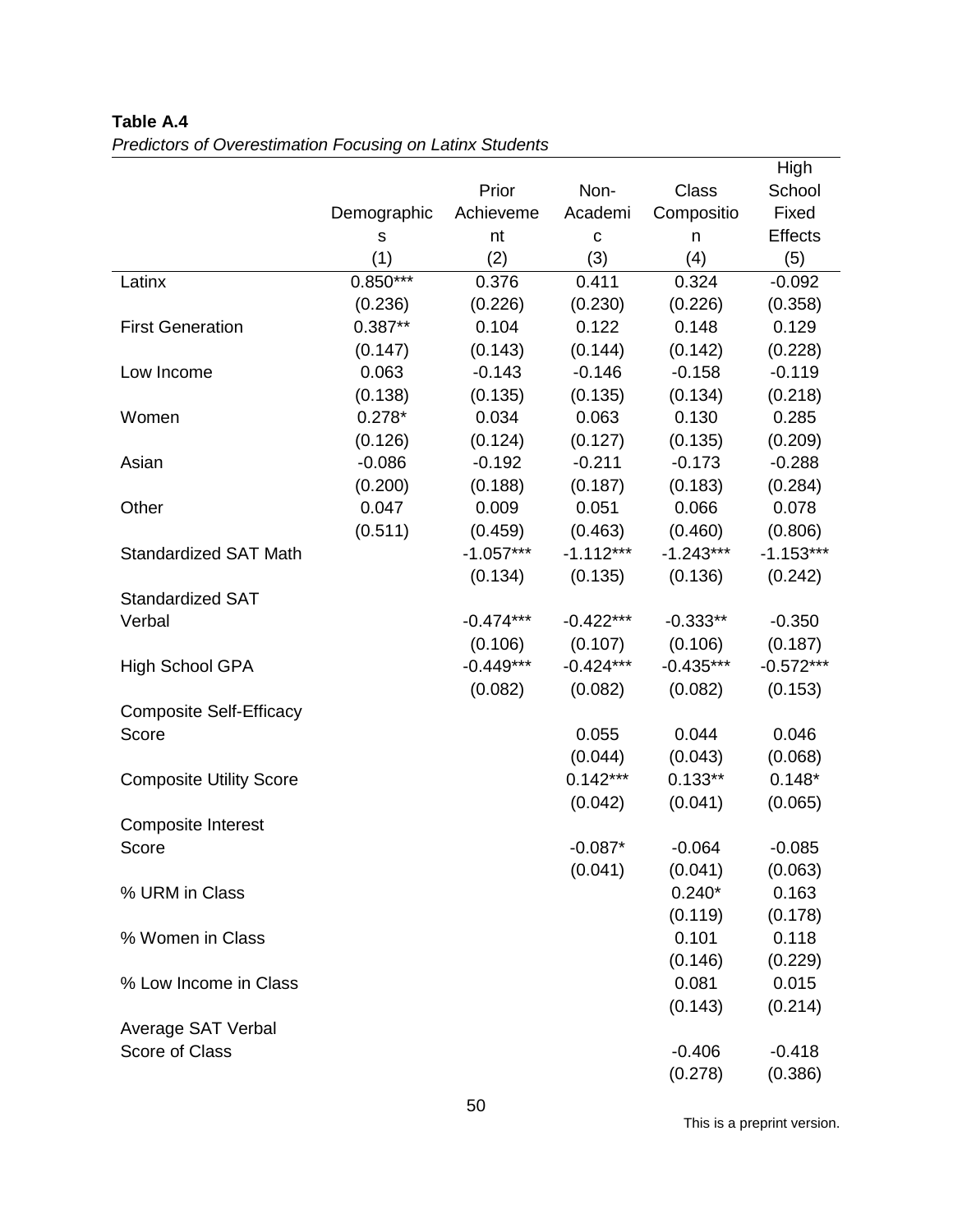| Average SAT Math         |       |       |       |            |          |
|--------------------------|-------|-------|-------|------------|----------|
| Score of Class           |       |       |       | $0.899***$ | $0.869*$ |
|                          |       |       |       | (0.240)    | (0.372)  |
| Average High School      |       |       |       |            |          |
| <b>GPA of Class</b>      |       |       |       | $-0.160$   | $-0.151$ |
|                          |       |       |       | (0.167)    | (0.248)  |
| <b>High School Fixed</b> |       |       |       |            |          |
| <b>Effects</b>           |       |       |       |            | X        |
| R-sq                     | 0.051 | 0.152 | 0.163 | 0.185      | 0.549    |
| N                        | 1313  | 1313  | 1313  | 1313       | 1313     |

*Note*. Overestimation is calculated as the difference between what students predicted they would receive in the course and their actual performance. For example, a student who severely overestimated by expecting to receive an A- in the course but ended up with a D would be flagged as having a grade gap of 7. Sample limited to non-transfer, STEM-aspiring Latinx students who took at least one STEM gateway courses during fall 2013 with valid overestimation survey measure and course grades.

\* *p* < 0.05, \*\* *p* < 0.01, \*\*\* *p* < 0.001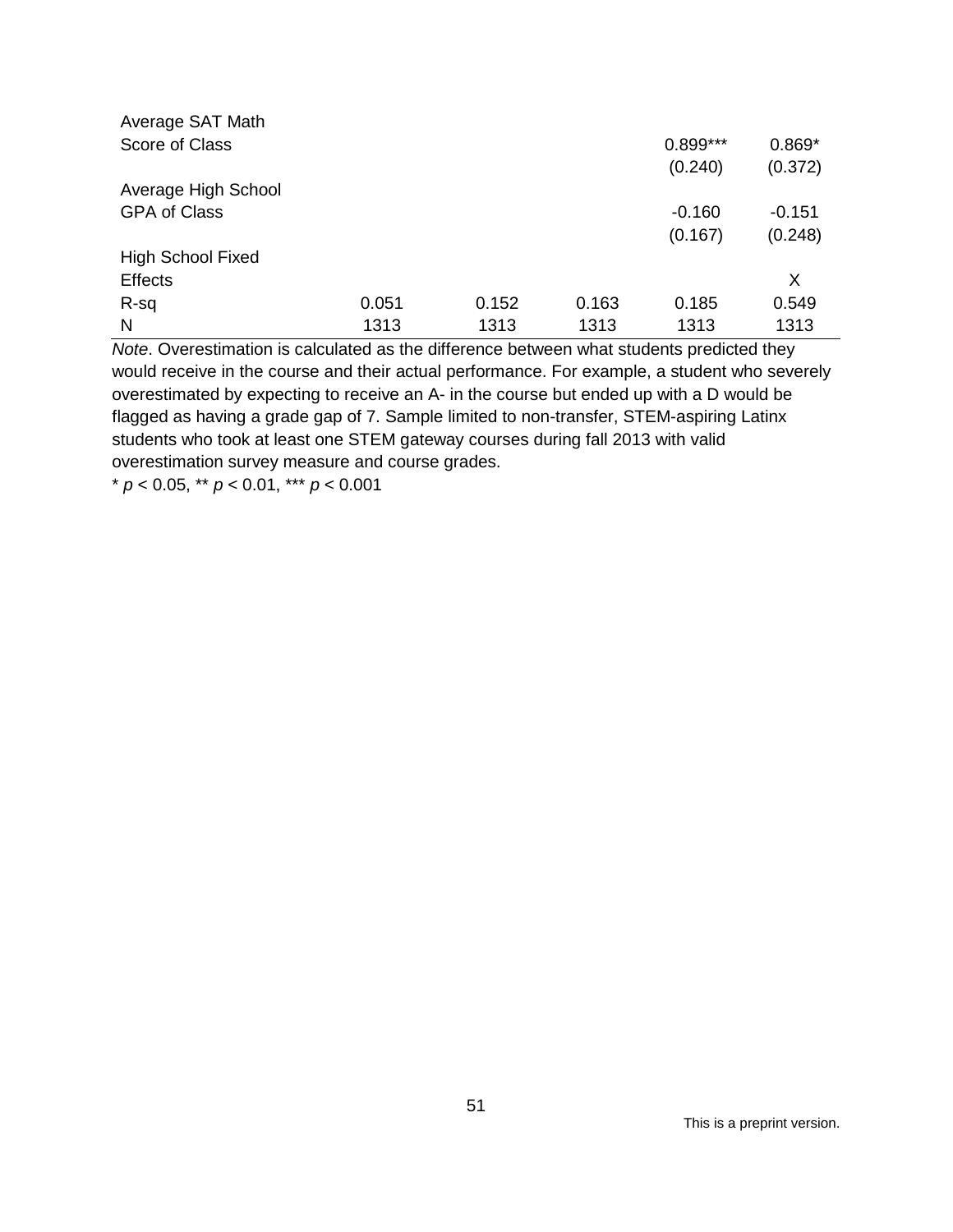**Table A.5.** 

| Association between Overestimation and Interest in the Course, Latinx Students |  |  |
|--------------------------------------------------------------------------------|--|--|
|--------------------------------------------------------------------------------|--|--|

|                                   | (1)<br>(2)         |              | (3)         |  |  |
|-----------------------------------|--------------------|--------------|-------------|--|--|
|                                   |                    |              |             |  |  |
|                                   | <b>Full Sample</b> | Latinx       | Represented |  |  |
| Overestimation                    | $-0.041***$        | $-0.033$     | $-0.047***$ |  |  |
|                                   | (0.010)            | (0.017)      | (0.012)     |  |  |
|                                   |                    |              |             |  |  |
|                                   |                    | $p = 0.5121$ |             |  |  |
| Joint Test of Equality            |                    | $p=0.512$    |             |  |  |
| Demographic                       | X                  | X            | X           |  |  |
| <b>Prior Academic Achievement</b> | X                  | X            | X           |  |  |
| Non-Academic Measures             | X                  | X            | X           |  |  |
| <b>Class Composition</b>          | X                  | X            | X           |  |  |
| R-sq                              | 0.402              | 0.411        | 0.414       |  |  |
| N                                 | 1055               | 258          | 797         |  |  |

*Note*. Overestimation is calculated as the difference between what students predicted they would receive in the course and their actual performance. Interest measure is a composite score of three survey items: *I find many topics in this course to be interesting; Solving problems in this class is interesting for me; I find this class intellectually stimulating*. Sample limited to non-transfer, STEM-aspiring Latinx students who took at least one STEM gateway courses during fall 2013 and who responded to the survey question related to interest. All analyses include demographic predictors, prior academic achievement measures, non-academic measures (pre-survey composite measure of self-efficacy, utility, and task value) and class composition measures.

\* *p* < 0.05, \*\* *p* < 0.01, \*\*\* *p* < 0.001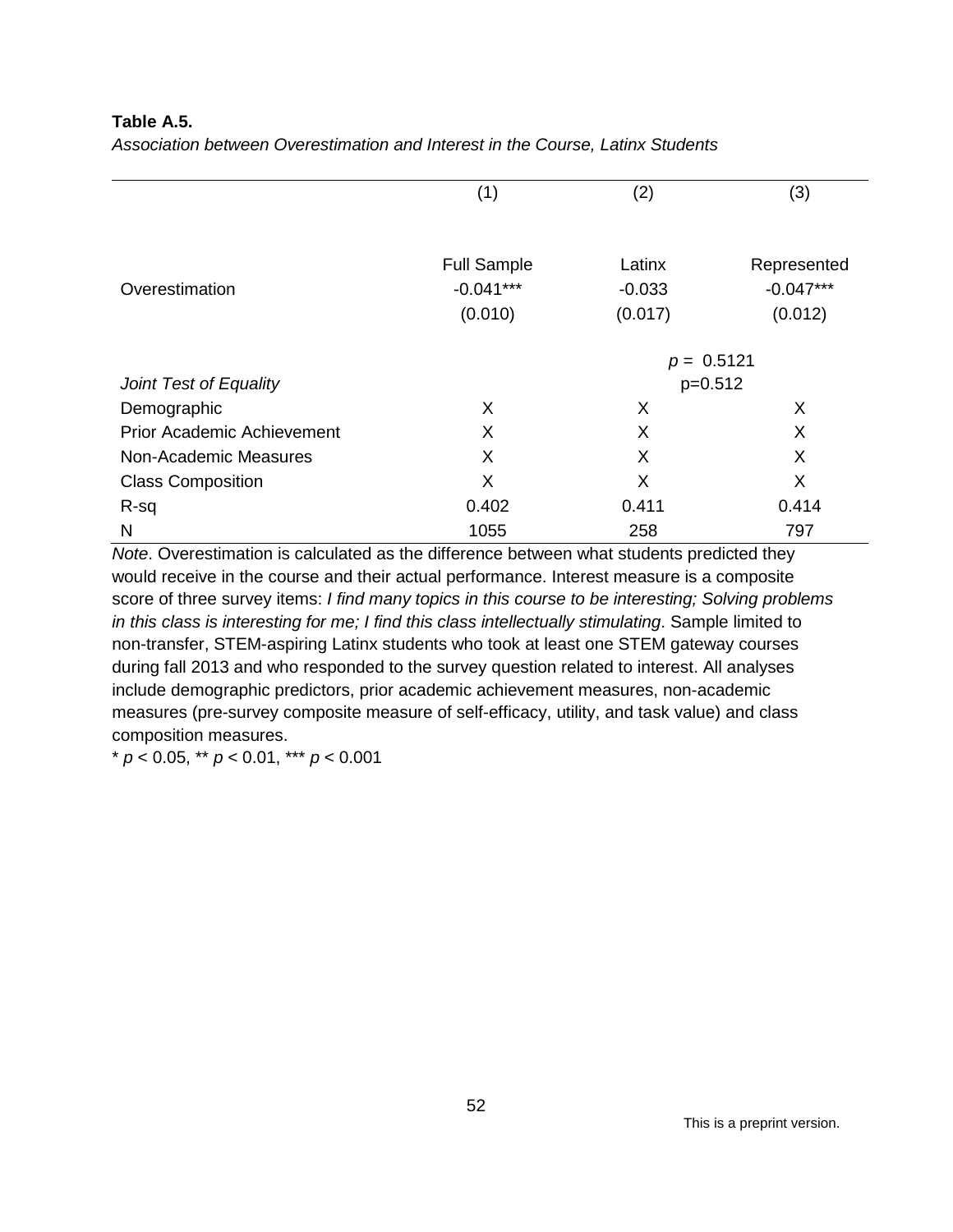## **Table A.6.**

|  |  | Association between Overestimation and STEM Attrition, Latinx Students |
|--|--|------------------------------------------------------------------------|
|  |  |                                                                        |

|                                   | (1)        | (2)         | (3)         |  |
|-----------------------------------|------------|-------------|-------------|--|
|                                   | Full       |             |             |  |
|                                   | Sample     | Latinx      | Represented |  |
| Overestimation                    | $0.059***$ | $0.056***$  | $0.060***$  |  |
|                                   | (0.006)    | (0.012)     | (0.007)     |  |
| Joint Test of Equality            |            | $p = 0.784$ |             |  |
| Demographic                       | X          | X           | Х           |  |
| <b>Prior Academic Achievement</b> | X          | X           | X           |  |
| Non-Academic Measures             | X          | X           | X           |  |
| <b>Class Composition</b>          | X          | X           | X           |  |
| R-sq                              | 0.167      | 0.180       | 0.153       |  |
| N                                 | 1259       | 318         | 941         |  |

*Note.* Overestimation is calculated as the difference between what students predicted they would receive in the course and their actual performance. Attrition is defined as switching out of STEM as no student in our sample dropped out of college. The data includes six academic school years. The sample is limited to students who entered college with an initial major in STEM.

\* *p* < 0.05, \*\* *p* < 0.01, \*\*\* *p* < 0.001.